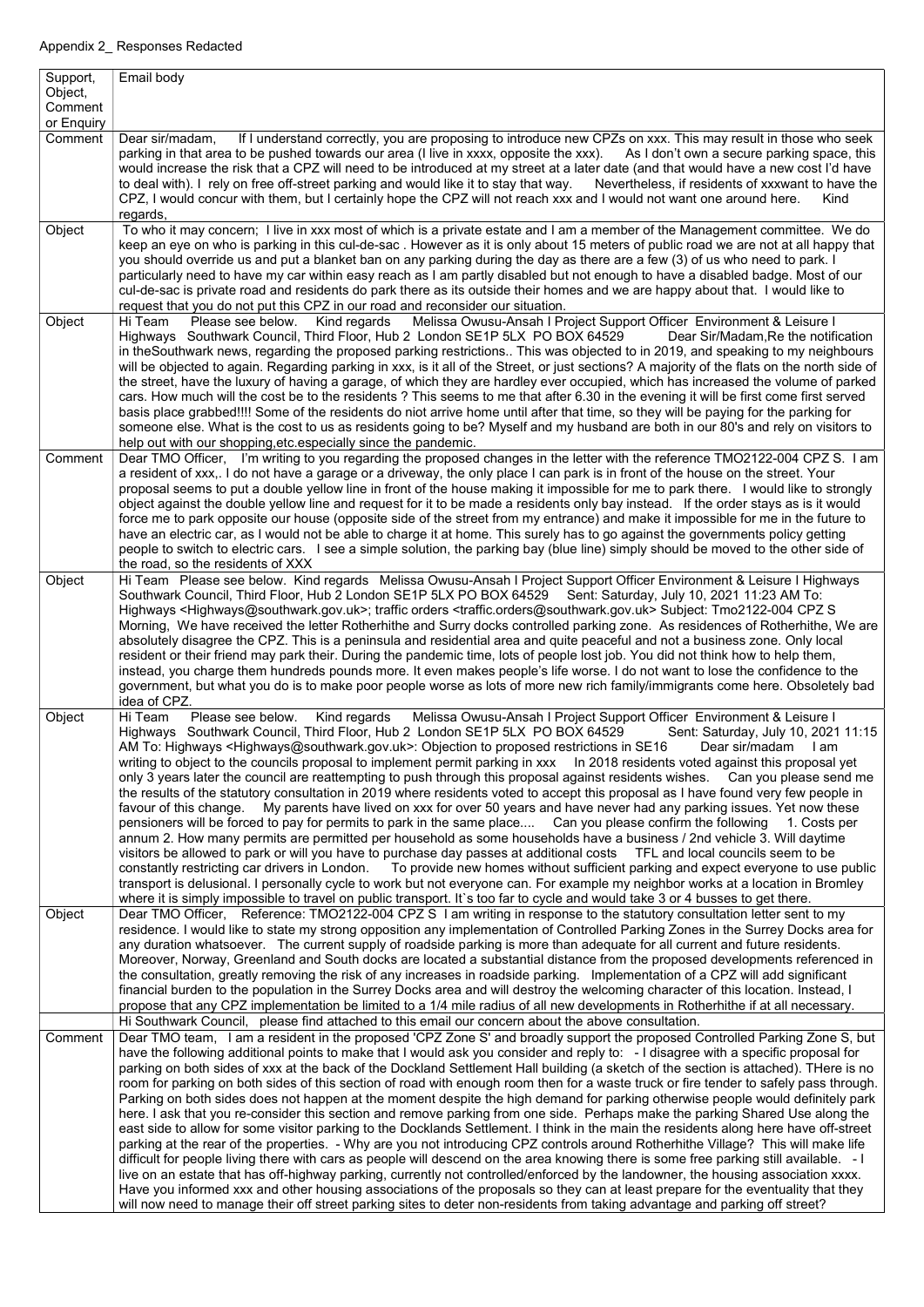| Object  | Dear TMO Officer, Reference: TMO2122-004 CPZ S I am writing in response to the statutory consultation letter sent to my                                                                                                                                                |
|---------|------------------------------------------------------------------------------------------------------------------------------------------------------------------------------------------------------------------------------------------------------------------------|
|         | residence. I would like to state my strong opposition any implementation of Controlled Parking Zones in the Surrey Docks area for                                                                                                                                      |
|         | any duration whatsoever. The current supply of roadside parking is more than adequate for all current and future residents.                                                                                                                                            |
|         | Moreover, Norway, Greenland and South docks are located a substantial distance from the proposed developments referenced in<br>the consultation, greatly removing the risk of any increases in roadside parking. Implementation of a CPZ will add significant          |
|         | financial burden to the population in the Surrey Docks area and will destroy the welcoming character of this location. Instead, I                                                                                                                                      |
|         | propose that any CPZ implementation be limited to a 1/4 mile radius of all new developments in Rotherhithe if at all necessary.                                                                                                                                        |
| Object  | Dear TMO Officer, Reference: TMO2122-004 CPZ S I am writing in response to the statutory consultation letter sent to my                                                                                                                                                |
|         | residence. I would like to state my strong opposition any implementation of Controlled Parking Zones in the Surrey Docks area for                                                                                                                                      |
|         | any duration whatsoever. The current supply of roadside parking is more than adequate for all current and future residents.                                                                                                                                            |
|         | Moreover, Norway, Greenland and South docks are located a substantial distance from the proposed developments referenced in                                                                                                                                            |
|         | the consultation, greatly removing the risk of any increases in roadside parking. Implementation of a CPZ will add significant                                                                                                                                         |
|         | financial burden to the population in the Surrey Docks area and will destroy the welcoming character of this location. Instead, I                                                                                                                                      |
|         | propose that any CPZ implementation be limited to a 1/4 mile radius of all new developments in Rotherhithe if at all necessary.                                                                                                                                        |
| Enquiry | Dear Madam, Sir, Could you please clarify how the new control parking proposal in Rotherhithe and Surrey docks will affect                                                                                                                                             |
|         | leisure mooring license holders in South Dock Marina issued by Southwark council? The leisure mooring license holders are                                                                                                                                              |
|         | permitted to stay/live on board 27/7 - 365 days in a year as per South Dock Marina T&C. In order to pursue the leisure activities                                                                                                                                      |
|         | onboard of they crafts they would require parking access at all times. This is especially relevant for berth-holders parking on South<br>Sea Street, Calypso Way and Rope Street. Could you please elaborate how this is addressed in the proposed changes.            |
| Enquiry | Hi all, I'm writing to you in regards to the plan specified above. I'm a resident in xxx and I don't understand what is going on in the                                                                                                                                |
|         | plan. The only image I got is ? Not sure what the zone II is supposed to mean. I'm also VERY concerned about the fact that                                                                                                                                             |
|         | there are no YELLOW lines around the central triangle of the square. We can see people parking there EVERY DAY (especially                                                                                                                                             |
|         | during school runs) and I know for sure that if everywhere else we have lines, everybody will feel entitled to park there. This                                                                                                                                        |
|         | causes a lot of problems to the parking bays where we are entitled to park. we're really fed up with the parents of the kids in xxx                                                                                                                                    |
|         | school parking and leaving the cars there. The other question I have is how you're planning to enforce this plan. Again the main                                                                                                                                       |
|         | concern is the school runspeople parking cars everywhere but leaving within the hour, so really hard to catch them if there's no                                                                                                                                       |
|         | control around from people that can fine them. thanks a lot for the attention, hoping to receive an answer soon.                                                                                                                                                       |
| Object  | I object to the proposed changes. Kind Regards,                                                                                                                                                                                                                        |
| Comment | Dear Sir/ Madam In reference to this proposed introduction of a controlled parking zone CPZ) in xxx I would like to make the                                                                                                                                           |
|         | following representations. 1) The primary problem with xxx is that it is a narrow street with several pinch points and even more                                                                                                                                       |
|         | narrow sections e.g. by xxx. in combination with a regular C10 bus route running both ways, this causes regular traffic jams as two                                                                                                                                    |
|         | way traffic becomes impossible. Therefore any parking proposals should fundamentally aim to address this central problem by                                                                                                                                            |
|         | restricting parking to ONLY one side of the street in most places, and NEITHER side of the street at those narrow pinch points. 2)                                                                                                                                     |
|         | Along xxx there are a number of new electric vehicle charging points that are installed in lamp posts by charging providers<br>Ubitricity and Chargy. Currently these do not have any parking restrictions and are free to park and charge - however they are          |
|         | often blocked by non electric vehicles. Therefore the introduction of a CPZ would make it necessary to make those parking bays                                                                                                                                         |
|         | 'Electric Vehicle' Charging Only'; and also free/ exempt from parking charges - only whilst charging of course. As an EV owner, it                                                                                                                                     |
|         | would be unacceptable and perverse that when charging that local residents would also have to pay for parking. The use of EVs                                                                                                                                          |
|         | should be encouraged, not discouraged with parking charges. 3) The Co-op store on Rotherhthe Street also urgently needs                                                                                                                                                |
|         | some allocated short-stay street parking that could be limited to perhaps 20 minutes loading, for example.                                                                                                                                                             |
|         | To Joanna Redshaw Principal Project Manager Highways - Transport Project See attached. With kind regards,                                                                                                                                                              |
| Enquiry | Ref TMO2122-004 CPZ S<br>Rotherhithe and Surrey Docks Controlled Parking Zone<br>Representation<br>I own the                                                                                                                                                           |
|         | property at xxx which is potentially affected by the above proposed CPZ and as such I am writing to object to its imposition on our                                                                                                                                    |
|         | estate. xxx is privately owned by the xxx Management Company Ltd of which all residents are shareholders and members, and                                                                                                                                              |
|         | which has exclusive and absolute rights over parking on the parts of the estate owned by them. You may wish to refer to your                                                                                                                                           |
|         | legal department for confirmation of this fact which they will find contained in Land Registry Title Number xxxxxx (see generally                                                                                                                                      |
|         | and, in particular, the Charges Register @ 3 and Schedule of Notices of Leases). You should be aware by reference to the                                                                                                                                               |
|         | above and from your own Council documentation that the majority of the estate's roads are privately owned and unadopted; the                                                                                                                                           |
|         | limit of the LB of Southwark adopted roadway extends from xxxr Road to the T Junction inside the entrance to the estate and then<br>only a few metres along each arm of the roadway to the bricked demarcation lines. Although very difficult to follow (where is the  |
|         | 'Key' to markings?), it appears from your proposed illustrations (Appendix B @ number 5) that you consider that more/the entirety                                                                                                                                      |
|         | of xxx roads are subject to LB of Southwark control and also that you propose to extend a CPZ into an area of privately owned,                                                                                                                                         |
|         | non-adopted road. The legal position is clear. The majority of the roadways on the estate are non-adopted and as such the LB                                                                                                                                           |
|         | of Southwark has no jurisdiction over their use. The bricked parking spaces are privately owned; exclusive rights to specified                                                                                                                                         |
|         | private parking areas were granted by to all individual properties in xxx on the sale of the estate by LB of Southwark to xxx on                                                                                                                                       |
|         | I understand that you have already been put on notice of the legal position by representatives of the xxx during the public<br>XXXX.                                                                                                                                   |
|         | consultation in 2019. Given this, I am concerned to note the contents of your letter dated 8th July 2021 and the Report (Appendix                                                                                                                                      |
|         | B) which do not appear to recognise this legal position. I hope that you can immediately reassure me and the xxxx that the CPZ                                                                                                                                         |
|         | proposals do not include or relate to the unadopted roads within xxx or the areas subject to exclusive parking rights for property                                                                                                                                     |
|         | Yours,<br>owners.                                                                                                                                                                                                                                                      |
| Enquiry | Attn: TMO Officer- With reference to the proposed CPZ and as the owner of xxx, I am writing with some concern about the                                                                                                                                                |
|         | proposals. Attached is the Title Plan for my property clearly showing the parking area specifically designated for my own private                                                                                                                                      |
|         |                                                                                                                                                                                                                                                                        |
|         | use. It is part of the Land Registry Title for xxx. It is Private and as such should not form part of the proposed Council controlled                                                                                                                                  |
|         | parking scheme. Aside from my own property, xxx is a Private Development managed by xxx Management Company. This                                                                                                                                                       |
|         | Company has informed the Council of the limited roadway that has been Council-adopted. (The Council would have its own Plan                                                                                                                                            |
|         | showing which roadways they maintain and which roadways are non-adopted). The remaining roadways, not Council-adopted, are                                                                                                                                             |
| Support | therefore private and as such Southwark Council has no jurisdiction over their use.                                                                                                                                                                                    |
|         | To TMO Officer. I received your letter last week regarding the statutory consultation for controlled parking around the Rotherhithe<br>and Surrey Docks area. I think this is an excellent idea. I live on xxx and during the week there are a whole host of cars that |
|         | park up and are clearly not residents. They are all gone at the week-ends. Resident issues in my street are not so much to do                                                                                                                                          |
|         | with parking space or the fact that people use this area for free parking, it is the fact that a lot of them simply don't care about                                                                                                                                   |
|         | people living here when they casually pull up and spend literally an hour or so on their mobile phones while their engines are                                                                                                                                         |
|         | running. I have actually challenged a few and asked them to turn off their engines and they reply they are working or talking to                                                                                                                                       |
|         | friends. Some residents have balconies and there is nothing worse than trying to have a family meal at lunch time with a car below                                                                                                                                     |
|         | belching out petrol fumes. As an asthma sufferer - I have more heightened awareness about this issue. Is there a Council process                                                                                                                                       |
|         | to deal with this is as well - cars parked but with engines running idle? So, fully support this excellent idea and look forward to<br>your response.                                                                                                                  |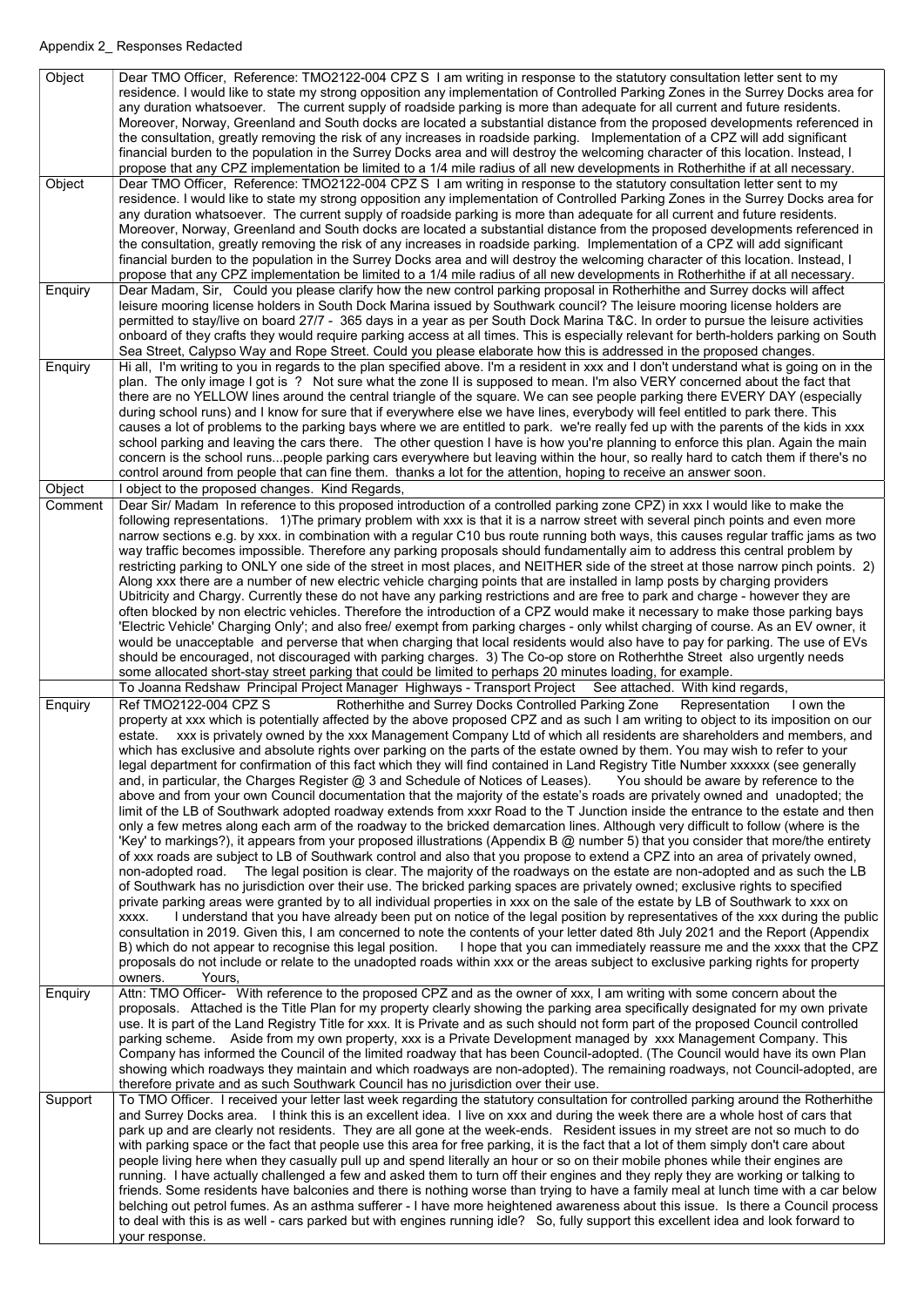| Object  | Dear TMO Officer, Reference: TMO2122-004 CPZ S I am writing in response to the statutory consultation letter sent to my<br>residence. I would like to state my strong opposition any implementation of Controlled Parking Zones in the Surrey Docks area for<br>any duration whatsoever. The current supply of roadside parking is more than adequate for all current and future residents.<br>Moreover, Norway, Greenland and South docks are located a substantial distance from the proposed developments referenced in<br>the consultation, greatly removing the risk of any increases in roadside parking. Implementation of a CPZ will add significant<br>financial burden to the population in the Surrey Docks area and will destroy the welcoming character of this location. Instead, I<br>propose that any CPZ implementation be limited to a 1/4 mile radius of all new developments in Rotherhithe if at all necessary. I<br>would like to request that you kindly confirm receipt of this strongest possible objection.                                                                                                                                                                                                                                                                                                                                                                                                                                                                                                                                                                                                                                                                                                                                                                                                                                                                                                                                                                                                                                                                                                                                         |
|---------|-------------------------------------------------------------------------------------------------------------------------------------------------------------------------------------------------------------------------------------------------------------------------------------------------------------------------------------------------------------------------------------------------------------------------------------------------------------------------------------------------------------------------------------------------------------------------------------------------------------------------------------------------------------------------------------------------------------------------------------------------------------------------------------------------------------------------------------------------------------------------------------------------------------------------------------------------------------------------------------------------------------------------------------------------------------------------------------------------------------------------------------------------------------------------------------------------------------------------------------------------------------------------------------------------------------------------------------------------------------------------------------------------------------------------------------------------------------------------------------------------------------------------------------------------------------------------------------------------------------------------------------------------------------------------------------------------------------------------------------------------------------------------------------------------------------------------------------------------------------------------------------------------------------------------------------------------------------------------------------------------------------------------------------------------------------------------------------------------------------------------------------------------------------------------------|
| Object  | Dear Officer, I am writing to go against the changes to park in my area for now. Thank you                                                                                                                                                                                                                                                                                                                                                                                                                                                                                                                                                                                                                                                                                                                                                                                                                                                                                                                                                                                                                                                                                                                                                                                                                                                                                                                                                                                                                                                                                                                                                                                                                                                                                                                                                                                                                                                                                                                                                                                                                                                                                    |
| Object  | In response to the statutory consultation on the CPZ in Rotherhithe and Surrey Docks area please see my comments below: -<br>The proposed area on page 10 of Appendix B that covers the southern end of xxxx places bays on both sides of a narrow through<br>road. Bays should only be on the East side of the road, between the xxxxx and xxx. - Bays should be mixed resident permit and<br>paid, there is no need for decidated residents bays as all properties on this stretch of street have off street parking. - Operating<br>hours from 8.30am to 6.30pm are unnecessarily long, only short hours from 10.30am-4pm are necessary in this part of the ward<br>as this is a mainly residential area. Zones should only apply Monday to Friday and not on weekends and Bank Holidays - It<br>appears that parking zones are being applied across the ward without taking into account the requirements on a street by street<br>basis. This is extremely short sighted and will make access in different parts of the ward difficult and impact trade for local small<br>businesses.                                                                                                                                                                                                                                                                                                                                                                                                                                                                                                                                                                                                                                                                                                                                                                                                                                                                                                                                                                                                                                                                                   |
| Object  | I would just like to say that I am against the idea of introducing a controlled parking zone in this area. We have never<br>Hello,<br>experienced any parking problems since living here since 2013. Not only have we always been able to find a spot to park but have<br>been able to tell plumbers and electricians that they can just park outside our house while they carry out their work. I have also<br>never seen a car double parked or parked badly in our street (xxx). As there doesn't seem to be a parking problem I can only<br>imagine this is a scheme to generate cash for the council.                                                                                                                                                                                                                                                                                                                                                                                                                                                                                                                                                                                                                                                                                                                                                                                                                                                                                                                                                                                                                                                                                                                                                                                                                                                                                                                                                                                                                                                                                                                                                                    |
| Object  | Dear TMO Officer, Reference: TMO2122-004 CPZ S I am writing in response to the statutory consultation letter sent to my<br>residence. I would like to state my strong opposition any implementation of Controlled Parking Zones in the Surrey Docks area for<br>any duration whatsoever. The current supply of roadside parking is more than adequate for all current and future residents.<br>Moreover, Norway, Greenland and South docks are located a substantial distance from the proposed developments referenced in<br>the consultation, greatly removing the risk of any increases in roadside parking. Implementation of a CPZ will add significant<br>financial burden to the population in the Surrey Docks area and will destroy the welcoming character of this location. Instead, I<br>propose that any CPZ implementation be limited to a 1/4 mile radius of all new developments in Rotherhithe if at all necessary. I<br>would like to request that you kindly confirm receipt of this strongest possible objection.                                                                                                                                                                                                                                                                                                                                                                                                                                                                                                                                                                                                                                                                                                                                                                                                                                                                                                                                                                                                                                                                                                                                         |
| Object  | Dear TMO Officer, Reference: TMO2122-004 CPZ S I am writing in response to the statutory consultation letter sent to my<br>residence. I would like to state my strong opposition to any implementation of Controlled Parking Zones in the Surrey Docks area<br>for any duration whatsoever. The current supply of roadside parking is more than adequate for all current and future residents.<br>Moreover, Norway, Greenland and South docks are located a substantial distance from the proposed developments referenced in<br>the consultation, greatly removing the risk of any increases in roadside parking. Implementation of a CPZ will add significant<br>financial burden to the population in the Surrey Docks area and will destroy the welcoming character of this location. Instead, I<br>propose that any CPZ implementation be limited to a 1/4 mile radius of all new developments in Rotherhithe if at all necessary. I<br>would like to request that you kindly confirm receipt of this strongest possible objection.                                                                                                                                                                                                                                                                                                                                                                                                                                                                                                                                                                                                                                                                                                                                                                                                                                                                                                                                                                                                                                                                                                                                      |
| Object  | As xxx of the residence Association of xxx I would like to raise the point that double yellow lines on both sides of the road of xxxx<br>at xxx will not work for the residents. We do not have private parking (only a few houses have it) and so the people parking on xxx<br>are the residents of xxx development. Therefore residence parking permits should be there not double yellow lines. Can you<br>please update the plan accordingly? My voice is on behalf on the 200+ people who live here Let me know if you need anything<br>else. Many thanks                                                                                                                                                                                                                                                                                                                                                                                                                                                                                                                                                                                                                                                                                                                                                                                                                                                                                                                                                                                                                                                                                                                                                                                                                                                                                                                                                                                                                                                                                                                                                                                                                |
| Enquiry | Hi, I refer to the attached notice regarding the proposed CPZ implementation in Rotherhithe and specifically paragraph 2b which<br>references the proposed implementation of 'permit holders past this point' parking for my home in xxx. I have a few questions<br>where I need your help please since I am unsure how this will operate specifically for the 2 scenarios detailed below. As<br>background, I am the owner of the property situated at xxx in which I have lived together with my wife for around 15 years. I have<br>read the attached notice carefully and have noted that xx is referenced under point xx. However, I am not clear how this will work<br>and whether going forward I will need a residence parking permit and/ or to pay to park my own car in front of my property, on my<br>own property. To expand on the question, I am attaching the second picture, which shows my property xxx which has a garage on<br>the ground floor of the property and my car parked (the small xxx) parked in front of the garage on my own property. I understand<br>the land in front of the house on which my car is currently parked, the area seen in the picture with cubic stones parallel to the<br>house, is part of the property so private property and not public. Under your current plans for a CPZ in Rotherhithe would I need a<br>resident parking permit and would I need to pay parking charges to the council to park my car in front of my house, on my own<br>property exactly as shown in the picture? Separately, I had intended to convert the garage into a habitable room (small bedroom)<br>and have planning permission for this (several other neighbours have already completed these conversions earlier). In the<br>planning permission application amd grant, the parking was addressed through stating that post conversion the parking will take<br>place not in the garage on the ground floor of the house but rather in front of the house (exactly as shown in my second picture<br>attached). Same question as for the paragraph above please, what impact will the implementation of the CPZ have and will I need |

to get a resident parking permit and pay parking fees to the council to be able to park on my property, in front of my house. At this point I am not formally objecting, since I am not sure of the exact CPZ implementation mechanics specifically for xxx and the situations outlined above. However if the answer from yourselves is that going forward I will need a parking permit and to pay parking charges to the council to park my own car on my own property in front of my house, exactly as shown in the second picture then I (and I suspect some other neighbours) will object since I dont think this is a fair treatment and outcome. In this unfortunate situation please feel free to use this mail and supporting pictures as formal objection also (since I do not want to miss the deadline of 29July specified in the notice from the council that I just saw, for formal objections). Thanks for clarifying and thanks for your help and kind consideration. Best regards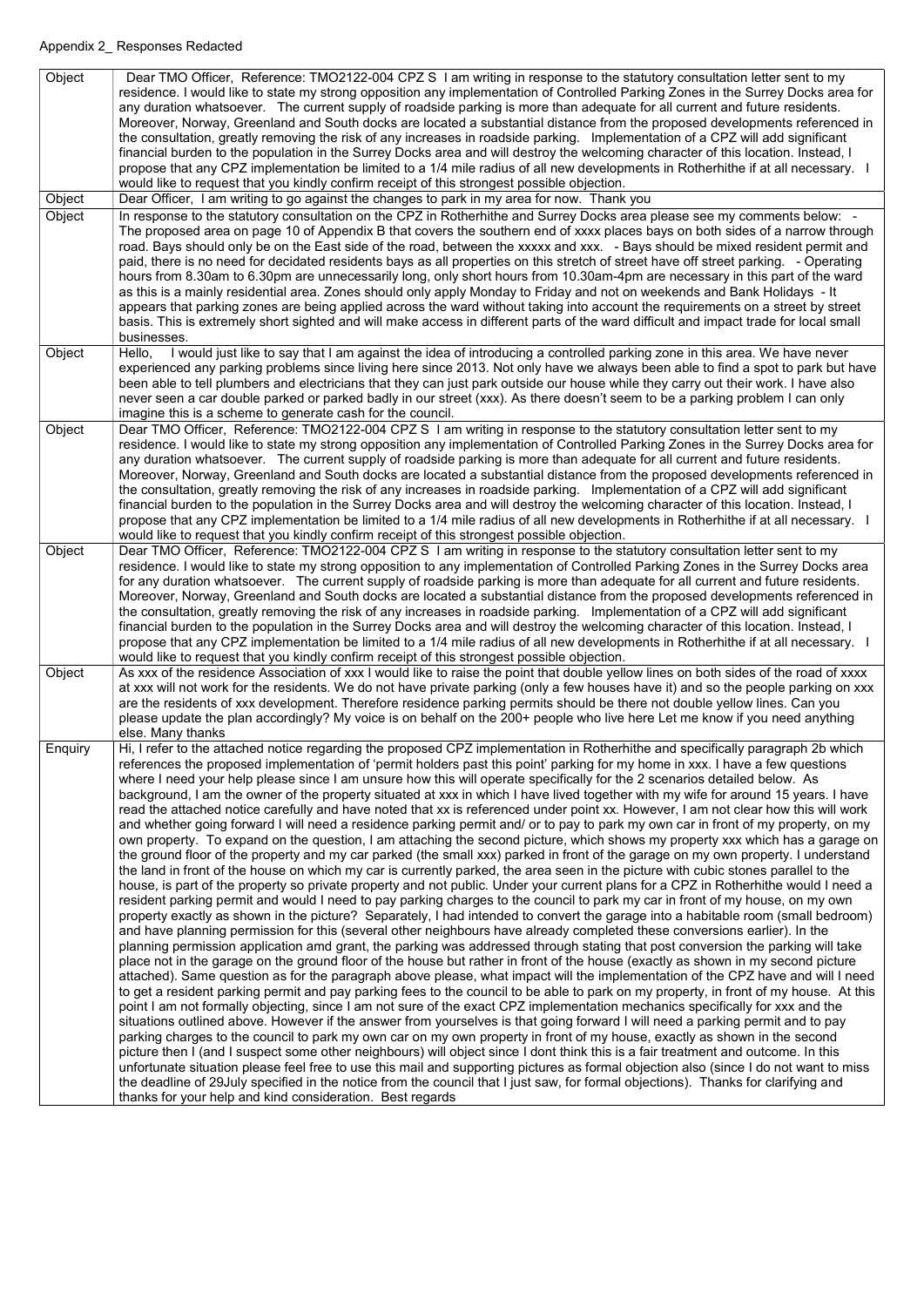Enquiry  $\|$  Hi, I refer to the attached notice regarding the proposed CPZ implementation in Rotherhithe and specifically paragraph 2b which references the proposed implementation of 'permit holders past this point' parking for my home in xxx. I have a few questions where I need your help please since I am unsure how this will operate specifically for the 2 scenarios detailed below. As background, I am the owner of the property situated at xxx in which I have lived together with my wife for around 15 years. I have read the attached notice carefully and have noted that xx is referenced under point xx. However, I am not clear how this will work and whether going forward I will need a residence parking permit and/ or to pay to park my own car in front of my property, on my own property. To expand on the question, I am attaching the second picture, which shows my property xxx which has a garage on the ground floor of the property and my car parked (the small xxx) parked in front of the garage on my own property. I understand the land in front of the house on which my car is currently parked, the area seen in the picture with cubic stones parallel to the house, is part of the property so private property and not public. Under your current plans for a CPZ in Rotherhithe would I need a resident parking permit and would I need to pay parking charges to the council to park my car in front of my house, on my own property exactly as shown in the picture? Separately, I had intended to convert the garage into a habitable room (small bedroom) and have planning permission for this (several other neighbours have already completed these conversions earlier). In the planning permission application amd grant, the parking was addressed through stating that post conversion the parking will take place not in the garage on the ground floor of the house but rather in front of the house (exactly as shown in my second picture attached). Same question as for the paragraph above please, what impact will the implementation of the CPZ have and will I need to get a resident parking permit and pay parking fees to the council to be able to park on my property, in front of my house. At this point I am not formally objecting, since I am not sure of the exact CPZ implementation mechanics specifically for xxx and the situations outlined above. However if the answer from yourselves is that going forward I will need a parking permit and to pay parking charges to the council to park my own car on my own property in front of my house, exactly as shown in the second picture then I (and I suspect some other neighbours) will object since I dont think this is a fair treatment and outcome. In this unfortunate situation please feel free to use this mail and supporting pictures as formal objection also (since I do not want to miss the deadline of 29July specified in the notice from the council that I just saw, for formal objections). Thanks for clarifying and thanks for your help and kind consideration. Best regards, Enquiry  $\|$  Hi, I refer to the attached notice regarding the proposed CPZ implementation in Rotherhithe and specifically paragraph 2b which references the proposed implementation of 'permit holders past this point' parking for my home in xxx. I have a few questions where I need your help please since I am unsure how this will operate specifically for the 2 scenarios detailed below. As background, I am the owner of the property situated at xxx in which I have lived together with my wife for around 15 years. I have read the attached notice carefully and have noted that xx is referenced under point xx. However, I am not clear how this will work and whether going forward I will need a residence parking permit and/ or to pay to park my own car in front of my property, on my own property. To expand on the question, I am attaching the second picture, which shows my property xxx which has a garage on the ground floor of the property and my car parked (the small xxx) parked in front of the garage on my own property. I understand the land in front of the house on which my car is currently parked, the area seen in the picture with cubic stones parallel to the house, is part of the property so private property and not public. Under your current plans for a CPZ in Rotherhithe would I need a resident parking permit and would I need to pay parking charges to the council to park my car in front of my house, on my own property exactly as shown in the picture? Separately, I had intended to convert the garage into a habitable room (small bedroom) and have planning permission for this (several other neighbours have already completed these conversions earlier). In the planning permission application amd grant, the parking was addressed through stating that post conversion the parking will take place not in the garage on the ground floor of the house but rather in front of the house (exactly as shown in my second picture attached). Same question as for the paragraph above please, what impact will the implementation of the CPZ have and will I need to get a resident parking permit and pay parking fees to the council to be able to park on my property, in front of my house. At this point I am not formally objecting, since I am not sure of the exact CPZ implementation mechanics specifically for xxx and the situations outlined above. However if the answer from yourselves is that going forward I will need a parking permit and to pay parking charges to the council to park my own car on my own property in front of my house, exactly as shown in the second picture then I (and I suspect some other neighbours) will object since I dont think this is a fair treatment and outcome. In this unfortunate situation please feel free to use this mail and supporting pictures as formal objection also (since I do not want to miss the deadline of 29July specified in the notice from the council that I just saw, for formal objections). Thanks for clarifying and thanks for your help and kind consideration. Best regards Enquiry | Resending with complete attachment, thank you > Date: 16 July 2021 at 15:24:51 BST To: traffic.orders@southwark.gov.uk, highways@southwark.gov.uk m> Subject: CPZ implementation in Rotherhithe (TMO2122-004 CPZ S) Hi, I refer to the attached notice regarding the proposed CPZ implementation in Rotherhithe and specifically paragraphxx which references the proposed implementation of 'permit holders past this point' parking for my home in xxx. I have a few questions where I need your help please since I am unsure how this will operate specifically for the 2 scenarios detailed below. As background, I am the owner of the property situated at xxx in which I have lived together with my wife for around 15 years. I have read the attached notice carefully and have noted that xxx referenced under point xx. However, I am not clear how this will work and whether going forward I will need a residence parking permit and/ or to pay to park my own car in front of my property, on my own property. To expand on the question, I am attaching the second picture, which shows my property xxx which has a garage on the ground floor of the property and my car parked (in xxx) parked in front of the garage on my own property. I understand the land in front of the house on which my car is currently parked, the area seen in the picture with cubic stones parallel to the house, is part of the property so private property and not public. Under your current plans for a CPZ in Rotherhithe would I need a resident parking permit and

would I need to pay parking charges to the council to park my car in front of my house, on my own property exactly as shown in the picture? Separately, I had intended to convert the garage into a habitable room (small bedroom) and have planning permission for this (several other neighbours have already completed these conversions earlier). In the planning permission application amd grant, the parking was addressed through stating that post conversion the parking will take place not in the garage on the ground floor of the house but rather in front of the house (exactly as shown in my second picture attached). Same question as for the paragraph above please, what impact will the implementation of the CPZ have and will I need to get a resident parking permit and pay parking fees to the council to be able to park on my property, in front of my house. At this point I am not formally objecting, since I am not sure of the exact CPZ implementation mechanics specifically for xxx and the situations outlined above. However if the answer from yourselves is that going forward I will need a parking permit and to pay parking charges to the council to park my own car on my own property in front of my house, exactly as shown in the second picture then I (and I suspect some other neighbours) will object since I dont think this is a fair treatment and outcome. In this unfortunate situation please feel free to use this mail and supporting pictures as formal objection also (since I do not want to miss the deadline of 29July specified in the notice from the council that I just saw, for formal objections). Thanks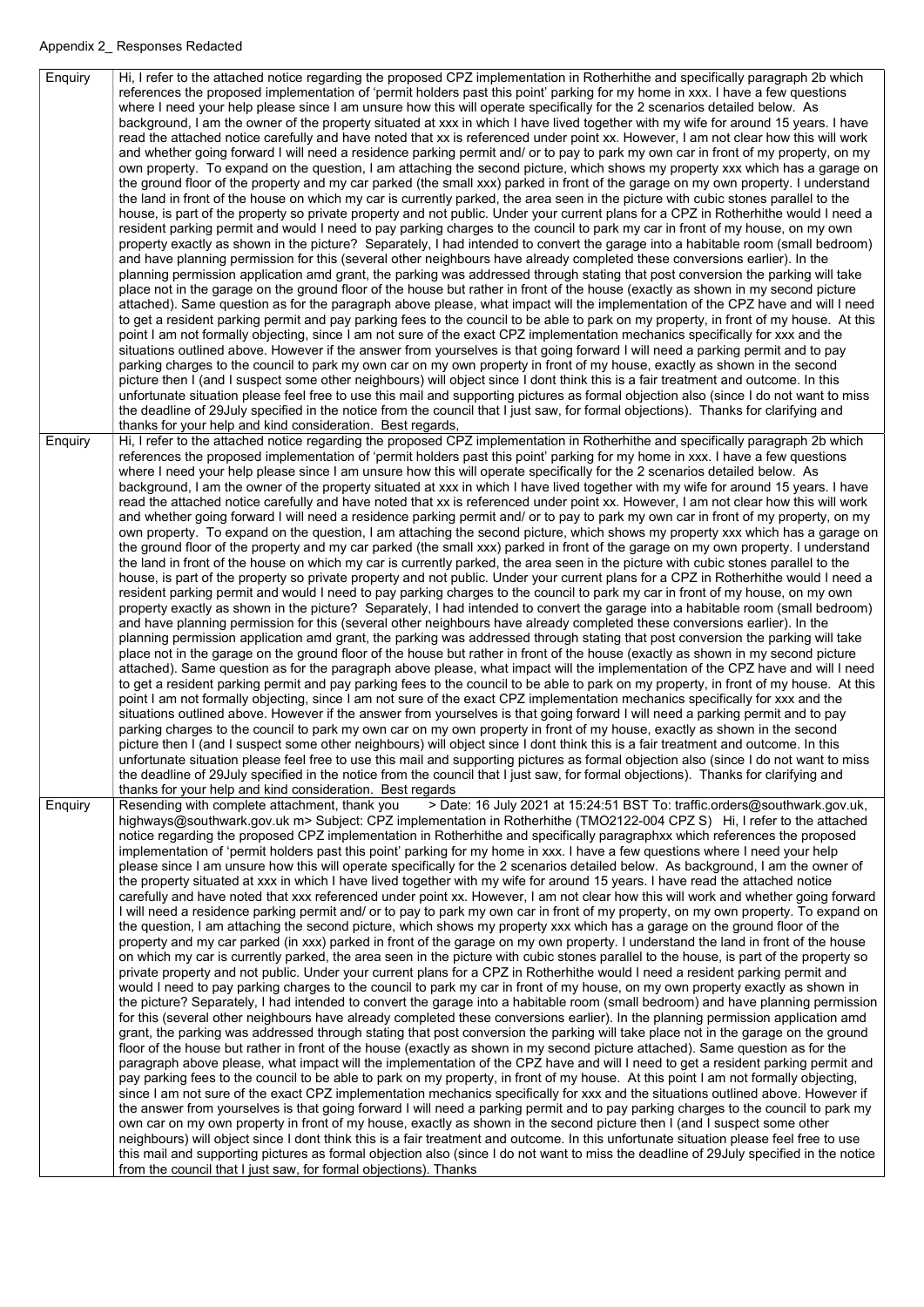| Enquiry | Hi, I refer to the attached notice regarding the proposed CPZ implementation in Rotherhithe and specifically paragraphxx which<br>references the proposed implementation of 'permit holders past this point' parking for my home in xxx. I have a few questions<br>where I need your help please since I am unsure how this will operate specifically for the 2 scenarios detailed below. As<br>background, I am the owner of the property situated at xxx in which I have lived together with my wife for around 15 years. I have<br>read the attached notice carefully and have noted that xxx referenced under point xx. However, I am not clear how this will work<br>and whether going forward I will need a residence parking permit and/ or to pay to park my own car in front of my property, on my<br>own property. To expand on the question, I am attaching the second picture, which shows my property xxx which has a garage on<br>the ground floor of the property and my car parked (xxx) parked in front of the garage on my own property. I understand the land in<br>front of the house on which my car is currently parked, the area seen in the picture with cubic stones parallel to the house, is part<br>of the property so private property and not public. Under your current plans for a CPZ in Rotherhithe would I need a resident<br>parking permit and would I need to pay parking charges to the council to park my car in front of my house, on my own property<br>exactly as shown in the picture? Separately, I had intended to convert the garage into a habitable room (small bedroom) and have<br>planning permission for this (several other neighbours have already completed these conversions earlier). In the planning<br>permission application amd grant, the parking was addressed through stating that post conversion the parking will take place not<br>in the garage on the ground floor of the house but rather in front of the house (exactly as shown in my second picture attached).<br>Same question as for the paragraph above please, what impact will the implementation of the CPZ have and will I need to get a<br>resident parking permit and pay parking fees to the council to be able to park on my property, in front of my house. At this point I<br>am not formally objecting, since I am not sure of the exact CPZ implementation mechanics specifically for xxx and the situations<br>outlined above. However if the answer from yourselves is that going forward I will need a parking permit and to pay parking<br>charges to the council to park my own car on my own property in front of my house, exactly as shown in the second picture then I<br>(and I suspect some other neighbours) will object since I dont think this is a fair treatment and outcome. In this unfortunate<br>situation please feel free to use this mail and supporting pictures as formal objection also (since I do not want to miss the deadline<br>of 29 July specified in the notice from the council that I just saw, for formal objections). Thanks for clarifying and thanks for your |
|---------|------------------------------------------------------------------------------------------------------------------------------------------------------------------------------------------------------------------------------------------------------------------------------------------------------------------------------------------------------------------------------------------------------------------------------------------------------------------------------------------------------------------------------------------------------------------------------------------------------------------------------------------------------------------------------------------------------------------------------------------------------------------------------------------------------------------------------------------------------------------------------------------------------------------------------------------------------------------------------------------------------------------------------------------------------------------------------------------------------------------------------------------------------------------------------------------------------------------------------------------------------------------------------------------------------------------------------------------------------------------------------------------------------------------------------------------------------------------------------------------------------------------------------------------------------------------------------------------------------------------------------------------------------------------------------------------------------------------------------------------------------------------------------------------------------------------------------------------------------------------------------------------------------------------------------------------------------------------------------------------------------------------------------------------------------------------------------------------------------------------------------------------------------------------------------------------------------------------------------------------------------------------------------------------------------------------------------------------------------------------------------------------------------------------------------------------------------------------------------------------------------------------------------------------------------------------------------------------------------------------------------------------------------------------------------------------------------------------------------------------------------------------------------------------------------------------------------------------------------------------------------------------------------------------------------------------------------------------------------------------------------------------------------------------------------------------------------------------------------------------------------------------------|
| Comment | help and kind consideration.<br>Sir/Madam, I'm writing in regard to the above consultation for a full CPZ for Rotherhithe peninsular. Whilst I'm sure this is a done-<br>deal, just to nudge people about the issues with this: 1) you've based this decision based on a response rate of 2% - this is hardly<br>quality sampling 2) You've used this low sample rate from 2019 3) Covid alone should require you to start this process over I am<br>car-friendly. I love cars. I live in London and I have two cars. The second one is on jack-stands and SORN: that's how much I love<br>'em. Let's be frank though - does this area need a CPZ? There's a substantial amount of well-considered housing with parking<br>both interior and exterior, homes with driveways and estates with ample parking. Existing areas around the tube/overground<br>stations are already well restricted and anecdotally, we just don't see parking issues anywhere in the area except along Sxxx -<br>where better traffic calming would assist the flow of buses along this route. I just don't see how you process this decision after<br>talking to such a small number of residents, a huge hole in terms of that data, and a massive change to population in the area - let<br>alone how traffic will be affected once the wider ULEZ zone takes affect.                                                                                                                                                                                                                                                                                                                                                                                                                                                                                                                                                                                                                                                                                                                                                                                                                                                                                                                                                                                                                                                                                                                                                                                                                                                                                                                                                                                                                                                                                                                                                                                                                                                                                                                                                                                            |
| Object  | Dear TMO Officer, Reference: TMO2122-004 CPZ S I am writing in response to the statutory consultation letter sent to my<br>residence. I would like to state my strong opposition any implementation of Controlled Parking Zones in the Surrey Docks area for<br>any duration whatsoever. The current supply of roadside parking is more than adequate for all current and future residents.<br>Moreover, Norway, Greenland and South docks are located a substantial distance from the proposed developments referenced in<br>the consultation, greatly removing the risk of any increases in roadside parking. Implementation of a CPZ will add significant<br>financial burden to the population in the Surrey Docks area and will destroy the welcoming character of this location. Instead, I<br>propose that any CPZ implementation be limited to a 1/4 mile radius of all new developments in Rotherhithe if at all necessary. I<br>would like to request that you kindly confirm receipt of this strongest possible objection.                                                                                                                                                                                                                                                                                                                                                                                                                                                                                                                                                                                                                                                                                                                                                                                                                                                                                                                                                                                                                                                                                                                                                                                                                                                                                                                                                                                                                                                                                                                                                                                                                                                                                                                                                                                                                                                                                                                                                                                                                                                                                                          |
| Object  | To: traffic.orders@southwark.gov.uk Subject: TMO2122-004 CPZ S Dear TMO Officer, Reference: TMO2122-004 CPZ S I am<br>writing in response to the statutory consultation letter sent to my residence. I would like to state my strong opposition any<br>implementation of Controlled Parking Zones in the Surrey Docks area for any duration whatsoever. The current supply of<br>roadside parking is more than adequate for all current and future residents. Moreover, Norway, Greenland and South docks are<br>located a substantial distance from the proposed developments referenced in the consultation, greatly removing the risk of any<br>increases in roadside parking. Implementation of a CPZ will add significant financial burden to the population in the Surrey Docks<br>area and will destroy the welcoming character of this location. Instead, I propose that any CPZ implementation be limited to a 1/4<br>mile radius of all new developments in Rotherhithe if at all necessary. I would like to request that you kindly confirm receipt of this<br>strongest possible objection. Sincerely,                                                                                                                                                                                                                                                                                                                                                                                                                                                                                                                                                                                                                                                                                                                                                                                                                                                                                                                                                                                                                                                                                                                                                                                                                                                                                                                                                                                                                                                                                                                                                                                                                                                                                                                                                                                                                                                                                                                                                                                                                             |
| Object  | Re proposal CPZ REF: TMO2122-004 CPZ S Please accept this email as an objection of a CPZ on xxx. I was never aware<br>of a first round of objections and this is the first time I have been made aware.<br>This submission is as an individual resident.<br>The reason for my objections are as follows. 1. Monday to Friday 8.30 am- 6.30 pm will have a negative affect on local<br>residents and business, (I,e surrey docks farm, the blacksmith arms, co-op and so on) 2.xxx isn't affected by commuter traffic as it<br>is too far away from any stations 3. I don't believe that there is any issues with parking between the proposed hours of 8.30 am-<br>6.30 pm. There is always plenty of space and I never struggle to find a space so I struggle to see how there is a justification to<br>enforce a CPZ for the "benefit of the residents". Yes parking Is busier in the evenings when which you would expect as that is<br>when the residents who live on Rotherhithe street are home, when the restrictions wont be applicable? Why penalise residents<br>with parking restrictions, My council tax bill is £1527.80 a year,, a 6% increase from the previous year and now its being proposed                                                                                                                                                                                                                                                                                                                                                                                                                                                                                                                                                                                                                                                                                                                                                                                                                                                                                                                                                                                                                                                                                                                                                                                                                                                                                                                                                                                                                                                                                                                                                                                                                                                                                                                                                                                                                                                                                                                                 |

that a CPZ be put into force on xxx and will have to pay for a permit? Ludacris. Given the struggle that we have all gone through with covid why are Southwark council proposing something that will create more struggle and hardship? 4. If the restrictions are imposed it is just going to cause and spread further nuisance in all estates ong xxxx with people trying to avoid the CPZ 5. Its unfair to those who are disabled, not everyone is able to get a blue badge but that doesn't mean that they arnt disabled or just unable to walk a mile to the closest station, given the recent diversion of the c10 it has reminded residents that this area is in essence an island, only limited ways in an out. This may levy an additional cost on those least able to afford it to continue living in Rotherhithe street. 6. I understand that the previous consultation only had 380 responses which is very low, an absurd amount to gauge the opinion of all of xxx, this isn't sufficient enough to represent the support of a CPZ I Conclude that a CPZ should not be imposed on xxx at all, the whole entirety of it. To maintain good local atmosphere that has taken years to build. Simply put there isn't a commuter parking problem on xxx, rather I think this is just a way for Southwark council to generate revenue, disgusting. Given that the "downtown" area is mostly residential, a blanket CPZ would certainly not take into account the majority of residents needs on the basis of 380 responses I request these proposals be scrapped and those pursuing these proposals use there time to actually benefit the residents of Southwark, rather than cause grief and misery.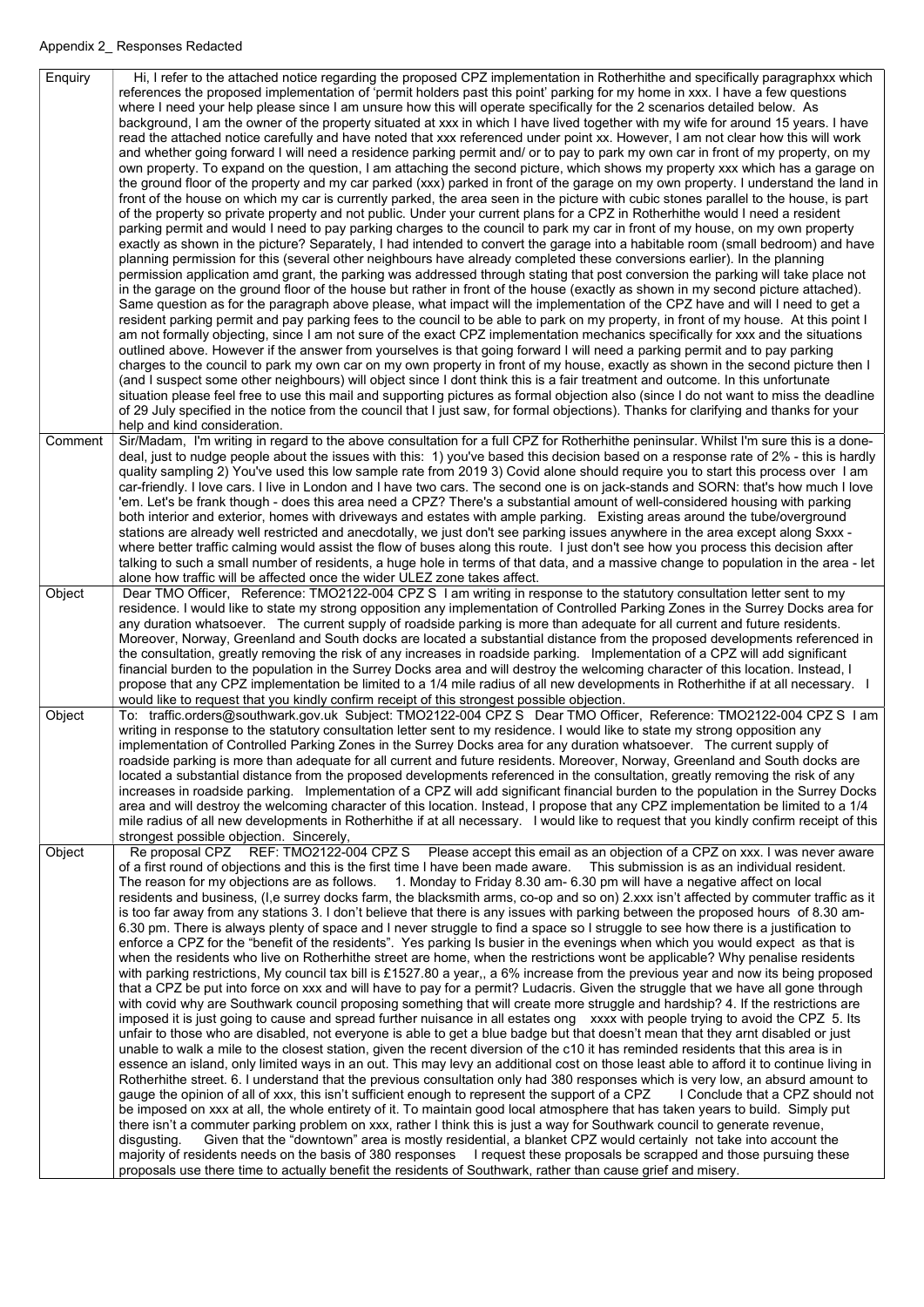| Object  | Re proposal CPZ REF: TMO2122-004 CPZ S Please accept this email as an objection of a CPZ on xxx. I was never aware<br>of a first round of objections and this is the first time I have been made aware. This submission is as an individual resident.<br>The reason for my objections are as follows. 1. Monday to Friday 8.30 am- 6.30 pm will have a negative affect on local<br>residents and business, (I,e surrey docks farm, the blacksmith arms, co-op and so on) 2.xxx isn't affected by commuter traffic as it<br>is too far away from any stations 3. I don't believe that there is any issues with parking between the proposed hours of 8.30 am-<br>6.30 pm. There is always plenty of space and I never struggle to find a space so I struggle to see how there is a justification to<br>enforce a CPZ for the "benefit of the residents". Yes parking Is busier in the evenings when which you would expect as that is<br>when the residents who live on Rotherhithe street are home, when the restrictions wont be applicable? Why penalise residents<br>with parking restrictions, My council tax bill is £1527.80 a year,, a 6% increase from the previous year and now its being proposed<br>that a CPZ be put into force on xxx and will have to pay for a permit? Ludacris. Given the struggle that we have all gone through<br>with covid why are Southwark council proposing something that will create more struggle and hardship? 4. If the restrictions are<br>imposed it is just going to cause and spread further nuisance in all estates ong xxxx with people trying to avoid the CPZ 5. Its<br>unfair to those who are disabled, not everyone is able to get a blue badge but that doesn't mean that they arnt disabled or just<br>unable to walk a mile to the closest station, given the recent diversion of the c10 it has reminded residents that this area is in<br>essence an island, only limited ways in an out. This may levy an additional cost on those least able to afford it to continue living in<br>Rotherhithe street. 6. I understand that the previous consultation only had 380 responses which is very low, an absurd amount to<br>gauge the opinion of all of xxx, this isn't sufficient enough to represent the support of a CPZ I Conclude that a CPZ should not<br>be imposed on xxx at all, the whole entirety of it. To maintain good local atmosphere that has taken years to build. Simply put<br>there isn't a commuter parking problem on xxx, rather I think this is just a way for Southwark council to generate revenue,<br>Given that the "downtown" area is mostly residential, a blanket CPZ would certainly not take into account the<br>disgusting.<br>majority of residents needs on the basis of 380 responses I request these proposals be scrapped and those pursuing these |
|---------|-----------------------------------------------------------------------------------------------------------------------------------------------------------------------------------------------------------------------------------------------------------------------------------------------------------------------------------------------------------------------------------------------------------------------------------------------------------------------------------------------------------------------------------------------------------------------------------------------------------------------------------------------------------------------------------------------------------------------------------------------------------------------------------------------------------------------------------------------------------------------------------------------------------------------------------------------------------------------------------------------------------------------------------------------------------------------------------------------------------------------------------------------------------------------------------------------------------------------------------------------------------------------------------------------------------------------------------------------------------------------------------------------------------------------------------------------------------------------------------------------------------------------------------------------------------------------------------------------------------------------------------------------------------------------------------------------------------------------------------------------------------------------------------------------------------------------------------------------------------------------------------------------------------------------------------------------------------------------------------------------------------------------------------------------------------------------------------------------------------------------------------------------------------------------------------------------------------------------------------------------------------------------------------------------------------------------------------------------------------------------------------------------------------------------------------------------------------------------------------------------------------------------------------------------------------------------------------------------------------------------------------------------------------------------------------------------------------------------------------------------------------------------------------------------------------------------------------------------------|
|         | proposals use there time to actually benefit the residents of Southwark, rather than cause grief and misery.                                                                                                                                                                                                                                                                                                                                                                                                                                                                                                                                                                                                                                                                                                                                                                                                                                                                                                                                                                                                                                                                                                                                                                                                                                                                                                                                                                                                                                                                                                                                                                                                                                                                                                                                                                                                                                                                                                                                                                                                                                                                                                                                                                                                                                                                                                                                                                                                                                                                                                                                                                                                                                                                                                                                        |
| Comment | Joanna Redshaw I seriously don't see the need for this especially in rotherhithe and I work mostly local and you seem to be<br>squeezing locals and small business out, you are having flats built without parking or permits to park and most are so badly built                                                                                                                                                                                                                                                                                                                                                                                                                                                                                                                                                                                                                                                                                                                                                                                                                                                                                                                                                                                                                                                                                                                                                                                                                                                                                                                                                                                                                                                                                                                                                                                                                                                                                                                                                                                                                                                                                                                                                                                                                                                                                                                                                                                                                                                                                                                                                                                                                                                                                                                                                                                   |
|         | that there are extensive works to be done. The ones that have meters 800metres away and that's not many are maximum of 4                                                                                                                                                                                                                                                                                                                                                                                                                                                                                                                                                                                                                                                                                                                                                                                                                                                                                                                                                                                                                                                                                                                                                                                                                                                                                                                                                                                                                                                                                                                                                                                                                                                                                                                                                                                                                                                                                                                                                                                                                                                                                                                                                                                                                                                                                                                                                                                                                                                                                                                                                                                                                                                                                                                            |
|         | hours . I know this is not about parking or traffic jams it basically about revenue . I've lived in the area all my life and had a                                                                                                                                                                                                                                                                                                                                                                                                                                                                                                                                                                                                                                                                                                                                                                                                                                                                                                                                                                                                                                                                                                                                                                                                                                                                                                                                                                                                                                                                                                                                                                                                                                                                                                                                                                                                                                                                                                                                                                                                                                                                                                                                                                                                                                                                                                                                                                                                                                                                                                                                                                                                                                                                                                                  |
|         | plumbing business since 1985 and my vans have been repeatedly broken into with nothing done watched as the parking get less                                                                                                                                                                                                                                                                                                                                                                                                                                                                                                                                                                                                                                                                                                                                                                                                                                                                                                                                                                                                                                                                                                                                                                                                                                                                                                                                                                                                                                                                                                                                                                                                                                                                                                                                                                                                                                                                                                                                                                                                                                                                                                                                                                                                                                                                                                                                                                                                                                                                                                                                                                                                                                                                                                                         |
| Object  | for the aid of revenue and once there is no parking no one goes to work.<br>Dear TMO Officer, I am writing in response to the statutory consultation letter sent to my address. I would like to state my                                                                                                                                                                                                                                                                                                                                                                                                                                                                                                                                                                                                                                                                                                                                                                                                                                                                                                                                                                                                                                                                                                                                                                                                                                                                                                                                                                                                                                                                                                                                                                                                                                                                                                                                                                                                                                                                                                                                                                                                                                                                                                                                                                                                                                                                                                                                                                                                                                                                                                                                                                                                                                            |
|         | opposition to the implementation of a Controlled Parking Zone in the Rotherhithe/Surrey Docks area for the times suggested.<br>have looked at the consultation process you have followed (Decision - Rotherhithe and Surrey Docks CPZ - Southwark Council<br><https: iedecisiondetails.aspx?id="6973" moderngov.southwark.gov.uk=""> ) and it appears that the main driver for this is the 3,000<br/>new properties that the council have given planning approval for, which would overwhelm the current on-street parking<br/>arrangements. I would suggest that: * the aims would be achieved with an even shorter restriction period (12.00 - 14.00?) which<br/>would mean commuters and residents can't park their cars all day, whilst still allowing for tradesmen / deliveries during the<br/>morning and afternoon and/or * the zone is restricted to a geographic area around the masterplan area.<br/>I would also respectfully<br/>suggest that if, as stated, your desire is to "reduce the number of cars owned in the borough" and "reduced exposure to air<br/>pollution" then you consider carrots as well as sticks, and I would only support the CPZ if, alongside it, there were: * Increased<br/>provision of Santander bikes. * Increased on-street secure cycle parking (bike and phone theft is prolific in the peninsula) and *<br/>Car clubs are made mandatory for the new developments so that residents moving in to the new developments are encouraged to<br/>use a car club for journeys that are really only feasible by car. I would like to request that you kindly confirm receipt of this<br/>Yours faithfully<br/>objection.</https:>                                                                                                                                                                                                                                                                                                                                                                                                                                                                                                                                                                                                                                                                                                                                                                                                                                                                                                                                                                                                                                                                                                                                                                          |
| Comment | Hello! I am a resident and property owner in xxx which is potentially affected by the above proposed CPZ and as such I am<br>writing to object to its imposition on our estate. xxx is entirely privately owned and the xxx Management Company, of which all<br>residents are shareholders and members of, administers the estate parking, and as such the CPZ, is not required or wanted on<br>the estate. I would also point out that the limit of the Council adopted road extends from xxx to the T Junction and then only a few<br>meters down each arm of the roadway to the bricked demarcation line, the rest of the roadways on the estate are non-adopted<br>and as such Southwark Council has no jurisdiction over their use.                                                                                                                                                                                                                                                                                                                                                                                                                                                                                                                                                                                                                                                                                                                                                                                                                                                                                                                                                                                                                                                                                                                                                                                                                                                                                                                                                                                                                                                                                                                                                                                                                                                                                                                                                                                                                                                                                                                                                                                                                                                                                                            |
| Object  | I ilive on xxx and like the fact that you can park outside my property without any restrictions                                                                                                                                                                                                                                                                                                                                                                                                                                                                                                                                                                                                                                                                                                                                                                                                                                                                                                                                                                                                                                                                                                                                                                                                                                                                                                                                                                                                                                                                                                                                                                                                                                                                                                                                                                                                                                                                                                                                                                                                                                                                                                                                                                                                                                                                                                                                                                                                                                                                                                                                                                                                                                                                                                                                                     |
| Comment | As you know, Southwark Council does not own, lease, maintain or have any obligations, responsibilities or rights over xxx. It is a                                                                                                                                                                                                                                                                                                                                                                                                                                                                                                                                                                                                                                                                                                                                                                                                                                                                                                                                                                                                                                                                                                                                                                                                                                                                                                                                                                                                                                                                                                                                                                                                                                                                                                                                                                                                                                                                                                                                                                                                                                                                                                                                                                                                                                                                                                                                                                                                                                                                                                                                                                                                                                                                                                                  |
|         | private estate and road which is non-adopted. We do not wish the council to change the current parking arrangements, nor does it<br>have the right to. Even if it did, parking restrictions the council imposed would probably not be enforceable anyway. Please see<br>attached, Regards                                                                                                                                                                                                                                                                                                                                                                                                                                                                                                                                                                                                                                                                                                                                                                                                                                                                                                                                                                                                                                                                                                                                                                                                                                                                                                                                                                                                                                                                                                                                                                                                                                                                                                                                                                                                                                                                                                                                                                                                                                                                                                                                                                                                                                                                                                                                                                                                                                                                                                                                                           |
| Comment | Ref TMO2122-004 CPZ S Rotherhithe and Surrey Docks Controlled Parking Zone Dear Sir/Madam,<br>I am property owner                                                                                                                                                                                                                                                                                                                                                                                                                                                                                                                                                                                                                                                                                                                                                                                                                                                                                                                                                                                                                                                                                                                                                                                                                                                                                                                                                                                                                                                                                                                                                                                                                                                                                                                                                                                                                                                                                                                                                                                                                                                                                                                                                                                                                                                                                                                                                                                                                                                                                                                                                                                                                                                                                                                                   |
|         | in xxx which is potentially affected by the above proposed CPZ and as such I am writing to object to its imposition on our estate.<br>xxx is entirely privately owned and the xxx Management Company, of which all residents are shareholders and members of,<br>administers the estate parking, and as such the CPZ, is not required or wanted on the estate. I would also point out that the limit of<br>the Council adopted road extends from xxx to the T Junction and then only a few meters down each arm of the roadway to the<br>bricked demarcation line, the rest of the roadways on the estate are non-adopted and as such Southwark Council has no<br>jurisdiction over their use.<br>Yours sincerely,                                                                                                                                                                                                                                                                                                                                                                                                                                                                                                                                                                                                                                                                                                                                                                                                                                                                                                                                                                                                                                                                                                                                                                                                                                                                                                                                                                                                                                                                                                                                                                                                                                                                                                                                                                                                                                                                                                                                                                                                                                                                                                                                  |
|         |                                                                                                                                                                                                                                                                                                                                                                                                                                                                                                                                                                                                                                                                                                                                                                                                                                                                                                                                                                                                                                                                                                                                                                                                                                                                                                                                                                                                                                                                                                                                                                                                                                                                                                                                                                                                                                                                                                                                                                                                                                                                                                                                                                                                                                                                                                                                                                                                                                                                                                                                                                                                                                                                                                                                                                                                                                                     |

| Comment | Reference TMO2122-004 CPZ S. Dear Sirs I am an owner of a property in xxx which is potentially affected by the above<br>proposed CPZ and as such I am writing to object to its imposition on our estate. Capstan Way is entirely privately owned and the<br>xxx Management Company, of which all residents are shareholders and members of, administers the estate parking, and as such<br>the CPZ, is not required or wanted on the estate. I would also point out that the limit of the Council adopted road extends from<br>xxx to the T Junction and then only a few meters down each arm of the roadway to the bricked demarcation line, the rest of the<br>roadways on the estate are non-adopted and as such Southwark Council has no jurisdiction over their use.                                                              |
|---------|----------------------------------------------------------------------------------------------------------------------------------------------------------------------------------------------------------------------------------------------------------------------------------------------------------------------------------------------------------------------------------------------------------------------------------------------------------------------------------------------------------------------------------------------------------------------------------------------------------------------------------------------------------------------------------------------------------------------------------------------------------------------------------------------------------------------------------------|
| Comment | Rotherhithe and Surrey Docks Controlled Parking Zone   am resident and property owner<br>Ref TMO2122-004 CPZ S<br>in xxx which is potentially affected by the above proposed CPZ and as such I am writing to object to its imposition on our estate.<br>xxx is entirely privately owned and the Estate Management Company, of which all residents are shareholders and members of,<br>administers the estate parking, and as such the CPZ, is not required or wanted on the estate. I would also point out that the limit of<br>the Council adopted road extends from xxx to the T Junction and then only a few meters down each arm of the roadway to the<br>bricked demarcation line, the rest of the roadways on the estate are non-adopted and as such Southwark Council has no<br>jurisdiction over their use.<br>Yours sincerely |
| Comment | Ref TMO2122-004 CPZ S<br>Rotherhithe and Surrey Docks Controlled Parking Zone   am resident and property owner<br>in xxx which is potentially affected by the above proposed CPZ and as such I am writing to object to its imposition on our estate.<br>xxx is entirely privately owned and the Estate Management Company, of which all residents are shareholders and members of,<br>administers the estate parking, and as such the CPZ, is not required or wanted on the estate. I would also point out that the limit of<br>the Council adopted road extends from xxx to the T Junction and then only a few meters down each arm of the roadway to the                                                                                                                                                                             |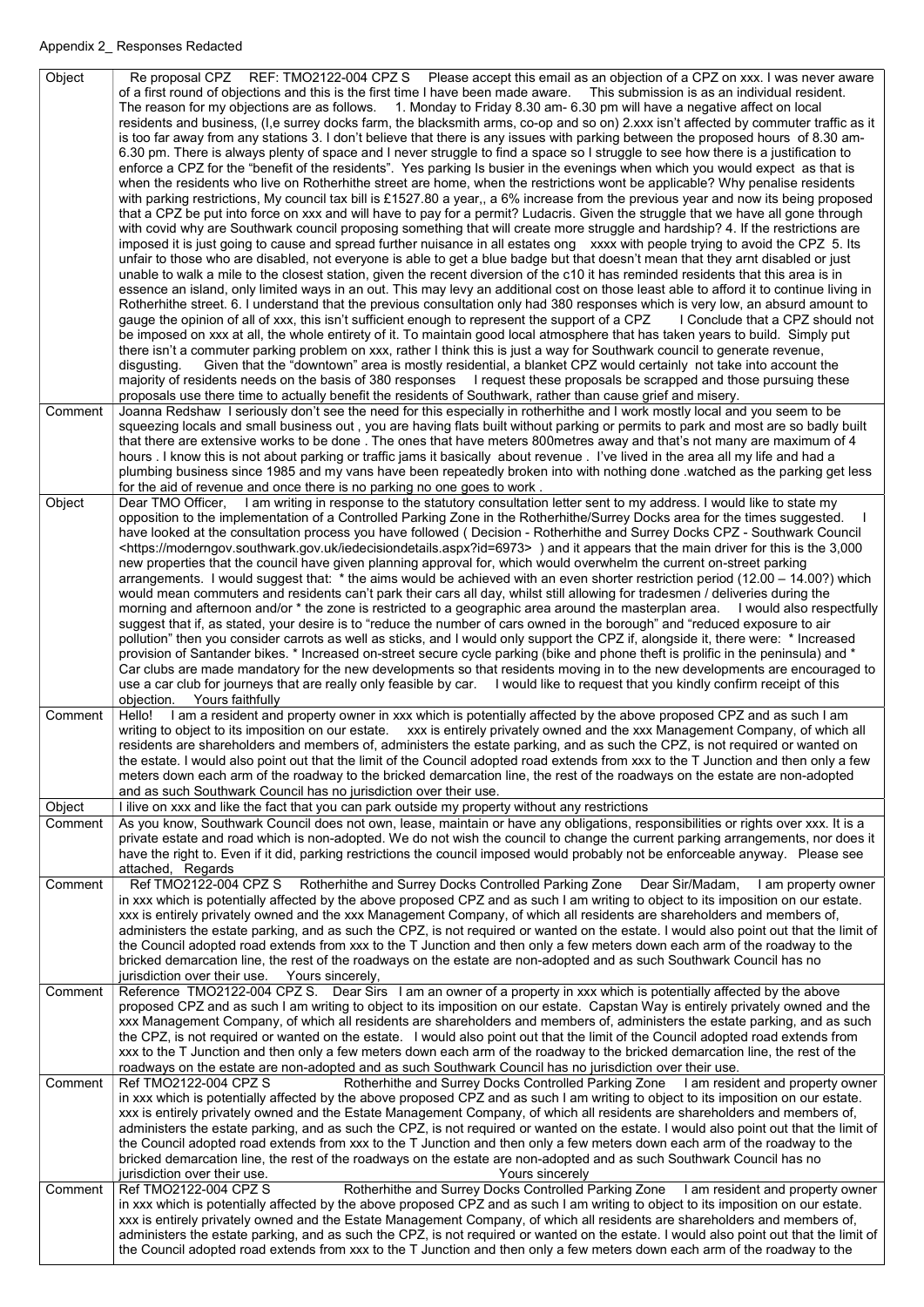|         | bricked demarcation line, the rest of the roadways on the estate are non-adopted and as such Southwark Council has no<br>jurisdiction over their use.<br>Yours sincerely                                                                                                  |
|---------|---------------------------------------------------------------------------------------------------------------------------------------------------------------------------------------------------------------------------------------------------------------------------|
|         |                                                                                                                                                                                                                                                                           |
|         |                                                                                                                                                                                                                                                                           |
| Object  | To the TMO Officer, Further to your correspondence of 8 July, please do not make into a CPZ. There is absolutely no need for                                                                                                                                              |
|         | this: there is ample parking for everyone available and traffic volumes are light for the most part. I am sure no one wants their<br>neighbourhood to be blighted by traffic wardens wandering about trying to find people to give fines to. In addition, many people in  |
|         | the area are on lower incomes and a £60 or £120 fine can do significant damage to household budgets. I have friends and family                                                                                                                                            |
|         | with young children and this proposal would make it difficult for them to visit me as they do not live locally. Just as we are<br>emerging from coronavirus restrictions, is this really the time to be imposing more government controls on people? I would be           |
|         | grateful if you would acknowledge receipt of this.                                                                                                                                                                                                                        |
|         | Please find attached my concern about the proposal.                                                                                                                                                                                                                       |
| Support | Dear Sir/Madam I would like to register my continued support for the introduction of the proposed Controlled Parking Zone<br>(CPZ) in Rotherhithe and Surrey Quays. Regards                                                                                               |
| Enquiry | I would like to understand the impact of the blue CPZ area on my street. If this<br>I am a home owner and resident at xxx.<br>Hi.                                                                                                                                         |
|         | means I need to pay to leave my car outside on my street, I am totally against the implementation of this CPZ on Onega Gate<br>Will I receive a resident identification to leave on the windscreen of my car so that I do not need to pay for it? If yes, then<br>street. |
|         | I would be fine with the CPZ on my street.  Otherwise, I am against the implementation of the paid parking area on my street.                                                                                                                                             |
| Object  | Please let me know if I need to provide this feedback in any other website or in writing.<br>Dear TMO Officer, Reference: TMO2122-004 CPZ S I am writing in response to the statutory consultation letter sent to my                                                      |
|         | residence. I would like to state my strong opposition any implementation of Controlled Parking Zones in the Surrey Docks area for                                                                                                                                         |
|         | any duration whatsoever. The current supply of roadside parking is more than adequate for all current and future residents.<br>Moreover, Norway, Greenland and South docks are located a substantial distance from the proposed developments referenced in                |
|         | the consultation, greatly removing the risk of any increases in roadside parking. Implementation of a CPZ will add significant                                                                                                                                            |
|         | financial burden to the population in the Surrey Docks area and will destroy the welcoming character of this location. Instead, I<br>propose that any CPZ implementation be limited to a 1/4 mile radius of all new developments in Rotherhithe if at all necessary. I    |
|         | would like to request that you kindly confirm receipt of this strongest possible objection. Sincerely,                                                                                                                                                                    |
| Object  | Dear TMO Officer, Reference: TMO2122-004 CPZ S I am writing in response to the statutory consultation letter sent to my<br>residence. I would like to state my strong opposition any implementation of Controlled Parking Zones in the Surrey Docks area for              |
|         | any duration whatsoever. The current supply of roadside parking is more than adequate for all current and future residents.                                                                                                                                               |
|         | Moreover, Norway, Greenland and South docks are located a substantial distance from the proposed developments referenced in<br>the consultation, greatly removing the risk of any increases in roadside parking. Implementation of a CPZ will add significant             |
|         | financial burden to the population in the Surrey Docks area and will destroy the welcoming character of this location. Instead, I                                                                                                                                         |
|         | propose that any CPZ implementation be limited to a 1/4 mile radius of all new developments in Rotherhithe if at all necessary. I<br>would like to request that you kindly confirm receipt of this strongest possible objection. Sincerely,                               |
| Object  | RE: TMO2122-004 CPZ S (Proposed Surrey Docks CPZ) I write to oppose the parking zone proposed by Southwark Council. I                                                                                                                                                     |
|         | live at xxx. 61% of the residents state they have no issue parking. Followed by 50% of visitors. 17% wanted (66 people) 12-2pm,<br>and 45 individual responses state NO ZONE in your consultation. This combined figure equates to 111 responses of no zone and           |
|         | 12-2pm. GREATER than the number for a full day. Additionally, moving forward with your own figures: 30 do not want a CPZ, and                                                                                                                                             |
|         | a part day at 55 responses. Combined, this is greater than the opted full day with 74 responses!!! You also state, that after 6<br>months this would be reviewed. I disagree. In my opinion there should not be a CPZ, however, according to the statistics the CPZ       |
|         | should be from 12-2pm, and not a full day. This is a merely a financial gain for Southwark Council in an area which does not need                                                                                                                                         |
|         | a CPZ. Logically and morally, a CPZ if it was to be implemented should be begin from 12-2pm, and NOT immediately 830-6:30pm.<br>There is no logical ansnwer for this other than financial gain. At the moment the results show 61% have no difficulty parking and         |
|         | 50% of visitors. Now this will create an issue and Southwark will gain financially whilst my and everyone elses visitors will suffer.                                                                                                                                     |
|         | The Canada Water masterplan is ONLY BEGINING a 15 year development, This is NOT going to happen over night, hence<br>rendering this an unviable argument to be making that a full day is required. Local business' such as Surrey Docks farm will suffer,                 |
|         | when we are during a difficult time at the moment. A recent introduction of a CPZ on brunel Road Se16 is disastrous. No vehicles                                                                                                                                          |
|         | use this and this is DIRECTLY beside Rotherhithe Tube station. This isn't logical as to what you are trying to introduce. The area<br>remains the same, and any growth will be over a course of many years. You will be putting current residents into hardship. Also,    |
|         | you are blinding the residents. As you know, any new builds are granted a lease which are "car less". However, these have                                                                                                                                                 |
|         | parking supplied as i have enquired, and any introduction WHEN THE ROADS get busy, automatically mean they would not be<br>entitled to a permit anyway. This is a money making game. Finally, 83 responses the 35% majority, are received from Rotherhithe                |
|         | street. The rest of the respondents mainly at 1, are from surrounding areas. This is brushing the whole area from a set of                                                                                                                                                |
|         | respondents which is unfair. These are statuary flawed plans with financial gain solely the reason for this recommendation and<br>consultation. Your results are flawed as per above, and the pure assumption to implement at a harsh full day are completely out of      |
|         | sync with the diplomatic community we live in.                                                                                                                                                                                                                            |
| Object  | Dear TMO Officer, Reference: TMO2122-004 CPZ S I am writing in response to the statutory consultation letter sent to my<br>residence. I would like to state my strong opposition any implementation of Controlled Parking Zones in the Surrey Docks area for              |
|         | any duration whatsoever. The current supply of roadside parking is more than adequate for all current and future residents.                                                                                                                                               |
|         | Moreover, Norway, Greenland and South docks are located a substantial distance from the proposed developments referenced in<br>the consultation, greatly removing the risk of any increases in roadside parking. Implementation of a CPZ will add significant             |
|         | financial burden to the population in the Surrey Docks area and will destroy the welcoming character of this location. Instead, I                                                                                                                                         |
|         | propose that any CPZ implementation be limited to a 1/4 mile radius of all new developments in Rotherhithe if at all necessary. I<br>would like to request that you kindly confirm receipt of this strongest possible objection. Sincerely,                               |
| Object  | Dear TMO Officer, Reference: TMO2122-004 CPZ S I am writing in response to the statutory consultation letter sent to my                                                                                                                                                   |
|         | residence. I would like to state my strong opposition any implementation of Controlled Parking Zones in the Surrey Docks area for<br>any duration whatsoever. The current supply of roadside parking is more than adequate for all current and future residents.          |
|         | Moreover, Norway, Greenland and South docks are located a substantial distance from the proposed developments referenced in                                                                                                                                               |
|         | the consultation, greatly removing the risk of any increases in roadside parking. Implementation of a CPZ will add significant<br>financial burden to the population in the Surrey Docks area and will destroy the welcoming character of this location. Instead, I       |
|         | propose that any CPZ implementation be limited to a 1/4 mile radius of all new developments in Rotherhithe if at all necessary. I                                                                                                                                         |
| Object  | would like to request that you kindly confirm receipt of this strongest possible objection.<br>Ref. TMO2122-004CPZ S I wish to register my objection to the proposed parking regulations in Rotherhithe Street. I depend on                                               |
|         | food delveries as I am 87. If you must have restrictions then shorter hours would be better in my opinion or exemptions for                                                                                                                                               |
|         | deliveries. Regards,                                                                                                                                                                                                                                                      |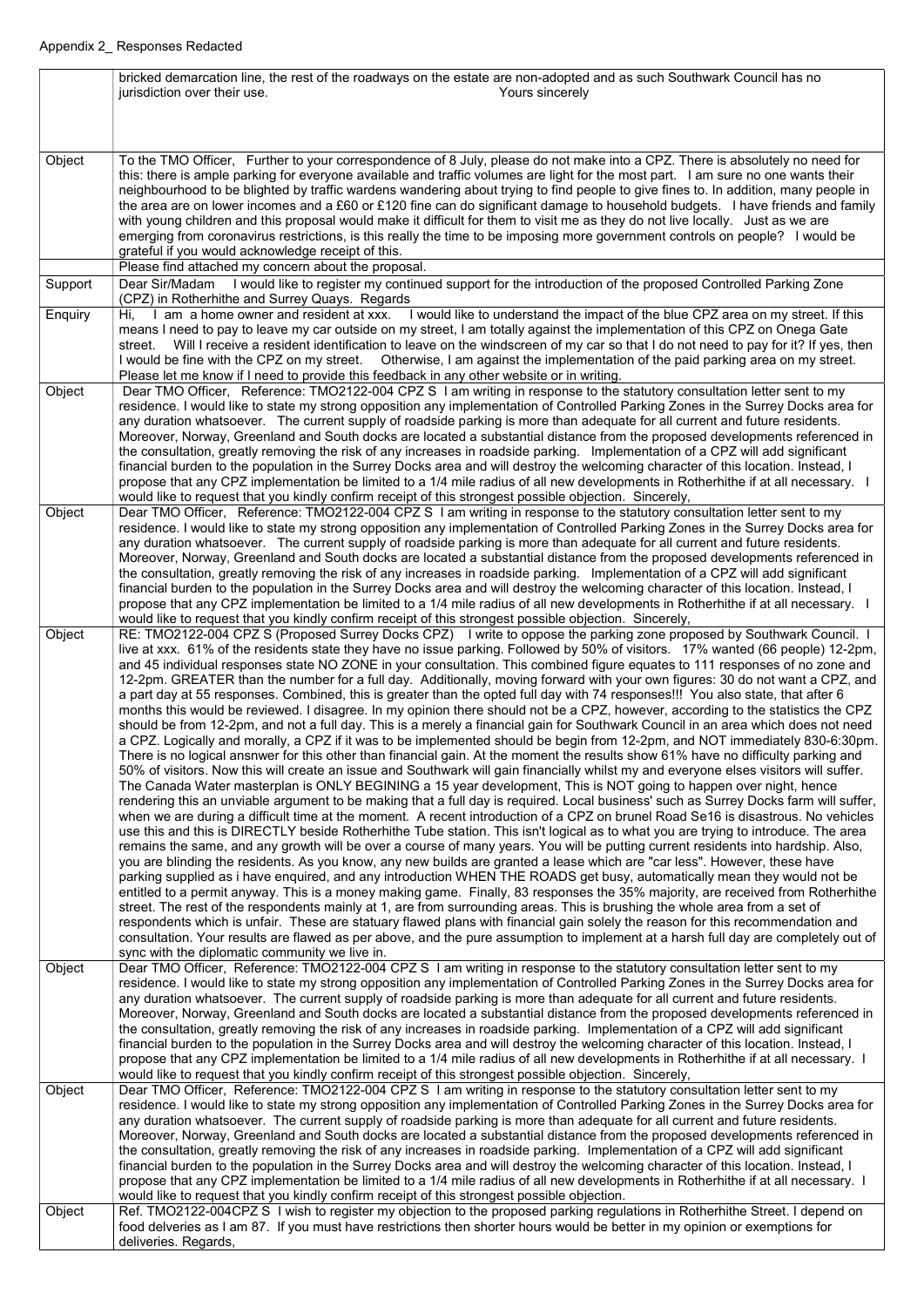| <b>Enquiry</b> | Hello, Could you, please, advise. Thank you, ----- Forwarded message ----- From:xxx> To: Traffic.Orders@southwark.gov.uk<br><traffic.orders@southwark.gov.uk> Sent: Friday, 9 July 2021, 09:12:00 BST Subject: Link to TMO2122-004 CPZ S Dear<br/>Sir/Madame, I've received the attached letter this week and wanted to learn more about the topic as I wasn't owning a flat in this<br/>area in 2019 when original letter was sent. The link provided in this letter doesn't work. Please could you send me an updated<br/>link. Also - how can I learn if the planning permission for the block of flats I live in don't have any constraints?</traffic.orders@southwark.gov.uk>                                                                                                                                                                                                                                                                                                                                                                                                                                                                                                                                                                                                                                                                                                                                                                                                                                                                                                                                                                                                                                                                                                                                                                                                                                                                                                                                                                                                                                                                                                                                                                                                                                                                                                                                                                                                                                                                                                                                                                                                                                                               |
|----------------|--------------------------------------------------------------------------------------------------------------------------------------------------------------------------------------------------------------------------------------------------------------------------------------------------------------------------------------------------------------------------------------------------------------------------------------------------------------------------------------------------------------------------------------------------------------------------------------------------------------------------------------------------------------------------------------------------------------------------------------------------------------------------------------------------------------------------------------------------------------------------------------------------------------------------------------------------------------------------------------------------------------------------------------------------------------------------------------------------------------------------------------------------------------------------------------------------------------------------------------------------------------------------------------------------------------------------------------------------------------------------------------------------------------------------------------------------------------------------------------------------------------------------------------------------------------------------------------------------------------------------------------------------------------------------------------------------------------------------------------------------------------------------------------------------------------------------------------------------------------------------------------------------------------------------------------------------------------------------------------------------------------------------------------------------------------------------------------------------------------------------------------------------------------------------------------------------------------------------------------------------------------------------------------------------------------------------------------------------------------------------------------------------------------------------------------------------------------------------------------------------------------------------------------------------------------------------------------------------------------------------------------------------------------------------------------------------------------------------------------------------|
| Object         | Dear TMO Officer, Reference: TMO2122-004 CPZ S I am writing in response to the statutory consultation letter sent to my<br>residence. I would like to state my strong opposition any implementation of Controlled Parking Zones in the Surrey Docks/<br>Rotherhithe area for any duration whatsoever. The current supply of roadside parking is more than adequate for all current and<br>future residents. Moreover, Norway, Greenland and South docks are located a substantial distance from the proposed<br>developments referenced in the consultation, greatly removing the risk of any increases in roadside parking. Implementation of a<br>CPZ will add significant financial burden to the population in the Surrey Docks area and will destroy the welcoming character of<br>this location. Instead, I propose that any CPZ implementation be limited to a 1/4 mile radius of all new developments in<br>Rotherhithe if at all necessary. I would like to request that you kindly confirm receipt of this strongest possible objection.<br>Sincerely,                                                                                                                                                                                                                                                                                                                                                                                                                                                                                                                                                                                                                                                                                                                                                                                                                                                                                                                                                                                                                                                                                                                                                                                                                                                                                                                                                                                                                                                                                                                                                                                                                                                                                 |
| Object         | To: traffic.orders@southwark.gov.uk Subject: TMO2122-004 CPZ S Dear TMO Officer, Reference: TMO2122-004 CPZ S I am<br>writing in response to the statutory consultation letter sent to my residence. I would like to state my strong opposition any<br>implementation of Controlled Parking Zones in the Surrey Docks area for any duration whatsoever. The current supply of<br>roadside parking is more than adequate for all current and future residents. Moreover, Norway, Greenland and South docks are<br>located a substantial distance from the proposed developments referenced in the consultation, greatly removing the risk of any<br>increases in roadside parking. Implementation of a CPZ will add significant financial burden to the population in the Surrey Docks<br>area and will destroy the welcoming character of this location. Instead, I propose that any CPZ implementation be limited to a 1/4<br>mile radius of all new developments in Rotherhithe if at all necessary. I would like to request that you kindly confirm receipt of this<br>strongest possible objection. Sincerely,                                                                                                                                                                                                                                                                                                                                                                                                                                                                                                                                                                                                                                                                                                                                                                                                                                                                                                                                                                                                                                                                                                                                                                                                                                                                                                                                                                                                                                                                                                                                                                                                                               |
| Object         | Dear Southwark Council, TMO Officer, Councillors and Cabinet Member for Transport, Parks and Sport, Thank you for writing to<br>me about a proposal to introduce a Controlled Parking Zone in Rotherhithe and Surrey Quays. I wish to register my objection to a<br>Controlled Parking Zone because of the impact on business, residents and visitors to Southwark and to Rotherhithe and Surrey<br>Quays. I would like to discuss concerns with a senior transport officer, and would appreciate if you could provide me with contact<br>details to discuss this over the phone. Very best                                                                                                                                                                                                                                                                                                                                                                                                                                                                                                                                                                                                                                                                                                                                                                                                                                                                                                                                                                                                                                                                                                                                                                                                                                                                                                                                                                                                                                                                                                                                                                                                                                                                                                                                                                                                                                                                                                                                                                                                                                                                                                                                                      |
| Object         | Dear TMO Officer, Reference: TMO2122-004 CPZ S I am writing in response to the statutory consultation letter sent to my<br>residence. I would like to state my strong opposition any implementation of Controlled Parking Zones in the Surrey Docks area for<br>The current supply of roadside parking is more than adequate for all current and future residents.<br>any duration whatsoever.<br>Moreover, Norway, Greenland and South docks are located a substantial distance from the proposed developments referenced in<br>the consultation, greatly removing the risk of any increases in roadside parking. Implementation of a CPZ will add significant<br>financial burden to the population in the Surrey Docks area and will destroy the welcoming character of this location.<br>I would like<br>to request that you kindly confirm receipt of this strongest possible objection.                                                                                                                                                                                                                                                                                                                                                                                                                                                                                                                                                                                                                                                                                                                                                                                                                                                                                                                                                                                                                                                                                                                                                                                                                                                                                                                                                                                                                                                                                                                                                                                                                                                                                                                                                                                                                                                    |
| Enquiry        | hello, thanks for your letter on the statutory consultation for Rotherhithe and Surrey Docks CPZ dated 8th July. I walked past one<br>of the public notices by Surrey Water this morning and noticed that my street, xxx has not been included on any of the lists of<br>impacted streets, despite it being part of the consultation in 2019. can you advise if this is an oversight on your part, or if it has<br>been omitted from the scope of the CPZ? if it is an error, i'm assuming you will need to replace the public notices and amend the<br>timeline for residents to respond? Assuming that xxx is in scope, i would like to understand in more detail how the scheme will be<br>implemented - i have a garage and want to ensure that I will continue to have 24/7 access. most houses in the street are in a<br>similar position (dedicated space for parking out the front of the property). happy to discuss if you are able to comment at this<br>point. I've copied in Kath Whittam who is my local councillor for information.                                                                                                                                                                                                                                                                                                                                                                                                                                                                                                                                                                                                                                                                                                                                                                                                                                                                                                                                                                                                                                                                                                                                                                                                                                                                                                                                                                                                                                                                                                                                                                                                                                                                                               |
| Comment        | Dear TMO Officer Sorry, in addition to my comments below, it would appear that the proposals include the introduction of permit<br>parking on private land, when looking at the title deeds of xxx alongside the consultation map on the following website: Order<br>It appears that the privately owned parking place shown on the title deeds (below right) as a red<br>Details (appyway.com)<br>rectangle, is shown on your plans (below left) as a Permit Holders Parking Place. You will see that the Land Registry extends the<br>private land to be level with the end of the property numbered 16 on your plan and 7 on the Land Registry plan. I assume that it is<br>due to an inaccurate representation on your plan, but assume that the council will enter into negotiations on price if it wishes to<br>purchase my privately owned land $\odot$ .<br>Yours faithfully<br>Controlled parking in Rotherhithe and Surrey Docks Dear TMO Officer, I am writing in response to the statutory consultation<br>letter sent to my address. I would like to state my opposition to the implementation of a Controlled Parking Zone in the<br>Rotherhithe/Surrey Docks area for the times suggested. I have looked at the consultation process you have followed (Decision<br>- Rotherhithe and Surrey Docks CPZ - Southwark Council <https: iedecisiondetails.aspx?id="6973" moderngov.southwark.gov.uk=""><br/>) and it appears that the main driver for this is the 3,000 new properties that the council have given planning approval for, which<br/>would overwhelm the current on-street parking arrangements. I would suggest that: * the aims would be achieved with an even<br/>shorter restriction period (12.00 - 14.00?) which would mean commuters and residents can't park their cars all day, whilst still<br/>allowing for tradesmen / deliveries during the morning and afternoon and/or * the zone is restricted to a geographic area around<br/>the masterplan area. I would also respectfully suggest that if, as stated, your desire is to "reduce the number of cars owned in<br/>the borough" and "reduced exposure to air pollution" then you consider carrots as well as sticks, and I would only support the CPZ<br/>if, alongside it, there were: * Increased provision of Santander bikes. * Increased on-street secure cycle parking (bike and phone<br/>theft is prolific in the peninsula) and * Car clubs are made mandatory for the new developments so that residents moving in to the<br/>new developments are encouraged to use a car club for journeys that are really only feasible by car. I would like to request that<br/>you kindly confirm receipt of this objection.  Yours faithfully</https:> |
| Object         | Dear TMO Officer, Reference: TMO2122-004 CPZ S I am writing in response to the statutory consultation letter sent to my<br>residence. I would like to state my strong opposition any implementation of Controlled Parking Zones in the Surrey Docks area for<br>any duration whatsoever. The current supply of roadside parking is more than adequate for all current and future residents.<br>Moreover, Norway, Greenland and South docks are located a substantial distance from the proposed developments referenced in<br>the consultation, greatly removing the risk of any increases in roadside parking. Implementation of a CPZ will add significant<br>financial burden to the population in the Surrey Docks area and will destroy the welcoming character of this location. Instead, I<br>propose that any CPZ implementation be limited to a 1/4 mile radius of all new developments in Rotherhithe if at all necessary.<br>would like to request that you kindly confirm receipt of this strongest possible objection.                                                                                                                                                                                                                                                                                                                                                                                                                                                                                                                                                                                                                                                                                                                                                                                                                                                                                                                                                                                                                                                                                                                                                                                                                                                                                                                                                                                                                                                                                                                                                                                                                                                                                                              |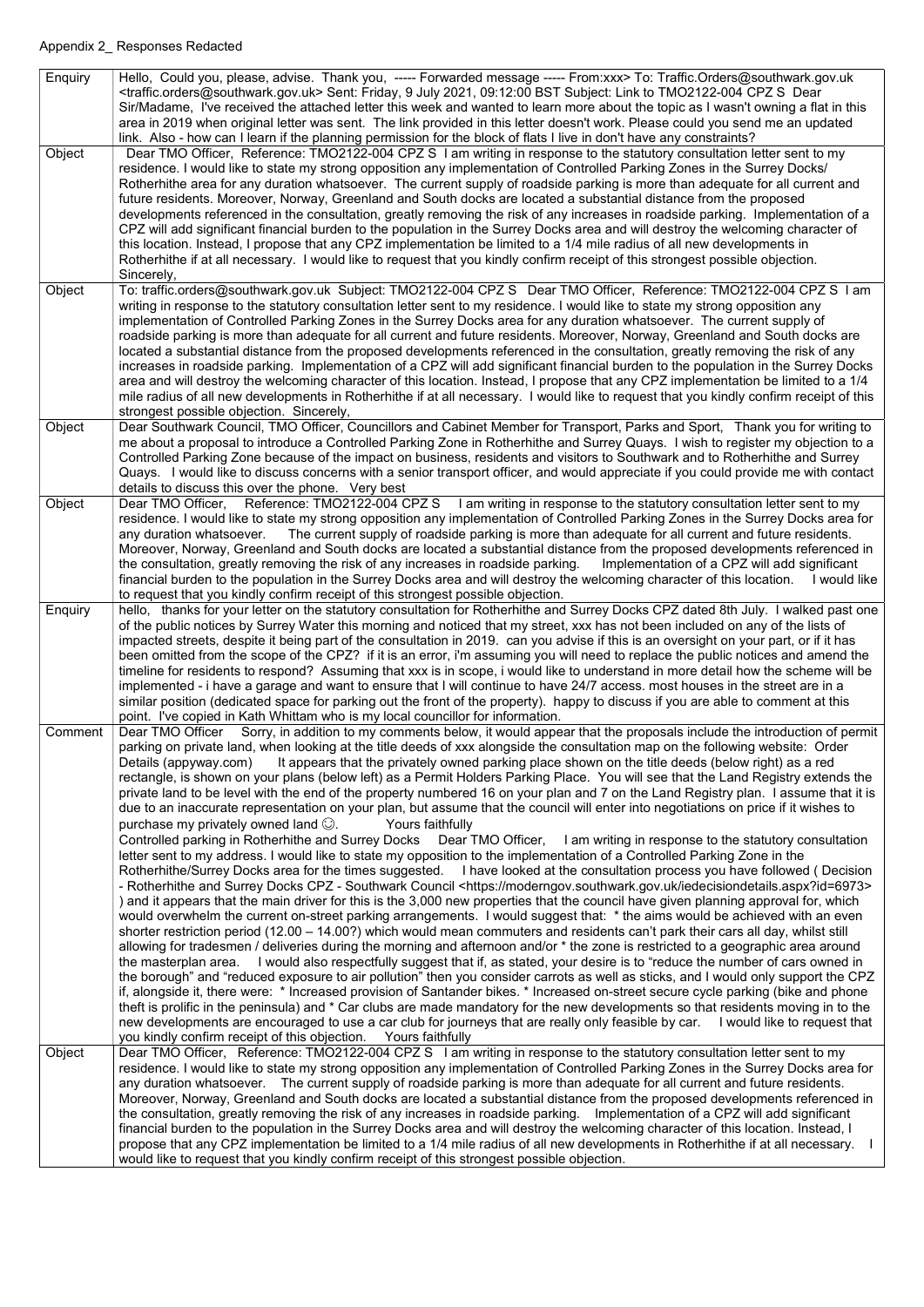| Comment        | From: xxx> Sent: Tuesday, July 13, 2021 9:40 AM To: Highways <highways@southwark.gov.uk> Subject: Fwd: Planned parking<br/>restrictions in Rotherhithe and Surrey quays<br/>For acknowledgment, with thanks. Caroline Begin forwarded message: From&gt;<br/>Date: 13 July 2021 at 09:35:26 BST To:uk&gt; " xxx&gt; &gt; Subject: Planned parking restrictions in Rotherhithe and Surrey quays Dear<br/>Caroline, I have just seen the proposals that have been approved for parking restrictions. I have read the information and<br/>rationale for these. I think one key area that is missed here is for women who use their cars in order to feel safe-from harm and<br/>now with the ongoing issue of covid. I also have mobility issues and don't qualify for a blue badge.<br/>I have lived in this area for<br/>30 years. I don't see my aunt at her home anymore because she lives in xxx with these restrictions. It will also hit people who are<br/>on lower incomes who will struggle with this. (She cannot afford to hand out permits). I just think that you need a wider view of the<br/>I'm very disappointed with this development even though I<br/>issue and I have not seen any papers to make comments.<br/>understand we need to make changes to the way we inhabit this planet. I look forward to hearing from you</highways@southwark.gov.uk>                                                                                                                                                                                                                                                                                                                                                                                                                                                                                                                                                                                                                                  |
|----------------|---------------------------------------------------------------------------------------------------------------------------------------------------------------------------------------------------------------------------------------------------------------------------------------------------------------------------------------------------------------------------------------------------------------------------------------------------------------------------------------------------------------------------------------------------------------------------------------------------------------------------------------------------------------------------------------------------------------------------------------------------------------------------------------------------------------------------------------------------------------------------------------------------------------------------------------------------------------------------------------------------------------------------------------------------------------------------------------------------------------------------------------------------------------------------------------------------------------------------------------------------------------------------------------------------------------------------------------------------------------------------------------------------------------------------------------------------------------------------------------------------------------------------------------------------------------------------------------------------------------------------------------------------------------------------------------------------------------------------------------------------------------------------------------------------------------------------------------------------------------------------------------------------------------------------------------------------------------------------------------------------------|
| Object         | > > > Dear TMO Officer, > > Reference: TMO2122-004 CPZ S > > I am writing in response to the statutory consultation letter<br>sent to my residence. I would like to state my strong opposition any implementation of Controlled Parking Zones in the Surrey<br>Docks/ Rotherhithe area for any duration whatsoever. > > The current supply of roadside parking is more than adequate for all<br>current and future residents. Moreover, Norway, Greenland and South docks are located a substantial distance from the proposed<br>developments referenced in the consultation, greatly removing the risk of any increases in roadside parking. > > Implementation of<br>a CPZ will add significant financial burden to the population in the Surrey Docks area and will destroy the welcoming character of<br>this location. Instead, I propose that any CPZ implementation be limited to a 1/4 mile radius of all new developments in<br>Rotherhithe if at all necessary. > > I would like to request that you kindly confirm receipt of this strongest possible objection. > ><br>Sincerely, >                                                                                                                                                                                                                                                                                                                                                                                                                                                                                                                                                                                                                                                                                                                                                                                                                                                                                                        |
| Enquiry        | Hello. I'm writing in response to your statutory consultation notice, as a resident of the area (xxxx). I do believe that controlling<br>the number of parking spots is a good idea, especially with the growth in developments in the area adding to the potential drivers<br>and demand on spots. However, I do have a number of questions relating to the topic of how residents will qualify - who will<br>qualify? - how will they qualify, and what cost implications to them? - how will you limit the impact to longer term residents? - how<br>you enable residents to work with contractors (builders, etc) who likely will need to park somewhere nearby? Until I have a sense<br>of the answers to these questions I will not be able to give a strong sense of my opinion. Thanks -                                                                                                                                                                                                                                                                                                                                                                                                                                                                                                                                                                                                                                                                                                                                                                                                                                                                                                                                                                                                                                                                                                                                                                                                        |
| Object         | Dear Southwark Council In respect of the above mentioned TMO I would like to object to a very specific parking bay that has<br>been located directly opposite a driveway which would restrict use of the driveway for 4 properties due to the narrow roadway and<br>proposed location of parking bay. On xxx, just south of the junction with xxx, a parking bay has been sited on the latest plans on<br>the southbound side of the road. This parking bay is directly opposite numbers 1 to 5 of xxxxxx and the dropped kerb for the<br>driveway. I refer to the attached screenshot of the consultation with the bay in question (A) and marked in green the driveway that<br>will be restricted, where pulling out from the driveway when vehicles are parked in the proposed parking bays would likely not be<br>possible without mounting the pavement due to the width of the road. I also attach a Google satellite and streetview showing that<br>vehicles typically park on the northbound side of the road directly outside numbers 1 to 5 when given free choice so as not to<br>block this driveway, which I have marked in red on the consultation plan. If there would be no option due to the location of the<br>parking bays this will mean drivers routinely parking opposite to rather than adjacent to the driveway and causing the obstruction<br>mentioned. I do not object to the proposals entirely, however request that this specific bay is relocated to the opposite side of the<br>road, marked by me in red on the plans. Kind regards                                                                                                                                                                                                                                                                                                                                                                                                                                    |
| <b>Enquiry</b> | Dear TMO Officer, I write as the owner and resident of xxx. I have some concerns over the proposed CPZ that I wanted to raise.<br>Until 2007 my property had a garage on its title deed that separated from the property when the previous owner acquired the<br>property. Therefore as a result, if the proposed CPZ was to proceed as planned I would have concerns about where I would be<br>able to park my car as currently I do not qualify for a council parking permit. Which properties would be eligible to apply for parking<br>permits in the CPZ? Our parking area is between xxx and xxxx, both part of the proposed CPZ. By introducing the CPZ I have<br>concerns that this will force those that do not want to pay for an annual permit to try to park on this private land causing a nuisance<br>for residents. Has the council considered this potential impact? Yes there is a management company xxx so would it solely fall on<br>them to ensure they deal with any offenders or will the council work with them to enforce? I just envisage a scene where our<br>annual rent charge goes up because R&R have more work to do as a result of the proposed CPZ encouraging more people to<br>come and park on the private land. Thank you in advance for taking the time to read my concerns and thoughts. Regards,                                                                                                                                                                                                                                                                                                                                                                                                                                                                                                                                                                                                                                                               |
| Comment        | Good day I am a resident of xxx directly opposite xx. The congestion and traffic during school hours with parents collecting and<br>dropping children is bad taking residents parking spaces all road parking leaving us the residents unable to park anywhere. (There<br>are 3 schools within meters of each other down this road). I have watched a number of times children from this school and other<br>local primary schools including myself and nearly getting run over by cars. There is nowhere safe to cross xxx it is in the middle of<br>a nature reserve area with lots of visitors mainly school age children and runners. xxx alone holds 1200 children these all directly<br>come out of school and the whole pavement and road is busy. I think this road should be open to residents cars only and be made<br>into a pedestrian only road during peak times like many of the other schools in this area are. 1200 children from one school alone<br>with another 2 primary schools at the end of this same Road equals probably over 2000 children. 2000 children all coming out at<br>the same time within meters of each other. I can see daily workmen and office people parking up at 7am going off to work and not<br>coming back until 6pm everyday. This leaves the whole road completely full again with residents no where to go. Again after the<br>school children come out from around 5pm another load of parking overload happens with the xxx Center again taking all road<br>space available. This happens 6 days a week till 10pm at night. Again I know this as I live directly opposite the school and get a<br>load of noise from people coming out the sports Center up until it closes. Children come to school on foot and by bike and scooter<br>all coming down this road hence the reason it should be a pedestrian only area with only resident access. All road markings are<br>completely worn down this road. Thanks                                   |
| Enquiry        | Re: xxxx Hello, I'd like to find out further information on your proposed CPZ in our area. Firstly, I never saw or heard of an<br>consultation process regarding this proposal so forgive me if this comes late to you. I don't understand the hours you're<br>suggesting for this zone. It is a super quiet area, especially during the day. There is never any conflict of parking here between<br>those hours. There are no shops or transport links that would make anyone other than residents want to park here. The main<br>issue is at night when undesirables exhibit anti-social behaviour in their cars. In these instances, they race around Queen of<br>Denmark loop and park in resident bays (already noticed as private) and the turning bay. This is what you need to spend money<br>on, keeping these dealers out of the area - such as a barrier, similar the one at Rope Street/Southsea Street - or drop bollards.<br>Day time is quiet, so quiet. Night time and the residents become stressed and call the police as the unwelcome visitors arrive to<br>take drugs and play music so loud I can hear it across the dock inlet. A daytime CPZ would not change a thing and is a waste of<br>council and tax payer money. I really wish I had been offered to consult on this as a CPZ in this area is not needed. Similar to the<br>pavement bollards and ugly planters that suddenly appeared around the inlet. Pointless, I'm sorry to say. Parking on these<br>docksides has never been an issue in the 15 years I've lived here. If the scheme goes ahead, will we be issued with resident<br>permits free of charge? Forcing us to park in the building's underground car park will make residents nervous as there have been<br>many car break-ins and strangers loitering down there over the years as it's under cover. Street level is definitely safer. A hope<br>you consider this letter as a serious concern as I've taken the trouble to write to you. Many thanks |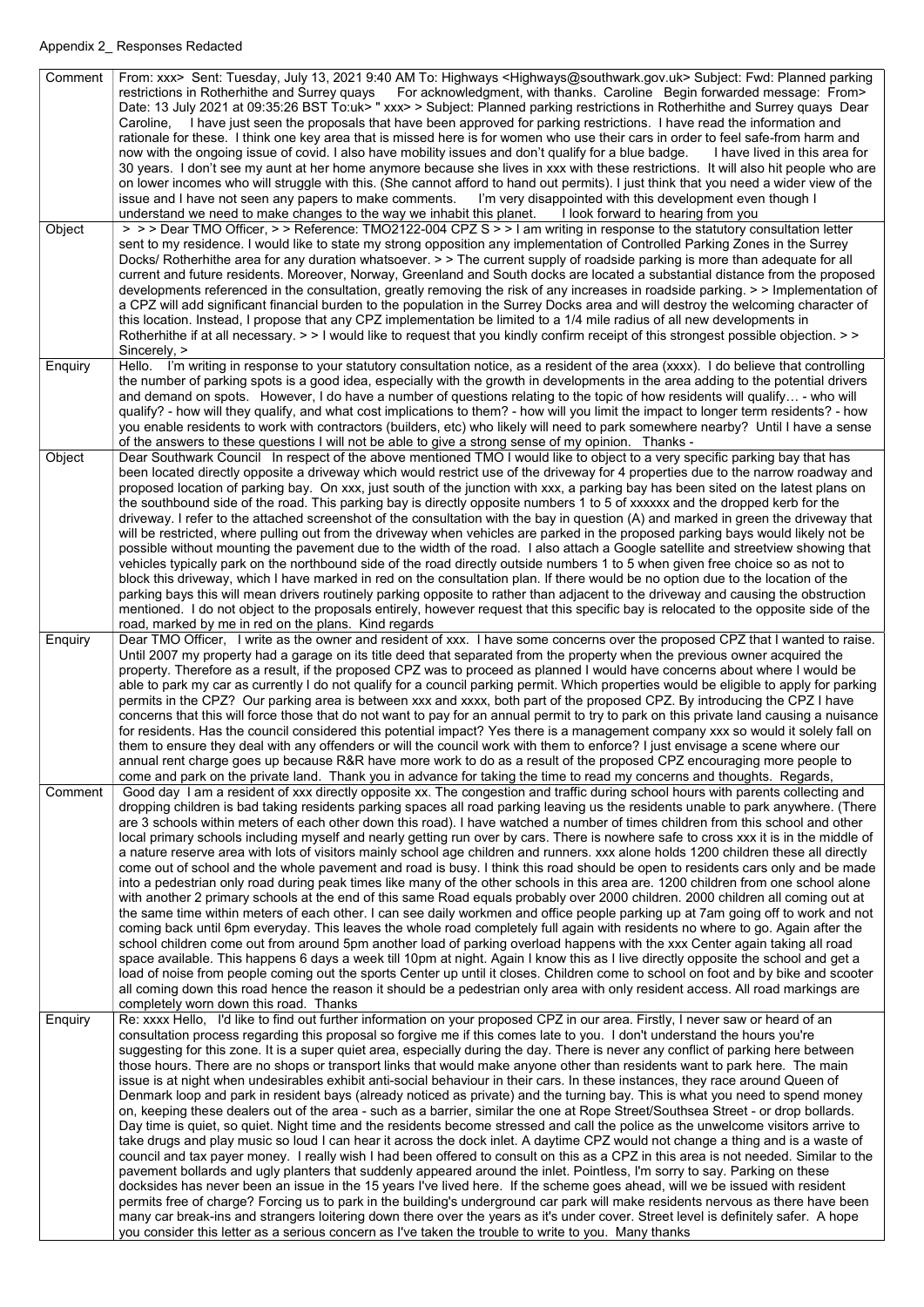| Enquiry | As a resident I have received a letter announcing the statutory consultation for the Rotherhithe and Surrey Docks CPZ. I have                    |
|---------|--------------------------------------------------------------------------------------------------------------------------------------------------|
|         | found it impossible however to access a simple map of the scheme, showing proposed single and double yellow lines, plus                          |
|         | residents and other parking bays with a key showing clearly which is which (the maps I have found give no clue as to what the                    |
|         | various coloured lines indicate). Can you please supply one, or an online link. If the scale of the project is too big to make a                 |
|         | single map feasible, please supply a map of the area around xxx.<br><b>Best wishes</b>                                                           |
| Support | Dear Highways I am a long-standing resident of xxx and am writing in support of the draft CPZ scheme in our area, specifically                   |
|         | identified on Map 9 of this proposed scheme. This scheme will help to prevent non-resident camping-vans and motorcaravans                        |
|         | from parking up indefinitely in front of our homes. As you may be aware, this is an ongoing intrusion that has previously been                   |
|         | reported to Southwark Highways Authority and also to the Local MP Neil Coyle. Please ensure that parking charges for residents'                  |
|         | vehicles are charged at similar rates and not subject to 'fuel-discrimination levies' as this will impact those of us who are least able         |
|         | to Upgrade our vehicles overnight. Yours sincerely,                                                                                              |
| Object  | Dear TMO Officer, Reference: TMO2122-004 CPZ S I am writing in response to the statutory consultation letter sent to my                          |
|         | residence. I would like to state my strong opposition any implementation of Controlled Parking Zones in the Surrey Docks area for                |
|         | any duration whatsoever. The current supply of roadside parking is more than adequate for all current and future residents.                      |
|         | Moreover, Norway, Greenland and South docks are located a substantial distance from the proposed developments referenced in                      |
|         | the consultation, greatly removing the risk of any increases in roadside parking. Implementation of a CPZ will add significant                   |
|         | financial burden to the population in the Surrey Docks area and will destroy the welcoming character of this location. Instead, I                |
|         | propose that any CPZ implementation be limited to a 1/4 mile radius of all new developments in Rotherhithe if at all necessary. I                |
|         | would like to request that you kindly confirm receipt of this strongest possible objection. Yours sincerely,                                     |
| Object  | Dear Sirs I write with regards to the proposed Rotherheit and Surrey Docks Controlled Parking Zone. I live in xxx with my                        |
|         | bother. We are against this proposal. The free parking available on the road is a great asset and we would like for it to remain                 |
|         | free. We do not think the controlled parking zone is a good idea and do not see how it would benefit the area. We hope these                     |
|         | plans will eventually be dropped. Kind regards.                                                                                                  |
| Object  | RE proposal CPZ Traffic order: TMO2122-004 CPZ S'<br>I emailed your department for clarification on 7/7/21<br>Good afternoon                     |
|         | but as I've had no response, please accept this email as an objection to the imposition of a CPZ with particular refence to                      |
|         | Rotherhithe Street. I don't remember the first consultation, but it was 2 years ago. Had I engaged my objections would have been                 |
|         | This submission is as an individual Resident and on behalf of the xxx as I'm the Co-Chair. My Joint chair has been party<br>similar.             |
|         | The grounds for objecting are as follows: $1.$ The imposition of a CPZ Monday to Friday 8.30 am $-$ 6.30 pm<br>to this submission.               |
|         | will have a negative impact on Local Residents and businesses; particularly in the sections of Rotherhithe Street from the Farm to               |
|         | the Co-op which provide local employment and are an intrinsic part of the character atmosphere and life in this part of a very long              |
|         | 2. This section of the street isn't really affected by commuter parking as it is too far from the stations to be useful (I'm<br>street.          |
|         | sure that this applies to other parts of Rotherhithe too).<br>3. Between these hours there isn't a parking issue on the street as you            |
|         | will see spaces and I can see that Local Residents, tradesmen or delivery vehicles are (usually) parked here. There may possibly                 |
|         | be a few employees from the hotel/pub but given that there isn't a parking issue during the day I can't see how this would be                    |
|         | considered a problem. The parking is busier in the evening or at weekends (as you would expect when Residents are more                           |
|         | likely to be at home) when your restrictions won't be applicable anyway. Why create parking restrictions that penalise Residents?                |
|         | Given the tough time that we've all had with covid, why is Southwark proposing something that just creates more hardship and                     |
|         | inconvenience. Hope this isn't a cynical ploy to increase parking revenues rather than improve the environment.<br>4. Having                     |
|         | been involved in the creation of a CPZ in another borough I can confirm that if deterring commuter parking is the intended                       |
|         | outcome, a blanket all day parking restriction isn't necessary. An area in Deptford near a busy market has 1-2 hours parking                     |
|         | restriction per day at a suitable time and has been effective for years. However, I don't believe that commuter parking                          |
|         | necessitates any CPZ restrictions in the vicinity of Acorn Walk as outlined above and probably doesn't in the most of the Street.                |
|         | 5. If the proposed restrictions are imposed It will push residents parking elsewhere and create a surge of nuisance in all estates,              |
|         | not just Acorn Walk. This will impact on social Housing as well as private/Housing Association estates. Again, given the                         |
|         | pandemic, shouldn't we be striving to bring people together rather than creating issues that give rise to further problems and                   |
|         | encouraging people to support their local hospitality venues who've already been struggling. Given that this isn't main road (traffic            |
|         | uses Salter Road) venues have to attract customers here; passing trade isn't going to happen. Restricting parking will achieve the               |
|         | 6. We live almost in the middle of Rotherhithe Street and the recent road<br>opposite and may I say with fantastic timing!                       |
|         | closures restricting the route of the C10 was a reminder to Residents here that we have to "get off the island" before we can travel             |
|         | anywhere. Not all Residents are young or fit and a vehicle may be the way that they are able to shop and attend appointments; not                |
|         | everyone is eligible for a blue badge but it doesn't mean that they aren't infirm, disabled or just unable to walk a mile to the tube            |
|         | station or carry shopping back. This may levy additional costs on those least able to afford it to continue living in Rotherhithe                |
|         | Street. 7. I understand that your previous consultation involved only 380 responses which is a very low gauge of opinion in an                   |
|         | area of this size. I'm guessing that there are more Residents than that on xxxx alone; particularly as there are over 100 properties             |
|         | in xxx. It's clear that previous consultations can't be very representative of what Residents would support in Rotherhithe Street.               |
|         | I submit that A CPZ should not be imposed in Rotherhithe Street at all but at least between the Farm and the co-op to support                    |
|         | local businesses, to maintain the local atmosphere and culture that has taken years to establish and so as not to penalise Local                 |
|         | Residents and businesses. There isn't a commuter parking issue here. I also submit that imposing CPZ anywhere in the area for                    |
|         | the hours 8.30 am to 6.30 pm is excessive and unnecessary as a shorter period at an appropriate time of the day would be equally                 |
|         | effective and be less intrusive to the lives of local Residents. Given that the "Downtown" area is for the most part Residential a               |
|         | blanket CPZ would certainly not take into account the majority of Residents needs or preference on the basis of 380 responses.                   |
|         | I request that these proposals be re-considered and would be happy to discuss this further with Officers or members.<br>Regards                  |
| Enquiry | Hi Team Please see below. Kind regards Melissa Owusu-Ansah I Project Support Officer Environment & Leisure I Highways                            |
|         | Southwark Council, Third Floor, Hub 2 London SE1P 5LX PO BOX 64529 -----Original Message----- From: Sent: Sunday, July                           |
|         | 11, 2021 7:26 PM To: Highways <highways@southwark.gov.uk> Subject: Re: Statutory Consultation Rotherhithe and Surrey</highways@southwark.gov.uk> |
|         | Docks Controlled Parking Zone Dear Sirs, I am writing regarding the letter below. I didn't receive the letter dated 29th July with               |
|         | contact of TMO officer. My concern is electric cars. I have an electric car and I live in a flat and rely on source London and                   |
|         | Ubitricity lamp post charge. I have a parking permit for where I live, so what happens when the parking are restricted? How are                  |
|         | we going to charge our cars?                                                                                                                     |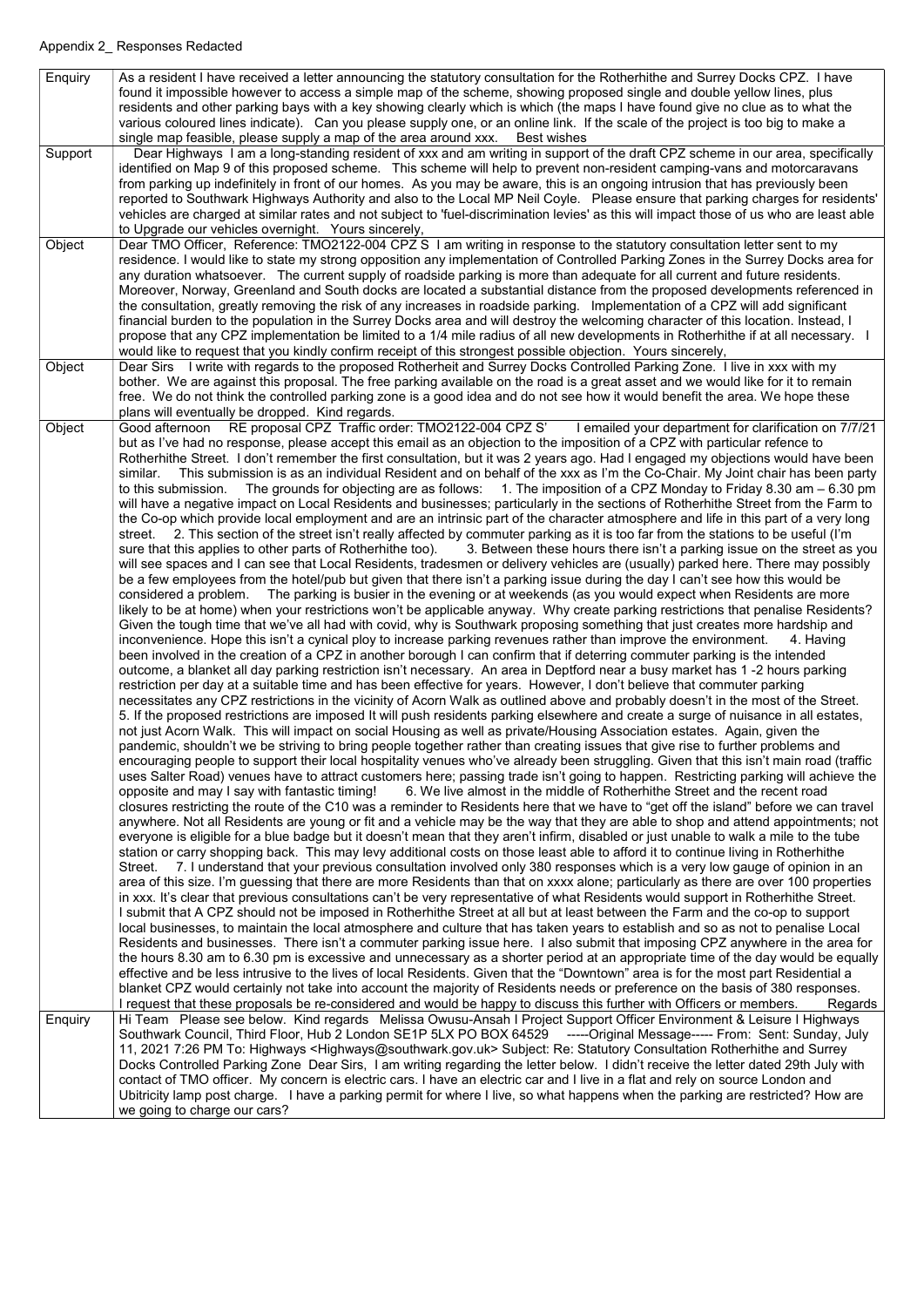| Object<br>Object | Friday 16th July traffic.orders@southwark.gov.uk Subject: TMO2122-004 CPZ S Dear TMO Officer, Reference: TMO2122-004<br>CPZ S I am writing in response to the statutory consultation letter sent to my residence. I would like to state my strong opposition<br>to any implementation of Controlled Parking Zones in the Surrey Docks/Rotherhithe area for any duration whatsoever. The<br>current supply of roadside parking is more than adequate for all current and future residents. Rotherhithe Street, particularly the<br>northernmost section from xxx to xxx, is quiet and with ample free roadside parking. To reduce this as proposed will be setting<br>neighbour against neighbour battling over spaces as the majority of the older council houses on the south side have no off street<br>parking. It will also encourage more speeding, which is an issue here. Money would be better spent installing speed bumps and/or<br>cameras. Some properties like ours have garages, but they are often too narrow inside to allow both the car, and space to open a<br>door and exit from it once inside. Ours is a normal small family car, not an SUV and I am long past the age when I can climb out of<br>the tailgate. We are in our 70's and while walking is still possible for me, my husband is restricted. Neither of us wishes to cycle as<br>our balance is compromised nor would we contemplate using a scooter! We do use public transport as much as possible, but still<br>have need of a car. We have lived here in peace, surrounded by kind and friendly neighbours, for almost 30 years and are<br>devastated by what we see as a totally unnecessary and unwonted attack on how all residents here live our lives. Air quality is<br>good in this area, with the river walkway adjacent. Implementation of a CPZ will add significant financial burden to the population<br>in the Surrey Docks area and will destroy the welcoming character of this location. Instead, I propose that any CPZ<br>implementation be limited to a 1/4 mile radius of any new developments in Rotherhithe if deemed necessary. I would like to<br>request that you kindly confirm receipt of this strongest possible objection. Sincerely,<br>Dear TMO officer We strongly object to Rotherhithe street being included in the proposed CPZ. There is currently no parking<br>problem in Rotherhithe street and by reducing the available parking places (as your scheme proposes) you will create one. The |
|------------------|---------------------------------------------------------------------------------------------------------------------------------------------------------------------------------------------------------------------------------------------------------------------------------------------------------------------------------------------------------------------------------------------------------------------------------------------------------------------------------------------------------------------------------------------------------------------------------------------------------------------------------------------------------------------------------------------------------------------------------------------------------------------------------------------------------------------------------------------------------------------------------------------------------------------------------------------------------------------------------------------------------------------------------------------------------------------------------------------------------------------------------------------------------------------------------------------------------------------------------------------------------------------------------------------------------------------------------------------------------------------------------------------------------------------------------------------------------------------------------------------------------------------------------------------------------------------------------------------------------------------------------------------------------------------------------------------------------------------------------------------------------------------------------------------------------------------------------------------------------------------------------------------------------------------------------------------------------------------------------------------------------------------------------------------------------------------------------------------------------------------------------------------------------------------------------------------------------------------------------------------------------------------------------------------------------------------------------------------------------------------------------------------------------------------------------------------------------------------------------------------------------------------------|
| Object           | Canada Water development is too far away to affect the parking in our street, besides being extremely ill conceived. It will<br>overwhelm the existing public transport services at Canada Water and Surrey Quays and create a nightmare for the current<br>residents and those foolish enough to take up the new living spaces. This is local planning designed to wreck quality of life in<br>London while not doing anything sensible to solve London's housing problems. yours faithfully<br>Statutory consultation Rotherhithe and Surrey docks controlled parking zone - Hi I strongly oppose the parking zone In                                                                                                                                                                                                                                                                                                                                                                                                                                                                                                                                                                                                                                                                                                                                                                                                                                                                                                                                                                                                                                                                                                                                                                                                                                                                                                                                                                                                                                                                                                                                                                                                                                                                                                                                                                                                                                                                                                   |
|                  | Rotherhithe and Surrey docks as for me personally I live in xxx and for me it would mean that people who normally park In xxx<br>would all park in our close with us free parking for residents only. And we won't be able to park. People can't afford permits it will<br>just make people poorer and poorer Disabled people won't be able to park in permit bays Businesses will suffer It will have a<br>detrimental impact on people's mental Thanks for taking the time to read my comments Thanks                                                                                                                                                                                                                                                                                                                                                                                                                                                                                                                                                                                                                                                                                                                                                                                                                                                                                                                                                                                                                                                                                                                                                                                                                                                                                                                                                                                                                                                                                                                                                                                                                                                                                                                                                                                                                                                                                                                                                                                                                   |
| Support          | Hi. With reference to the above subject I am in favour of implementing a CPZ as outlined in your letter dated 8 July 2021.<br>Regards.                                                                                                                                                                                                                                                                                                                                                                                                                                                                                                                                                                                                                                                                                                                                                                                                                                                                                                                                                                                                                                                                                                                                                                                                                                                                                                                                                                                                                                                                                                                                                                                                                                                                                                                                                                                                                                                                                                                                                                                                                                                                                                                                                                                                                                                                                                                                                                                    |
| Support          | Dear Traffic Orders, I would like to express my renewed full support for the proposals to implement a controlled parking zone in<br>Rotherhithe and Surrey Docks. It's high time that private car owners pay the true price of their luxury. xxx is overparked with cars,<br>with neighbours and their guests insisting on parking in my drive or in front of it. I would further recommend that some secure<br>cycle parkings (cycle hoops/hangars) are installed on that road. A couple of remarks on the specifics of the proposals, with<br>reference to Appendix B: 1. Please ensure that the lowered kerb that gives access to Russia Dock Woodland from the North-<br>West (top) part of Downtown Road is marked with double-yellow. Currently seems blue, which would mean permit holders would<br>block that ramp. Currently, vehicles unfortunately park there and block the ramp, which causes dangerous conflicts between<br>pedestrians and bicycles, which are forced onto the pavement behind a blind spot. 2. Please ensure that double-yellow marks<br>allow wheeled pedestrians (wheelchair users, buggies) who move on the pavement from xxx into the North side of xxx, have<br>enough space to get into the road without having to negotiate the step next to the cobbled ramp. Thank you and regards,                                                                                                                                                                                                                                                                                                                                                                                                                                                                                                                                                                                                                                                                                                                                                                                                                                                                                                                                                                                                                                                                                                                                                                                               |
| Object           | Dear TMO Officer, Reference: TMO2122-004 CPZ S I am writing in response to the statutory consultation letter sent to my<br>residence. I would like to state my strong opposition any implementation of Controlled Parking Zones in the Surrey Docks area for<br>any duration whatsoever. The current supply of roadside parking is more than adequate for all current and future residents.<br>Moreover, Norway, Greenland and South docks are located a substantial distance from the proposed developments referenced in<br>the consultation, greatly removing the risk of any increases in roadside parking. Implementation of a CPZ will add significant<br>financial burden to the population in the Surrey Docks area and will destroy the welcoming character of this location. Instead, I<br>propose that any CPZ implementation be limited to a 1/4 mile radius of all new developments in Rotherhithe if at all necessary.<br>would like to request that you kindly confirm receipt of this strongest possible objection. Sincerely,                                                                                                                                                                                                                                                                                                                                                                                                                                                                                                                                                                                                                                                                                                                                                                                                                                                                                                                                                                                                                                                                                                                                                                                                                                                                                                                                                                                                                                                                            |
| Object           | To Whom it may concern: I have recently received the letter dated 8 July 2021 regarding the above proposal and would like to<br>make a representation against it. I am absolutely stunned at this proposal as I fail to see how I can continue to work and live in my<br>road now as a result of this should it be implemented. I am a self employed plumber who has a company van - with CPZ how on<br>earth am I meant to park/work and live in a road affected by this? I am concerned that I will not be able to park outside my house<br>which is vital for my livelihood and may force me to move. In due course, over a longer time, this will affect all tradesman who live<br>or come into the area to work - if they cannot park then they will not be able to do the work. This is poorly thought out regarding<br>tradesman in particular - there are quite a few in this area who will suffer the consequences of this. We do not have a problem<br>with parking in xxx so do not understand why it is being proposed in the whole area to include us. Unfortunately it seems that we<br>have obviously missed the original consultation and the fact that only 300 people responded to this suggests that this was not<br>clearly publicised and the truer picture is that most people will be against the reality of CPZ. If possible, I would like this to be<br>reconsidered for the reason outlined above relating to local tradesman who are already affected by Congestion Charge, ULEZ<br>etc., I would appreciate an acknowledgement to ensure that this representation has been received.                                                                                                                                                                                                                                                                                                                                                                                                                                                                                                                                                                                                                                                                                                                                                                                                                                                                                                          |
| Object           | Dear TMO Officer, Reference: TMO2122-004 CPZ S I am writing in response to the statutory consultation letter sent to my<br>residence. I would like to state my strong opposition any implementation of Controlled Parking Zones in the Surrey Docks area for<br>any duration whatsoever. The current supply of roadside parking is more than adequate for all current and future residents.<br>Moreover, Norway, Greenland and South docks are located a substantial distance from the proposed developments referenced in<br>the consultation, greatly removing the risk of any increases in roadside parking. Implementation of a CPZ will add significant<br>financial burden to the population in the Surrey Docks area and will destroy the welcoming character of this location. Instead, I<br>propose that any CPZ implementation be limited to a 1/4 mile radius of all new developments in Rotherhithe if at all necessary.<br>would like to request that you kindly confirm receipt of this strongest possible objection. Sincerely,                                                                                                                                                                                                                                                                                                                                                                                                                                                                                                                                                                                                                                                                                                                                                                                                                                                                                                                                                                                                                                                                                                                                                                                                                                                                                                                                                                                                                                                                            |
| Object           | Dear Sir/Madam, I write to you in response to the letter we received, dated 8th July 2021, reference Statutory Consultation -<br>Rotherhithe and Surrey Docks Controlled Parking Zone (see subject line). We see the initial consultation began in July 2019,<br>however we received no information about this at the time. We'd like to raise our concerns with the controlled parking zone in our<br>area/road (Brunswick Quay, but also including Greenland Quay and similar roads around Greenland Dock and South Dock),<br>outlined below: * The double yellow lines go over private parking spaces, owned by local homeowners - see appendix B, page 9<br>and screenshot highlighting this area in purple below (although I'm sure there are more areas like this as well). * There currently is<br>no issue with parking on our street, most cars parked in the area are owned by residents of the buildings that surround the quay -<br>we're off the main road that does not attract too many visitors looking for free parking. * The double yellow lines on the street<br>would be unsightly and ruin the general pleasant and quaint look of the roads surrounding the quays. * There are protected (listed)<br>historic dockland/marine artifacts around the docks and consideration should be taken into account with any changes in the                                                                                                                                                                                                                                                                                                                                                                                                                                                                                                                                                                                                                                                                                                                                                                                                                                                                                                                                                                                                                                                                                                                                                                    |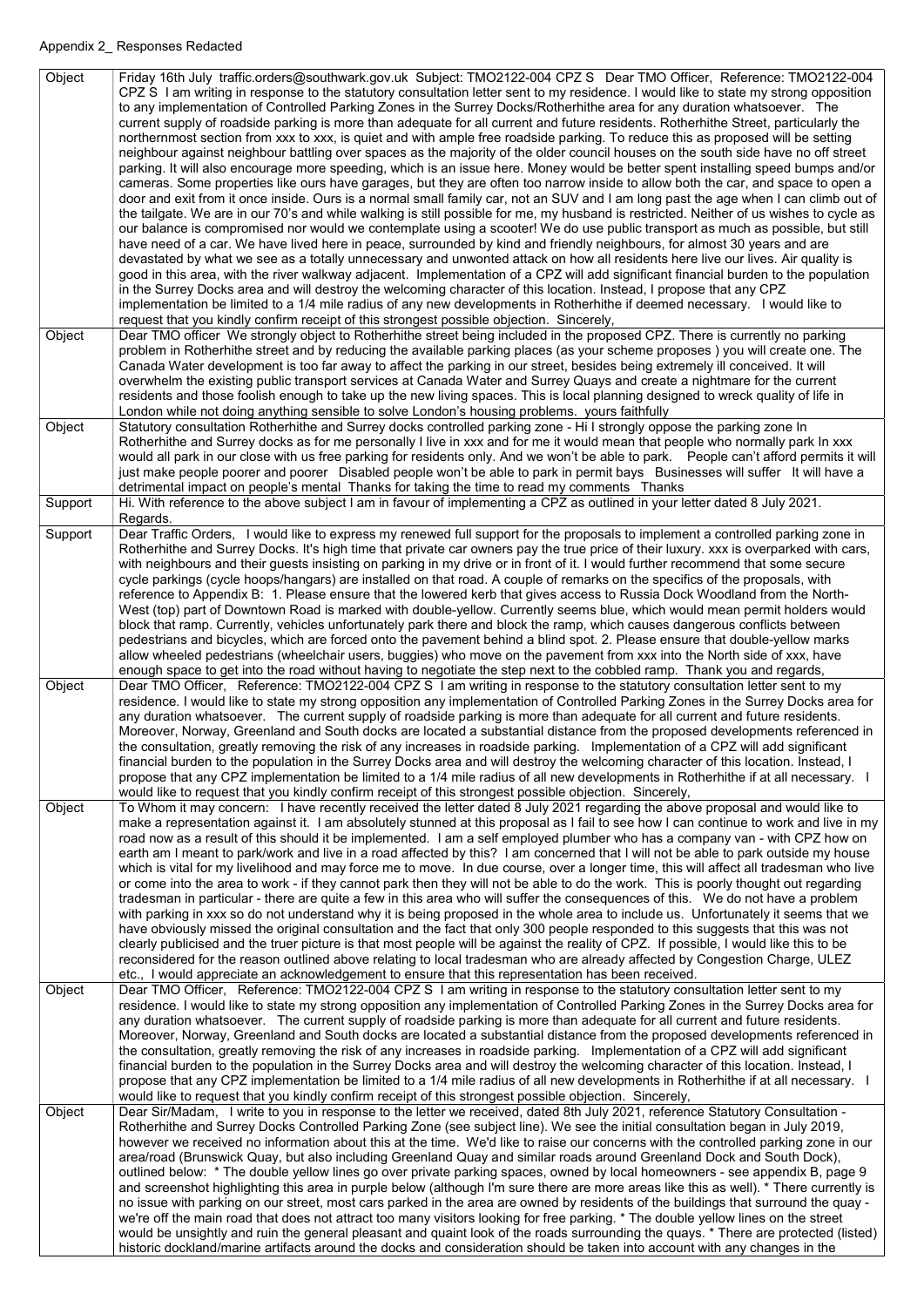|        | vicinity, specifically aesthetics around and near them. * The road is not tarmac, but paving and again this would look very unsightly                                                                                                                                |
|--------|----------------------------------------------------------------------------------------------------------------------------------------------------------------------------------------------------------------------------------------------------------------------|
|        | Thank you for taking the time to review our concerns above. Kind regards,<br>with double yellow (and parking bay) lines.                                                                                                                                             |
|        |                                                                                                                                                                                                                                                                      |
|        |                                                                                                                                                                                                                                                                      |
|        |                                                                                                                                                                                                                                                                      |
|        |                                                                                                                                                                                                                                                                      |
|        |                                                                                                                                                                                                                                                                      |
|        |                                                                                                                                                                                                                                                                      |
|        |                                                                                                                                                                                                                                                                      |
| Object | See above reference for Rotherhithe and Surrey Docks CPZ Having looked at these proposals I would like to register my strong                                                                                                                                         |
|        | objection as I feel stopping or charging residents or their visitors to park a vehicle close to or by there own property is wrong. I<br>have lived in this area for 30 plus years and have never had a problem It is your decision to proceed with Canada Water      |
|        | development which in my opinion is over populating the area and will be the cause of parking problems thus penalising existing                                                                                                                                       |
|        | residents who were opposed to development from the offset. As you know this will be seen by many as another way of collecting                                                                                                                                        |
|        | revenue from motorists which is my belief also I believe we already pay enough in Tax and road licence without additional costs to                                                                                                                                   |
|        | park by my own property Regards                                                                                                                                                                                                                                      |
| Object | To whom it may concern: While I understand the need to put in parking restrictions, as an owner of a property at xxx which is                                                                                                                                        |
|        | maintained privately, I request that your proposals do not interfere with the rights we maintain on our own land. We do not want                                                                                                                                     |
|        | any council restrictions placed within our vicinity. Please see attached letter.<br>Regards,                                                                                                                                                                         |
| Object | hi there, apart from the main roads, like xxx, xxx. The rest of streets and roads are very residential and quite, no many traffic.                                                                                                                                   |
|        | Only the local residents and our visitors will be parking at these places, and most of people park their cars properly, it has been                                                                                                                                  |
| Object | like this for decades. No need to create the CPZ, which will cause more problem to the local residents<br>Attn: TMO Officer I am writing in response to your proposed controlled parking zone for the Se16 postcode area. I would like to                            |
|        | register my objection to this entire proposal, in particular to Shipwright Road. Planning of some residential properties in this local                                                                                                                               |
|        | area were subjected to Car Free stipulations, therefore limiting the perceived extra need for parking as per your justification for                                                                                                                                  |
|        | implementing a cpz. I strongly oppose any form of parking zone in Shipwright Road, reasons see below; Financial burden                                                                                                                                               |
|        | imposed on residents Financial implications of implementation of cpz for Council residents Limitations of visitors to residents and                                                                                                                                  |
|        | their freedom of movement Proposed hours of cpz too long Having monitored the parking in this street I do not see the need                                                                                                                                           |
|        | either now or in the future for a cpz the cost of implementing this scheme will not be cost effective in Shipwright Road. The                                                                                                                                        |
|        | outcome of any controlled parking in this street will not benefit the residents only cause unwarranted financial costs and hardship,                                                                                                                                 |
|        | limit the residents of visitors and tradespeople. Please supply me with your projected annual revenue you believe a cpz in                                                                                                                                           |
|        | Shipwright Road will generate, as this will clearly show either an increased revenue for Southwark Council that will question your<br>non profit reasons for a cpz, or show a loss which will infuriate this resident. Regards                                       |
| Object | Dear TMO Officer, Reference: TMO2122-004 CPZ S I am writing in response to the statutory consultation letter sent to my                                                                                                                                              |
|        | residence. I would like to state my strong opposition any implementation of Controlled Parking Zones in the Surrey Docks area for                                                                                                                                    |
|        | any duration whatsoever. The current supply of roadside parking is more than adequate for all current and future residents.                                                                                                                                          |
|        | Moreover, Norway, Greenland and South docks are located a substantial distance from the proposed developments referenced in                                                                                                                                          |
|        | the consultation, greatly removing the risk of any increases in roadside parking. Furthermore there is no reason why there should                                                                                                                                    |
|        | be restriction of parking in Rope street. The amount of yellow lines proposed seems completely unnecessary given the amount of                                                                                                                                       |
|        | space for parking in the area and plenty of pavement space for pedestrians. Implementation of a CPZ will add significant financial                                                                                                                                   |
|        | burden to the population in the Surrey Docks area and will destroy the welcoming character of this location. Instead, I propose that                                                                                                                                 |
|        | any CPZ implementation be limited to a 1/4 mile radius of all new developments in Rotherhithe if at all necessary. I would like to<br>request that you kindly confirm receipt of this strongest possible objection. Sincerely,                                       |
| Object | Dear TMO Officer, Reference: TMO2122-004 CPZ S I am writing in response to the statutory consultation letter sent to my                                                                                                                                              |
|        | residence. I would like to state my strong opposition any implementation of Controlled Parking Zones in the Surrey Docks area for                                                                                                                                    |
|        | any duration whatsoever. The current supply of roadside parking is more than adequate for all current and future residents.                                                                                                                                          |
|        | Moreover, Norway, Greenland and South docks are located a substantial distance from the proposed developments referenced in                                                                                                                                          |
|        | the consultation, greatly removing the risk of any increases in roadside parking. Implementation of a CPZ will add significant                                                                                                                                       |
|        | financial burden to the population in the Surrey Docks area and will destroy the welcoming character of this location. Instead, I                                                                                                                                    |
|        | propose that any CPZ implementation be limited to a 1/4 mile radius of all new developments in Rotherhithe if at all necessary. I                                                                                                                                    |
| Object | would like to request that you kindly confirm receipt of this strongest possible objection. Sincerely,<br>Dear TMO Officer, Reference: TMO2122-004 CPZ S I am writing in response to the statutory consultation letter sent to my                                    |
|        | residence. I would like to state my strong opposition any implementation of Controlled Parking Zones in the Surrey Docks area for                                                                                                                                    |
|        | any duration whatsoever. The current supply of roadside parking is more than adequate for all current and future residents.                                                                                                                                          |
|        | Moreover, Norway, Greenland and South docks are located a substantial distance from the proposed developments referenced in                                                                                                                                          |
|        | the consultation, greatly removing the risk of any increases in roadside parking. I would strongly suggest also to completely                                                                                                                                        |
|        | ban/stop the parking of cars from any where in Salter Rd. where I have witnessed many times the busses get stuck between                                                                                                                                             |
|        | parked cars and the traffic lanes dividers. Or create a specific new parking area where people can park on one of the 2 grass                                                                                                                                        |
|        | lanes siding the xxx. Implementation of a CPZ will add significant financial burden to the population in the Surrey Docks area and                                                                                                                                   |
|        | will destroy the welcoming character of this location. Instead, I propose that any CPZ implementation be limited to a 1/4 mile<br>radius of all new developments in Rotherhithe if at all necessary. I would like to request that you kindly confirm receipt of this |
|        | strongest possible objection. Sincerely,                                                                                                                                                                                                                             |
| Object | Dear TMO Officer, Reference: TMO2122-004 CPZ S I am writing in response to the statutory consultation letter sent to my                                                                                                                                              |
|        | residence. I would like to state my strong opposition any implementation of Controlled Parking Zones in the Surrey Docks area for                                                                                                                                    |
|        | any duration whatsoever. The current supply of roadside parking is more than adequate for all current and future residents.                                                                                                                                          |
|        | Moreover, Norway, Greenland and South docks are located a substantial distance from the proposed developments referenced in                                                                                                                                          |
|        | the consultation, greatly removing the risk of any increases in roadside parking. Implementation of a CPZ will add significant                                                                                                                                       |
|        | financial burden to the population in the Surrey Docks area and will destroy the welcoming character of this location. Instead, I                                                                                                                                    |
|        | propose that any CPZ implementation be limited to a 1/4 mile radius of all new developments in Rotherhithe if at all necessary.                                                                                                                                      |
|        | would like to request that you kindly confirm receipt of this strongest possible objection. Sincerely,                                                                                                                                                               |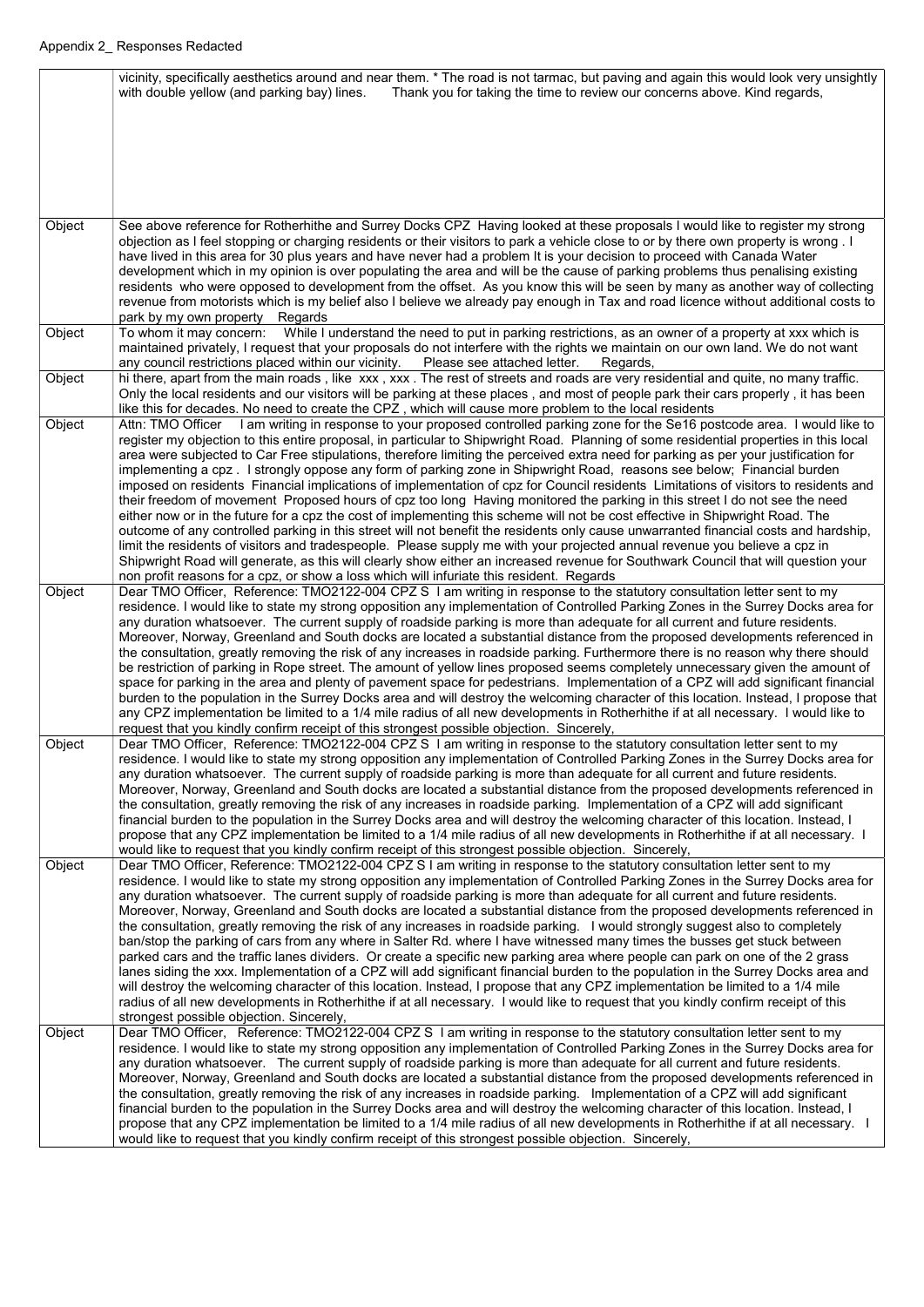| Enquiry | Dear Ms Redshaw Ref TMO2122-004 CPZ S Thank you for your letter dated 8 July, addressed to Resident/Business of Capstan<br>Way concerning the statutory twenty-one-day consultation re the Rotherhithe and Surrey Docks Controlled Parking Zone. I am<br>both a resident of xxx and a Director of The xxx (xxx) Management Company, which manages xxx on behalf of all its property<br>owners, who are all shared leaseholders and Share Holders of the entire estate, including roads and parking bays. Our Estate<br>Secretary, Mrs xxx (Resident & Director) attended the public consultation and educated the Southwark Council officer present,<br>that xxx is a private estate and that the estate shareholders/leaseholders did not want the CPZ on the estate and that we<br>administer our own parking. The officer was totally unaware that xxxx was a private estate and took note of our wishes and said<br>they would be acted on. On receipt of the letter, I went to the Southwark website and looked at the maps relating to the CPZ and<br>was dismayed to see that xxx is still included and that Southwark Council still intends to mark the estate with double yellow lines<br>and Southwark Council Parking Permit bays. At no point has Southwark Council approached the Management Company to<br>discuss. I am therefore writing to reiterate that xxx is entirely privately owned and that the Management Company administers its<br>own parking, and as such the CPZ, with the exception of perhaps double yellow lines on the entrance section from xxx to the T<br>Junction and not beyond, is not required or wanted on the estate. I would also point out that the limit of the Council adopted road<br>extends from xxx to the T Junction and then only a few meters down each arm of the roadway to the bricked demarcation line, the                                                                                                                   |
|---------|----------------------------------------------------------------------------------------------------------------------------------------------------------------------------------------------------------------------------------------------------------------------------------------------------------------------------------------------------------------------------------------------------------------------------------------------------------------------------------------------------------------------------------------------------------------------------------------------------------------------------------------------------------------------------------------------------------------------------------------------------------------------------------------------------------------------------------------------------------------------------------------------------------------------------------------------------------------------------------------------------------------------------------------------------------------------------------------------------------------------------------------------------------------------------------------------------------------------------------------------------------------------------------------------------------------------------------------------------------------------------------------------------------------------------------------------------------------------------------------------------------------------------------------------------------------------------------------------------------------------------------------------------------------------------------------------------------------------------------------------------------------------------------------------------------------------------------------------------------------------------------------------------------------------------------------------------------------------------------------|
|         | rest of the roadways on the estate are non-adopted and as such Southwark Council has no jurisdiction over their use. Myself<br>and the other Directors are more than happy to meet with you at a time to suit to discuss this matter, but please be assured that<br>whilst we are happy for the wider CPZ, we are totally against it being imposed on our privately owned and administered estate.<br>look forward to your response. I have also sent this letter in hard copy to your offices in Tooley St by way of Registered Post.<br>Yours sincerely                                                                                                                                                                                                                                                                                                                                                                                                                                                                                                                                                                                                                                                                                                                                                                                                                                                                                                                                                                                                                                                                                                                                                                                                                                                                                                                                                                                                                              |
| Object  | Dear TMO Officer, Reference: TMO2122-004 CPZ S I am writing in response to the statutory consultation letter sent to my<br>residence. I would like to state my strong opposition any implementation of Controlled Parking Zones in the Surrey Docks area for<br>any duration whatsoever. The current supply of roadside parking is more than adequate for all current and future residents.<br>Moreover, Norway, Greenland and South docks are located a substantial distance from the proposed developments referenced in<br>the consultation, greatly removing the risk of any increases in roadside parking. Implementation of a CPZ will add significant<br>financial burden to the population in the Surrey Docks area and will destroy the welcoming character of this location. Instead, I<br>propose that any CPZ implementation be limited to a 1/4 mile radius of all new developments in Rotherhithe if at all necessary. I<br>would like to request that you kindly confirm receipt of this strongest possible objection. Sincerely,                                                                                                                                                                                                                                                                                                                                                                                                                                                                                                                                                                                                                                                                                                                                                                                                                                                                                                                                       |
| Object  | 27/07/2021 London SE16 7QF To whom it may concern. I write with reference to number REFERENCE TMO2122-004 CPZ S<br>about the proposed traffic order being implemented in xxx, I strongly oppose any parking restrictions in said street for the<br>following reasons 1. There is simply not enough parking spaces for all the tenants vehicles at present and making restrictions<br>will not only half what spaces we have now but will cause much stress for residents as many are disabled. 2. A lot of the tenants<br>are in social housing and are on very low incomes AND SIMPLY CANT AFFORD THE CHARGES.<br><b>I STRONGLY OPPOSE</b><br>THE PARKING RESTRICTIONS BEING IMPLEMENTED IN XXX AS IT WILL CAUSE A LOT OF ARGUMENTS AMONGST<br>RESIDENTS OVER PARKING DUE TO THE LIMITED SPACES THAT ARE AVAILABLE BEFORE RESSTRICTIONS Yours<br>sincerely                                                                                                                                                                                                                                                                                                                                                                                                                                                                                                                                                                                                                                                                                                                                                                                                                                                                                                                                                                                                                                                                                                                            |
| Object  | To: traffic.orders@southwark.gov.uk Subject: TMO2122-004 CPZ S Dear TMO Officer, Reference: TMO2122-004 CPZ S I am<br>writing in response to the statutory consultation letter sent to my residence. I would like to state my strong opposition any<br>implementation of Controlled Parking Zones in the Surrey Docks area for any duration whatsoever. The current supply of<br>roadside parking is more than adequate for all current and future residents. Moreover, Norway, Greenland and South docks are<br>located a substantial distance from the proposed developments referenced in the consultation, greatly removing the risk of any<br>increases in roadside parking. Implementation of a CPZ will add significant financial burden to the population in the Surrey Docks<br>area and will destroy the welcoming character of this location. Instead, I propose that any CPZ implementation be limited to a 1/4<br>mile radius of all new developments in Rotherhithe if at all necessary. I would like to request that you kindly confirm receipt of this<br>strongest possible objection.                                                                                                                                                                                                                                                                                                                                                                                                                                                                                                                                                                                                                                                                                                                                                                                                                                                                                |
| Enquiry | Dear TMO Officer I have looked at the maps from Appendix B of the documents from Decision - Rotherhithe and Surrey Docks<br>CPZ - Southwark Council <https: iedecisiondetails.aspx?id="6973" moderngov.southwark.gov.uk=""> website and my street is<br/>highlighted in green hatched lines. I cannot find any reference to this beyond the key 'areas without road markings'.<br/>l would<br/>like to know what that means in terms of parking restrictions/charges for residents.  The houses in our street have private<br/>parking spaces, marked in the deeds to the properties. These spaces are 'off road' in that they are separated from the road by,<br/>what I believe is called, a drop kerb. Are we going to be charged to park on our own property?</https:>                                                                                                                                                                                                                                                                                                                                                                                                                                                                                                                                                                                                                                                                                                                                                                                                                                                                                                                                                                                                                                                                                                                                                                                                             |
| Object  | I wish to object to the proposal to introduce double yellow lines on xxx and the surrounding streets. At present the parking works<br>and the street is empty of cars at the weekend and evenings. I would support restrictions using a single yellow line to prevent<br>commuters parking and suggest time limited time in the day when parking restrictions apply. There are three schools that use the<br>road and surrounding roads, which parents use to pick up and drop off their children. This will cause conflicts with residents and<br>parents regarding the unadopted roads and parents using this as the only option to avoid being fined. Double yellow lines will also<br>prevent residents ordering and receiving deliveries safely and residents unloading and loading vehicles. Yours sincerely                                                                                                                                                                                                                                                                                                                                                                                                                                                                                                                                                                                                                                                                                                                                                                                                                                                                                                                                                                                                                                                                                                                                                                     |
| Enquiry | Hi, Please see below. Kind regards, Nazihah Begum I Project Support Officer Environment & Leisure I Highways Southwark<br>Council, Third Floor, Hub 2 London SE1P 5LX PO BOX 64529 -----Original Message----- From: xxx> Sent: Thursday, July 8,<br>2021 6:10 PM To: Highways <highways@southwark.gov.uk> Subject: Controlled parking Surrey Docks Hello I received the letter<br/>about the proposed controlled parking for Surrey Docks. We live on xxx so just wanted to find out more about how the plans might<br/>affect us? As residents without underground parking, will we be guaranteed to receive a parking permit? Thanks</highways@southwark.gov.uk>                                                                                                                                                                                                                                                                                                                                                                                                                                                                                                                                                                                                                                                                                                                                                                                                                                                                                                                                                                                                                                                                                                                                                                                                                                                                                                                     |
| Object  | To whom it may concern I have lived with my family at xxx for the past 8 years and am writing to object to the proposed CPZ in<br>its current form in Fishermans Drive SE16 and its surrounding areas. While I support the introduction of residents permits in the<br>areas to protect the local residents once the Canada Water Development is in full swing, the current proposals do not benefit<br>current residents and are far too excessive given how quiet the street is normally. This is because: * The proposed number of<br>resident parking places on the street has been limited to three spaces at the top of the street. Given the number of driveways<br>which are too short, this will be insufficient leading to indiscriminate parking as there are not enough options for existing residents.<br>* Many of the dropped curbs are not being used as the drives are too short to fit a standard car, hence many of my neighbours<br>have to park on the street. * Double yellow lines would prevent tradespeople and visitors on weekdays, evenings and weekends<br>which is unnecessary. * Fishermans Drive seems to be the only street where it is proposed most of both sides of the street have<br>double yellow lines. As I mentioned, I would welcome some level of resident parking, so my suggestions would be to: * consider<br>single yellow lines instead, with only time restrictions e.g. 12-2pm to deter commuters or 8.30-9.30/3/4 to deter indiscriminate<br>school run parking. This would allow flexibility for residents to have parking on the street at other times and on the weekend when<br>we will not have an issue. * If there is a need for double yellow lines, I would suggest this is only needed on one side of the road.<br>* Putting in double yellow lines at the junction between Timber Pond Road and Fishermans Drive. There is too much congestion at<br>the T-junction and it should be kept as clear as possible. Regards |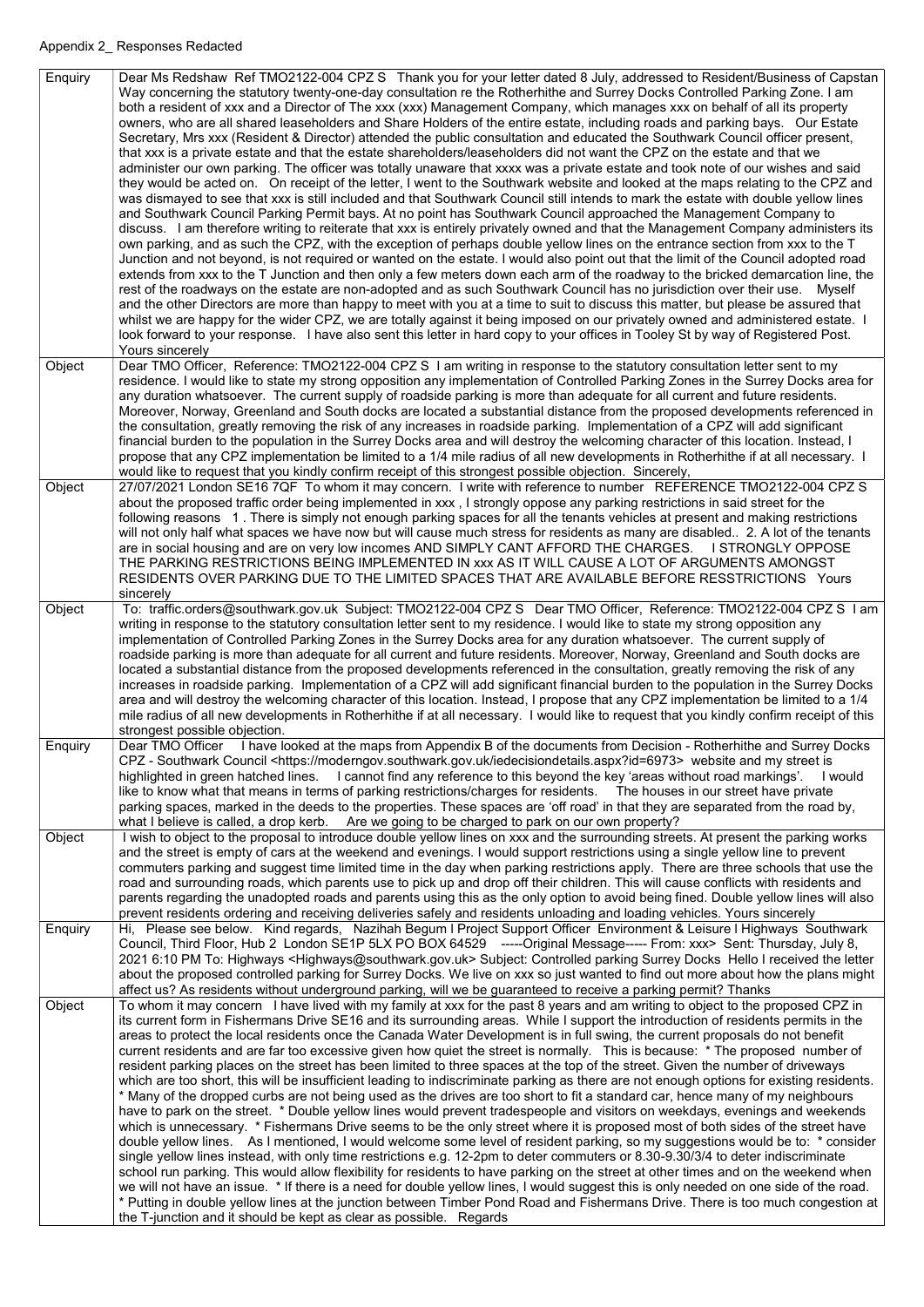| Enquiry | Dear Sir/Madame, I've received the attached letter this week and wanted to learn more about the topic as I wasn't owning a flat in<br>this area in 2019 when original letter was sent. The link provided in this letter doesn't work. Please could you send me an updated                                                                                                                                                                                                                                                                                                                                                                                                                                                                                                                                                                                                                                                                                                                                                                                                                                                                                                                                                                                                                   |
|---------|---------------------------------------------------------------------------------------------------------------------------------------------------------------------------------------------------------------------------------------------------------------------------------------------------------------------------------------------------------------------------------------------------------------------------------------------------------------------------------------------------------------------------------------------------------------------------------------------------------------------------------------------------------------------------------------------------------------------------------------------------------------------------------------------------------------------------------------------------------------------------------------------------------------------------------------------------------------------------------------------------------------------------------------------------------------------------------------------------------------------------------------------------------------------------------------------------------------------------------------------------------------------------------------------|
|         | link. Also - how can I learn if the planning permission for the block of flats I live in don't have any constraints? Best regards,                                                                                                                                                                                                                                                                                                                                                                                                                                                                                                                                                                                                                                                                                                                                                                                                                                                                                                                                                                                                                                                                                                                                                          |
| Enquiry | > Dear team, > > I am writing in reference to the controlled parking zone. I can't find the information online in regards to which<br>streets and places this affects. We rent in xxx and our street is a private street but a lot of time due to uncontrolled parking a lot of<br>non residents park here leaving me the only option of parking on xxx or xxx> What streets is this controlled parking zone going to<br>cover? And will I be able to get a residents permit and also visitor passes as my sister with a disabled son also comes to visit. >><br>Many thanks                                                                                                                                                                                                                                                                                                                                                                                                                                                                                                                                                                                                                                                                                                                |
| Object  | Hi There, I am a property owner in xxx which is potentially affected by the above proposed CPZ and as such I am writing to<br>object to its imposition on our estate. xxx is entirely privately owned and the xxx Management Company, of which all residents<br>are shareholders and members of, administers the estate parking. As such the CPZ, is not required or wanted on the estate. I<br>would also point out that the limit of the Council adopted road extends from xxx to the T Junction and then only a few meters down<br>each arm of the roadway to the bricked demarcation line, the rest of the roadways on the estate are non-adopted and as such<br>Southwark Council has no jurisdiction over their use.<br>You cannot impose a CPZ on privately owned land so please re work<br>your proposal to reflect this.<br><b>Yours Sincerely</b>                                                                                                                                                                                                                                                                                                                                                                                                                                 |
| Object  | Dear TMO Officer, Reference: TMO2122-004 CPZ S I am writing in response to the statutory consultation letter sent to my<br>residence. I would like to state my strong opposition any implementation of Controlled Parking Zones in the Surrey Docks area for<br>any duration whatsoever. The current supply of roadside parking is more than adequate for all current and future residents.<br>Moreover, Norway, Greenland and South docks are located a substantial distance from the proposed developments referenced in<br>the consultation, greatly removing the risk of any increases in roadside parking. Implementation of a CPZ will add significant<br>financial burden to the population in the Surrey Docks area and will destroy the welcoming character of this location. Instead, I<br>propose that any CPZ implementation be limited to a 1/4 mile radius of all new developments in Rotherhithe if at all necessary. I<br>would like to request that you kindly confirm receipt of this strongest possible objection. Sincerely,                                                                                                                                                                                                                                            |
| Object  | Dear TMO Officer, Reference: TMO2122-004 CPZ S 1 am writing in response to the statutory consultation. I would like to state<br>my strong opposition any implementation of Controlled Parking Zones in the Surrey Docks area for any duration whatsoever. The<br>current supply of roadside parking is more than adequate for all current and future residents. Moreover, Norway, Greenland and<br>South docks are located a substantial distance from the proposed developments referenced in the consultation, greatly removing<br>the risk of any increases in roadside parking. Implementation of a CPZ will add significant financial burden to the population in the<br>Surrey Docks area and will destroy the welcoming character of this location. Instead, I propose that any CPZ implementation be<br>limited to a 1/4 mile radius of all new developments in Rotherhithe if at all necessary. Better uses of the council's time would be to<br>control rampant e-scooters posing risks to pedestrians, cyclists and motorists. provide more Santander bikes. Above all the ferry<br>to Canary Wharf would be much better at controlling car use, if it were cheaper. I would like to request that you kindly confirm<br>receipt of this strongest possible objection. Sincerely, |
| Object  | Dear TMO Office. Reference: TMO2122-004 CPZ S I am writing in response to the statutory consultation letter dated 8 July,<br>which I received today. This is absolutely the first I have heard of this CPZ proposal. I have been living at my address for the last<br>30 years, and have never, ever encountered any street parking issues or problems. The fact that most of the Rotherhithe<br>peninsular has escaped the attention of controlled parking was, and is, a source of much satisfaction to local residents. I am<br>assuming the CPZ scheme involves the extraction of money from the residents in order that they may park their cars on the public<br>highway. I would like to state my strong opposition any implementation of Controlled Parking Zones in the Surrey Docks area for<br>any duration whatsoever. Thank you.                                                                                                                                                                                                                                                                                                                                                                                                                                               |
| Object  | Hi, I object to any CPZ in Rotherhithe and Surrey Docks for the following reasons * It will result in unauthorised parking in private<br>estates * The roads and pavements in this area are in dire need of repair. Fixing existing infrastructure should be prioritised<br>ahead of new projects. * Owners with Electric vehicles will need on street parking for charging and waiting areas for bays to<br>become free Please do not proceed with CPZ in this area. Kind regards                                                                                                                                                                                                                                                                                                                                                                                                                                                                                                                                                                                                                                                                                                                                                                                                          |
| Object  | Dear TMO Officer, Reference: TMO2122-004 CPZ S I am writing in response to the statutory consultation letter and I would<br>like to state my strong opposition any implementation of Controlled Parking Zones in the Surrey Docks area for any duration<br>The current supply of roadside parking is more than adequate for all current and future residents. Moreover,<br>whatsoever.<br>Norway, Greenland and South docks are located a substantial distance from the proposed developments referenced in the<br>consultation, greatly removing the risk of any increases in roadside parking.<br>Implementation of a CPZ will add significant<br>financial burden to the population in the Surrey Docks area and will destroy the welcoming character of this location.<br>I would<br>like to request that you kindly confirm receipt of this strongest possible objection. Yours sincerely,                                                                                                                                                                                                                                                                                                                                                                                             |
| Enquiry | Hello, I have received a letter about the Statutory Consultation on the Rotherhithe and Surrey Docks Controlled Parking Zone,<br>which directs me to notices published on www.southwark.gov.uk/trafficorders and in the London Gazette. - I am unable to find a<br>copy of the published notice in either location. Could you please point me towards it or send me a copy? - Looking at Appendix B<br>of the consultation, I cannot find any explanation of what is meant by the green hatched "Areas within parking Zone without Line-<br>marking". Is parking unrestricted in these areas, or is it subject to controls? If the former, I am concerned that it will displace ad-<br>hoc parking into the green hatched areas, adversely affecting the quality of life of those who live in those areas. Thank you,                                                                                                                                                                                                                                                                                                                                                                                                                                                                       |
| Object  | To whom it may concern I am writing in response to the consultation into introducing a controlled parking zone in Rotherhithe<br>and Surrey Docks reference TMO2122-004 CPZ S. I would urge the council to reconsider the proposal owing to a material change<br>of circumstances resulting from a massive exodus of local residents in the wake of the Covid pandemic. The Office for National<br>Statistics has estimated 750.000 residents left London as the pandemic stuck the city. It is unclear whether the population will<br>bounce back, to what level and over what period of time. Out of consideration for that factor, going ahead with the implementation<br>of the plan based on the consultation which took place pre-pandemic would be in my opinion not justified at this stage and will only<br>have the effect of inconveniencing local residents who would like to use parking spaces that are already in short supply. It is my<br>view that the recommendations should be shelved until such time when heavy traffic becomes an issue again in the area.<br>Yours faithfully.                                                                                                                                                                                      |
| Object  | Dear TMO Officer, Reference: TMO2122-004 CPZ S I am writing in response to the statutory consultation letter sent to my<br>residence. I would like to state my strong opposition any implementation of Controlled Parking Zones in the Surrey Docks area for<br>any duration whatsoever. The current supply of roadside parking is more than adequate for all current and future residents.<br>Moreover, Norway, Greenland and South docks are located a substantial distance from the proposed developments referenced in<br>the consultation, greatly removing the risk of any increases in roadside parking. Implementation of a CPZ will add significant<br>financial burden to the population in the Surrey Docks area and will destroy the welcoming character of this location. Instead, I<br>propose that any CPZ implementation be limited to a 1/4 mile radius of all new developments in Rotherhithe if at all necessary. I                                                                                                                                                                                                                                                                                                                                                      |
| Support | would like to request that you kindly confirm receipt of this strongest possible objection. Sincerely,<br>Dear TMO Officer, We are writing in support of the proposed Rotherhithe and Surrey Docks CPZ Monday - Friday, 08.30-                                                                                                                                                                                                                                                                                                                                                                                                                                                                                                                                                                                                                                                                                                                                                                                                                                                                                                                                                                                                                                                              |
|         | 6.30pm. Yours faithfully,                                                                                                                                                                                                                                                                                                                                                                                                                                                                                                                                                                                                                                                                                                                                                                                                                                                                                                                                                                                                                                                                                                                                                                                                                                                                   |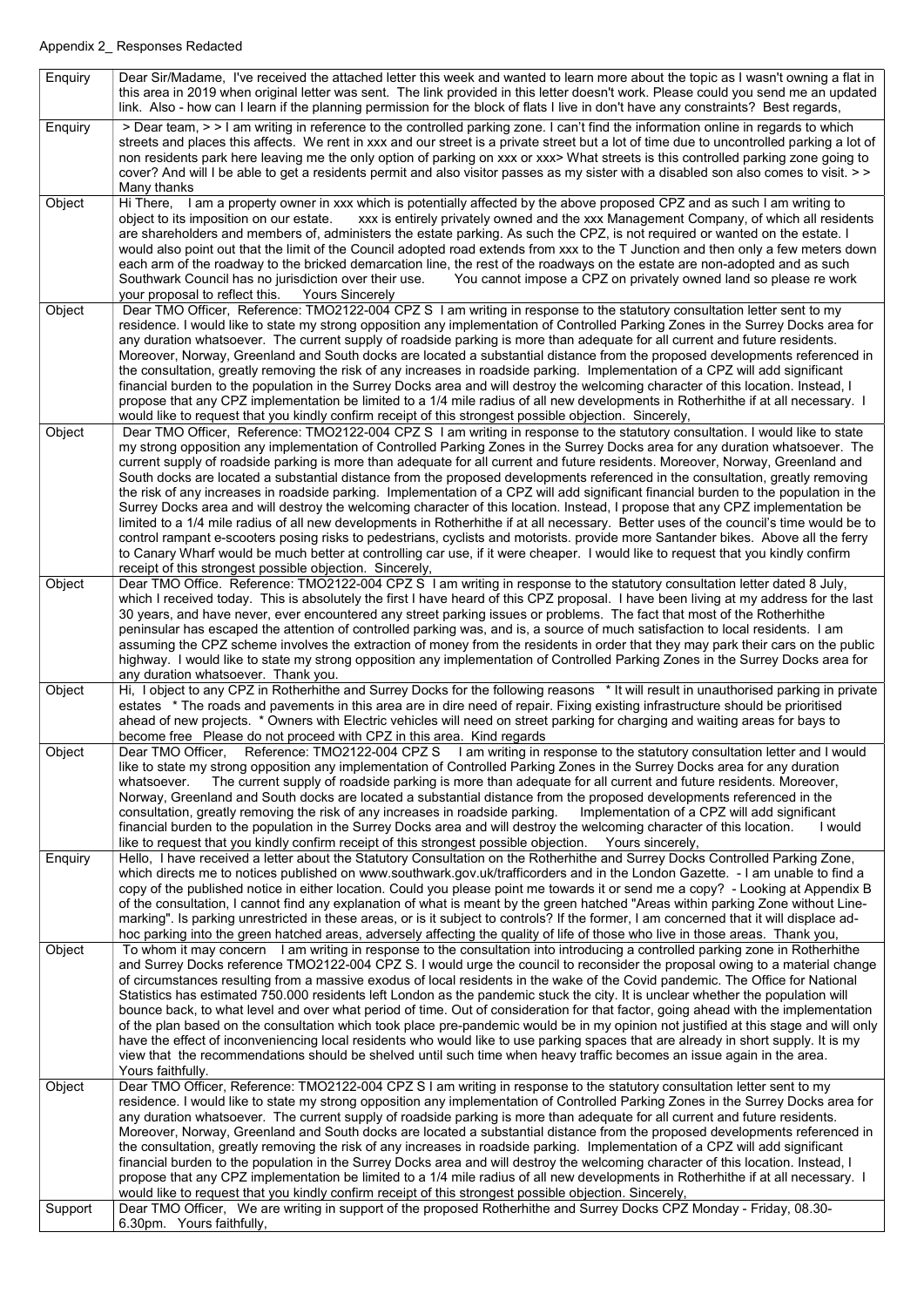| Object  | Dear TMO Officer, Reference: TMO2122-004 CPZ S I am writing in response to the statutory consultation letter sent to my                                                                                                                                              |
|---------|----------------------------------------------------------------------------------------------------------------------------------------------------------------------------------------------------------------------------------------------------------------------|
|         | residence. I would like to state my strong opposition any implementation of Controlled Parking Zones in the Surrey Docks area for<br>any duration whatsoever. The current supply of roadside parking is more than adequate for all current and future residents.     |
|         | Moreover, Norway, Greenland and South docks are located a substantial distance from the proposed developments referenced in                                                                                                                                          |
|         | the consultation, greatly removing the risk of any increases in roadside parking. Implementation of a CPZ will add significant                                                                                                                                       |
|         | financial burden to the population in the Surrey Docks area and will destroy the welcoming character of this location. Instead, I                                                                                                                                    |
|         | propose that any CPZ implementation be limited to a 1/4 mile radius of all new developments in Rotherhithe if at all necessary. I                                                                                                                                    |
|         | would like to request that you kindly confirm receipt of this strongest possible objection. Sincerely, Name                                                                                                                                                          |
| Enquiry | Dear Sirs, I live (and have done so since 1995) in xxx I received a letter about a Statutory Consultation - Rotherhithe and Surrey<br>Docks Controlled Parking Zone I went onto the moderngov link provided. I saw that xxxs into Map 3 on Appendix B and is         |
|         | hached in green lines. Unfortunately there seems to be no key provided for what various colours, types of lines etc mean thus I                                                                                                                                      |
|         | have no idea what plans are afoot for Smith Close (let alone for anywhere else). As such I cannot comment in an informed way.                                                                                                                                        |
|         | Is there some way I can find out what is happening? I also noted in another Appendix as to comments received from a prior                                                                                                                                            |
|         | 'consultation' that it appears that nobody from Smith Close made comments. I must say i do not recall recieiving paperwork about                                                                                                                                     |
|         | any parking changes in xxx in the past I do recall that in 2019 when there were various meetings about a proposed development                                                                                                                                        |
|         | of the gasholder Site off xxxx some proposed developer representatives talked about all parking being 'banned' (actually I think it                                                                                                                                  |
|         | was more like all vehicles being banned (except emergency vehicles)). Some residents as i recall then said that people who live                                                                                                                                      |
|         | here cannot be banned from having cars. Others asked where could people park? Others as I recall were worried that if they<br>had their own parking space in front of their home in a closed area (and I would classify Smith Close as such a closed area i.e. it is |
|         | not a through road) would not they face the risk of people who have been 'banned' from parking coming in and parking in front of                                                                                                                                     |
|         | their home. However this was not a 'consultation' and I had no sense that a definite plan had been made (although it is possible                                                                                                                                     |
|         | the proposed developers knew more than residents). Anyway, I would like to know what this plan is other than the initials CPZ                                                                                                                                        |
|         | and the times Monday to Friday 8:30am to 6:30pm. Some clarification would be appreciated. Yours faithfully.                                                                                                                                                          |
| Object  | Yet more restrictions to our already 'controlled' lives. What is it with corrupt Southwark Council? The roads are congested, the air                                                                                                                                 |
|         | quality throughout the borough is abysmal, the public transport gets worse and more unreliable by the day, now the bloody council                                                                                                                                    |
|         | wants to make parking even more difficult!!!!!No doubt the ghastly Mad Marxist Mayor of London - Genghis Khan has been putting                                                                                                                                       |
|         | his grubby corrupt fingers into all of this, but Southwark should be telling that horrible little man exactly where to go. The problem<br>is that Southwark is just as appalling as Khan. I reckon North Korea is now more democratic than this broken country. I    |
|         | <b>TOTALLY DESPAIR.</b>                                                                                                                                                                                                                                              |
| Object  | Dear Sir/Madam, I am the owner of xxx. I recently received a letter informing me of the proposed changes for the area in regards                                                                                                                                     |
|         | to CPZ. I did not receive the initial consultation in 2019 and am shocked to see that the letter seems to be informing me of the                                                                                                                                     |
|         | decision as opposed to conciliation. Therefore I would like to register my opposition to a 8:30-6pm CPZ. A whole day restriction is                                                                                                                                  |
|         | excessive and would be detrimental to local small businesses. Furthermore, it will increase the costs and create complications for                                                                                                                                   |
|         | residents having an trades people or deliveries come to the property. If the concern is congestion from people leaving their                                                                                                                                         |
|         | vehicles whilst they go to work in the City I would suggest that a CPZ between 3pm-4pm would be as effective without the damage<br>to local businesses. This is done in many other areas and works well. Thank you for your consideration. Please do not hesitate to |
|         | contact me should you require any further information. Kind regards,                                                                                                                                                                                                 |
| Enquiry | Hi, Please see below. Kind regards, Nazihah -----Original Message----- From: > Sent: Thursday, July 8, 2021 1:14 PM To:                                                                                                                                              |
|         | Highways <highways@southwark.gov.uk> Subject: Rotherhithe CPZ zone Afternoon Hope this email finds you well. I am a</highways@southwark.gov.uk>                                                                                                                      |
|         | resident of xxx I'm confused about the new CPZ. I've taken a look at the information on the council website and although I can see                                                                                                                                   |
|         |                                                                                                                                                                                                                                                                      |
|         | the proposal and outcome, there seems to be a lack of information on the proposed practicalities. So I have a few questions.                                                                                                                                         |
|         | Some might be a bit thick! Will there be a reduction in the spaces available to park outside homes on residential streets? Will                                                                                                                                      |
|         | every resident who owns a car within the zone need a permit to park outside their homes? If so, how much? How will that effect                                                                                                                                       |
|         | xxx? We all own a parking space within our lease. Both my sister and I are disabled. We have blue badges which are allocated to                                                                                                                                      |
|         | our cars and our sons cars who need to drive us if we can't. I assume there will be a reduced permit fee for blue badges. Does                                                                                                                                       |
|         | that cover all the cars officially listed as being used by the badge holder? Lastly, when will this scheme be rolled out? I<br>understand there might not be finite answers to some of the questions I'm happy with a guesstimate. Many thanks                       |
| Object  | Dear TMO Officer, Reference: TMO2122-004 CPZ S I am writing in response to the statutory consultation letter sent to my                                                                                                                                              |
|         | residence. I would like to state my strong opposition any implementation of Controlled Parking Zones in the Surrey Docks area for                                                                                                                                    |
|         | any duration whatsoever. The current supply of roadside parking is more than adequate for all current and future residents.                                                                                                                                          |
|         | Moreover, Norway, Greenland and South docks are located a substantial distance from the proposed developments referenced in                                                                                                                                          |
|         | the consultation, greatly removing the risk of any increases in roadside parking. Implementation of a CPZ will add significant                                                                                                                                       |
|         | financial burden to the population in the Surrey Docks area and will destroy the welcoming character of this location. Instead, I                                                                                                                                    |
|         | propose that any CPZ implementation be limited to a 1/4 mile radius of all new developments in Rotherhithe if at all necessary. I<br>would like to request that you kindly confirm receipt of this strongest possible objection.                                     |
| Object  | Dear TMO Officer, Reference: TMO2122-004 CPZ S I am writing in response to the statutory consultation letter sent to my                                                                                                                                              |
|         | residence. I would like to state my strong opposition any implementation of Controlled Parking Zones in the Surrey Docks area for                                                                                                                                    |
|         | any duration whatsoever. The current supply of roadside parking is more than adequate for all current and future residents.                                                                                                                                          |
|         | Moreover, Norway, Greenland and South docks are located a substantial distance from the proposed developments referenced in                                                                                                                                          |
|         | the consultation, greatly removing the risk of any increases in roadside parking. Implementation of a CPZ will add significant                                                                                                                                       |
|         | financial burden to the population in the Surrey Docks area and will destroy the welcoming character of this location. Instead, I                                                                                                                                    |
|         | propose that any CPZ implementation be limited to a 1/4 mile radius of all new developments in Rotherhithe if at all necessary. I<br>would like to request that you kindly confirm receipt of this strongest possible objection. Sincerely,                          |
| Enquiry | Good Afternoon I am writing in relation to the letter sent to me regarding the CPZ proposed for Rope Street. I am not against this                                                                                                                                   |
|         | proposal but would like to understand what steps will be taken to ensure that residents will be able to obtain a parking permit at a                                                                                                                                 |
|         | fair and affordable price and also what options there will be for visitors parking permits also at a fair and affordable price. Many                                                                                                                                 |
|         | people see these schemes as another revenue raising stealth tax without any consideration on affordability for the residents. We                                                                                                                                     |
|         | have enjoyed many years of freely available parking and would hope that permits will be relatively low cost without burden to the                                                                                                                                    |
|         | local residents. I look forward to hearing on these points. Kind regards                                                                                                                                                                                             |
| Support | Hello I'd like to register my support for the TMO2122-004 CPZ S project to implement a CPZ. I am a leaseholder at xxxx The                                                                                                                                           |
|         | area is increasingly used as a car park for commuters who leave their cars here and walk to Surrey Quays or Canada Water<br>stations. I do have a car which is kept in the underground car park of the development. Thanks                                           |
| Object  | Reference: TMO2122-004 CPZ S Dear TMO officer, I hope you are well. I am writing in response to the Statutory Consultation                                                                                                                                           |
|         | on the Controlled Parking Zone at Rotherhithe and Surrey Docks. I would like to register my strong opposition to the proposed                                                                                                                                        |
|         | CPZ introduction. As a Rotherhithe resident with a long-term chronic health condition, having easy access for visitors and family                                                                                                                                    |
|         | visiting by car is essential to my wellbeing. The proposed scheme will make this far more difficult and costly. I would add that the                                                                                                                                 |
|         | current parking arrangement works well. The residential areas of Rotherhithe and Surrey Docks you are targeting already have<br>low levels of traffic and congestion, with abundant parking spaces. Any future congestion issues should be responded to as and       |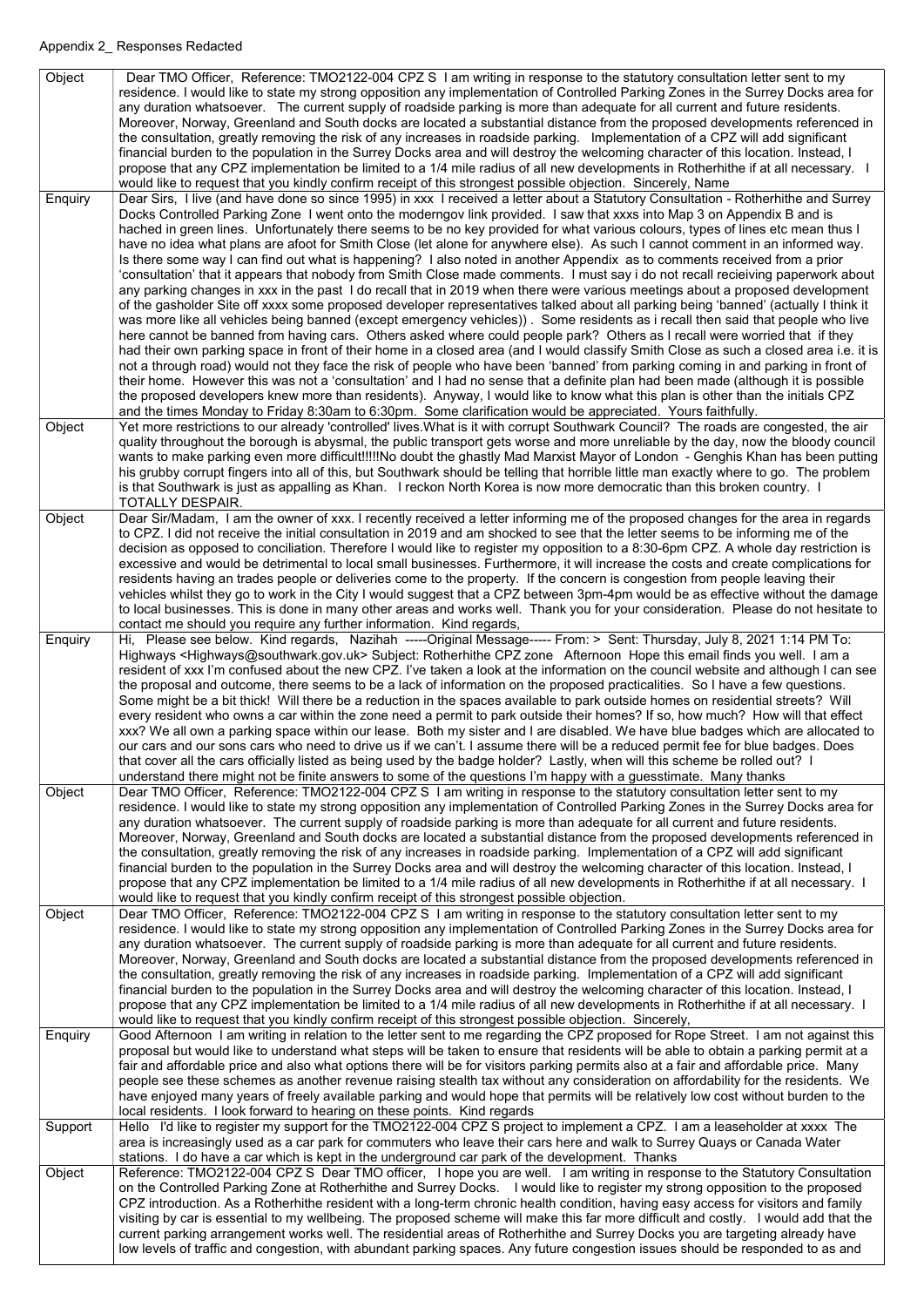|         | when required, not all at once. We do not require any additional barriers for car users at this time and should seek to encourage<br>more visitors to the area to support Surrey Docks Farm and local businesses. Please kindly confirm receipt. Kind regards,                                                                                                                                                                                                                                                                                                                                                                                                                                                                                                                                                                                                                                                                                                                                                                                                                                                                                                                                                                                                                              |
|---------|---------------------------------------------------------------------------------------------------------------------------------------------------------------------------------------------------------------------------------------------------------------------------------------------------------------------------------------------------------------------------------------------------------------------------------------------------------------------------------------------------------------------------------------------------------------------------------------------------------------------------------------------------------------------------------------------------------------------------------------------------------------------------------------------------------------------------------------------------------------------------------------------------------------------------------------------------------------------------------------------------------------------------------------------------------------------------------------------------------------------------------------------------------------------------------------------------------------------------------------------------------------------------------------------|
|         |                                                                                                                                                                                                                                                                                                                                                                                                                                                                                                                                                                                                                                                                                                                                                                                                                                                                                                                                                                                                                                                                                                                                                                                                                                                                                             |
| Enquiry | I Project Support Officer Environment & Leisure I Highways Southwark Council, Third Floor,<br>Hi Team<br>Please see below.<br>Hub 2 London SE1P 5LX PO BOX 64529<br>From: <> Sent: Thursday, July 8, 2021 11:04 AM To: Highways<br><highways@southwark.gov.uk>; traffic orders <traffic.orders@southwark.gov.uk> Subject: TMO2122-004 CPZ S<br/>Hello.<br/>Many thanks for your letter dated 8 July 2021 regarding the proposed Rotherhithe and Surrey Docks CPZ. I have a question of<br/>clarification regarding my street (xxx). On the plans it is shaded green which the key explains is "Areas within parking Zone<br/>without line-marking". My interpretation of this would be that there would be signs at the entrance to xxx saying you need a permit<br/>to park within the hours of operation of the CPZ but there would be no individually marked parking bays.<br/>Is this correct? One of<br/>my neighbours thinks that it means we will be excluded from the CPZ and anyone will be able to park in xxx at any time.<br/>Thanks<br/>so much,</traffic.orders@southwark.gov.uk></highways@southwark.gov.uk>                                                                                                                                                                 |
| Enquiry | Hello, Many thanks for your letter dated 8 July 2021 regarding the proposed Rotherhithe and Surrey Docks CPZ. I have a<br>question of clarification regarding my street (xxxx). On the plans it is shaded green which the key explains is "Areas within parking<br>Zone without line-marking". My interpretation of this would be that there would be signs at the entrance to Bray Crescent saying<br>you need a permit to park within the hours of operation of the CPZ but there would be no individually marked parking bays. Is this<br>correct? One of my neighbours thinks that it means we will be excluded from the CPZ and anyone will be able to park in Bray<br>Cresent at any time. Thanks so much,                                                                                                                                                                                                                                                                                                                                                                                                                                                                                                                                                                            |
| Object  | Dear Sir Madam I apposed the full introduction of double yellow lines and permit parking as a blanket approach and Southwark<br>council needs to pinpoint exact problem areas and tackle them specifically. Kind Regards                                                                                                                                                                                                                                                                                                                                                                                                                                                                                                                                                                                                                                                                                                                                                                                                                                                                                                                                                                                                                                                                    |
| Object  | Dear Madam/Sir, As for consultation letter sent to my property at xxx I would like strongly oppose the implementation of<br>Controlled Parking Zone. In particularly double yellow lines with all day restriction on xxx and nearby area. The only time when<br>the measures are necessary are the school run hours during the term time. At any other time there is hardly any traffic in the area<br>and the restrictions are not needed. Double yellow line means that as a landlord I will not be able to park near my property to do<br>any necessary works and also the same for the tradesmen. My tenants are not happy either as they will not be able to have short<br>time visitors or let's say a midwife or a health visitor. Implementation of CPZ will add significant financial burden to the residents<br>of xxx. The only restrictions that are needed are during the school run hours. Kind regards,                                                                                                                                                                                                                                                                                                                                                                      |
| Object  | Dear sir/Madam, I am writing to formally oppose the parking restrictions outlined in the letter received on 8th July 2021. In<br>respect to xxx, I do not believe the restrictions outlined in the proposal make sense, nor do they actually address parking<br>concerns. Instead they merely follow the county line border between Southwark and Lewisham. As xxx straddles both London<br>Boroughs only one side of the street will see restrictions in place whereas the other side will be free to park without consequence.<br>This says to me that the restrictions were not given due consideration and are a lazy outline of the Southwark Borough at best.<br>strongly believe that Plough way in general should not be subject to the restrictions. The road has no proximity to the development<br>or any tube stations. Further to that and due to the aforementioned reason the restrictions put in place on the road would not be<br>effective and would simply force people park on the Lewisham side blocking that area up. Area in question shown in the below<br>excerpt from map 12 of the original proposal posted online at https://consultations.southwark.gov.uk/environment-<br>leisure/rotherhitheandsurreydockscpz/ and oringinal map attached. Yours Truthfully, |
| Object  | Dear Traffic Controller, As a resident of Rotherhithe, I am displeased with the news of the upcoming CPZ for this area. We<br>should not be charging residents an additional tax to park in their neighbourhood, in their homes. Instead, the recent<br>developments that have gone up the area should provide the necessary parking attached to the building to support the number of<br>people requiring cars. Rotherhithe and Surrey Docks are neighbourhoods of working class people and families. Putting in parking<br>payment restrictions in already tough times hinders us from seeing our families and friends safely. Especially during the longer<br>term Covid times that ask us to reduce our use of public transportation to keep transmission levels low. I ask that you please<br>reconsider this tax and allow us to keep Rotherhithe and Surrey Docks a neighbourhood that welcomes visitors. Regards,                                                                                                                                                                                                                                                                                                                                                                   |
| Object  | TMO2122-004 CPZ S As a resident on xxx I do not agree with implementation of a CPZ. It will mostly be residents parking here<br>as we're on the peninsula. It seems like an unnecessary tax and financial burden on those without off street parking. If the<br>permits were free to those registered here for council tax then I would agree with that. Any new builds should have parking<br>included as part of planning.                                                                                                                                                                                                                                                                                                                                                                                                                                                                                                                                                                                                                                                                                                                                                                                                                                                                |
| Object  | Dear TMO Officer, Reference: TMO2122-004 CPZ S I am writing in response to the statutory consultation letter sent to my<br>residence. I would like to state my STRONG OPPOSITION to any implementation of Controlled Parking Zones in the Surrey<br>Docks area for any duration whatsoever. The current supply of roadside parking is more than adequate for all current and future<br>residents. Moreover, Norway, Greenland and South docks are located a substantial distance from the proposed developments<br>referenced in the consultation, greatly removing the risk of any increases in roadside parking. Implementation of a CPZ will add<br>significant financial burden to the population in the Surrey Docks area and will destroy the welcoming character of this location.<br>Instead, I propose that any CPZ implementation be limited to a 1/4 mile radius of all new developments in Rotherhithe if at all<br>necessary. I would like to request that you kindly confirm receipt of this strongest possible objection. Sincerely,                                                                                                                                                                                                                                         |
| Object  | Dear TMO Officer, Reference: TMO2122-004 CPZ S I am writing in response to the statutory consultation letter sent to my<br>residence. I would like to state my strong opposition any implementation of Controlled Parking Zones in the Surrey Docks area for<br>any duration whatsoever. The current supply of roadside parking is more than adequate for all current and future residents.<br>Moreover, Norway, Greenland and South docks are located a substantial distance from the proposed developments referenced in<br>the consultation, greatly removing the risk of any increases in roadside parking. Implementation of a CPZ will add significant<br>financial burden to the population in the Surrey Docks area and will destroy the welcoming character of this location. Instead, I<br>propose that any CPZ implementation be limited to a 1/4 mile radius of all new developments in Rotherhithe if at all necessary. I<br>would like to request that you kindly confirm receipt of this strongest possible objection. Sincerely,                                                                                                                                                                                                                                            |
| Support | Hi, Thank you for your letter notifying us of the statutory consultation for a new CPZ in our area. We support the introduction of<br>the CPZ. Please can we ask that the first parking space on entrance to xxx is replaced with a loading bay. There are 12 houses<br>and a number of flats on this part of Lower Road with "No Loading" permitted on the highway. Once this becomes a CPZ they will<br>be at risk of a parking ticket as there is nowhere else to stop. Without a loading bay deliveries will have to stop on the corner<br>anyway, blocking the entrance to Ann Moss Way. This will become even more important once the cycle lane is completed from<br>the roundabout to Surrey Quays. Please call if useful to discuss, and let me know if there is any other forum I should submit this<br>request to. Thank you,                                                                                                                                                                                                                                                                                                                                                                                                                                                    |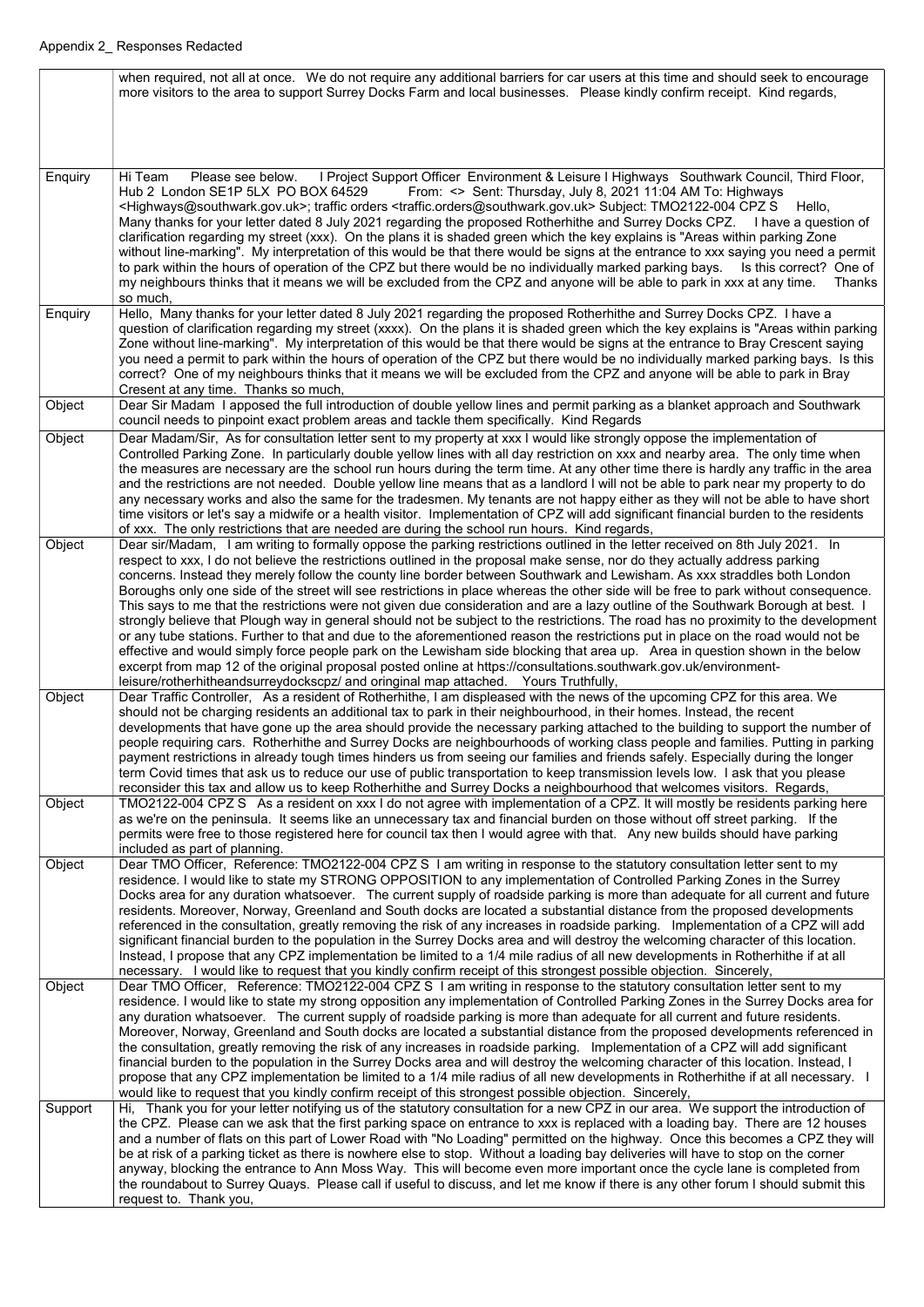| Object | To: traffic orders Subject: TMO2122-004 CPZ S Dear TMO Officer, Reference: TMO2122-004 CPZ S I am writing in response<br>to the statutory consultation letter sent to my residence. I would like to state my strong opposition any implementation of<br>Controlled Parking Zones in the Surrey Docks area for any duration whatsoever. The current supply of roadside parking is more<br>than adequate for all current and future residents. Moreover, Norway, Greenland and South docks are located a substantial<br>distance from the proposed developments referenced in the consultation, greatly removing the risk of any increases in roadside<br>parking. Implementation of a CPZ will add significant financial burden to the population in the Surrey Docks area and will destroy<br>the welcoming character of this location. Instead, I propose that any CPZ implementation be limited to a 1/4 mile radius of all new<br>developments in Rotherhithe if at all necessary. I would like to request that you kindly confirm receipt of this strongest possible<br>objection. Sincerely,                                                                                                                                                                                                                                                                                                                                                                                                                                                                                                                                                                                                                                                                                                                                                                                                                                                                                                                                                                                                                                                                                                                                                                                                                                                                                                                                                                                                                                                                                                                                                                                                                                                                                                                                                                                                                       |
|--------|-------------------------------------------------------------------------------------------------------------------------------------------------------------------------------------------------------------------------------------------------------------------------------------------------------------------------------------------------------------------------------------------------------------------------------------------------------------------------------------------------------------------------------------------------------------------------------------------------------------------------------------------------------------------------------------------------------------------------------------------------------------------------------------------------------------------------------------------------------------------------------------------------------------------------------------------------------------------------------------------------------------------------------------------------------------------------------------------------------------------------------------------------------------------------------------------------------------------------------------------------------------------------------------------------------------------------------------------------------------------------------------------------------------------------------------------------------------------------------------------------------------------------------------------------------------------------------------------------------------------------------------------------------------------------------------------------------------------------------------------------------------------------------------------------------------------------------------------------------------------------------------------------------------------------------------------------------------------------------------------------------------------------------------------------------------------------------------------------------------------------------------------------------------------------------------------------------------------------------------------------------------------------------------------------------------------------------------------------------------------------------------------------------------------------------------------------------------------------------------------------------------------------------------------------------------------------------------------------------------------------------------------------------------------------------------------------------------------------------------------------------------------------------------------------------------------------------------------------------------------------------------------------------------------------|
| Object | Dear Sir/Madam, As a resident of Rotherhithe and Surrey Quays area I am against the introduction of Controlled Parking Zones.<br>Such zone would negatively impact residents as well as local business as it would decrease footfall and would make it more<br>difficult for guests and visitors. The current parking situation in Rotherhithe is not abused and thus not requiring controlled parking<br>zones. Kind Regards,                                                                                                                                                                                                                                                                                                                                                                                                                                                                                                                                                                                                                                                                                                                                                                                                                                                                                                                                                                                                                                                                                                                                                                                                                                                                                                                                                                                                                                                                                                                                                                                                                                                                                                                                                                                                                                                                                                                                                                                                                                                                                                                                                                                                                                                                                                                                                                                                                                                                                          |
| Object | am writing to comment on the proposal for a Controlled Parking Zone in xxx. I oppose to the current proposal of restrictions<br>Monday to Friday 8.30am to 6.30pm. While such restrictions are probably the right choice for many of the streets in the proposed<br>CPZ, I disagree with that approach for xx. Though I understand that commuters are using the street as a parking zone to use<br>bicycles or nearby underground station, it has been proved during the lockdown that there is no need for a full restrictions as<br>there were many spaces during that time compared to a pre-pandemic period. Instead I will be happy to support part time<br>restrictions, for instance 10am to 12pm or 10am to 2pm to stop most commuters parking in here while allowing visitors to the<br>street to park without the additional cost required. I also feel the council is quick to implement full restrictions without having<br>tested other options first. In the letter sent to residents is mentioned "those who responded and had an address within the zone<br>wanted a shorter full CPZ". I think it's a distortion of what a full day mean for many. While the council will be quick to add images<br>of real shorter periods as the ones I suggested, that hardly seems to be any of the final proposals to residents. I hope my<br>comment is taking in account. Regards                                                                                                                                                                                                                                                                                                                                                                                                                                                                                                                                                                                                                                                                                                                                                                                                                                                                                                                                                                                                                                                                                                                                                                                                                                                                                                                                                                                                                                                                                                                               |
| Object | Dear TMO Officer, Following your recent letter, we are writing to provide comments in relation to TMO2122-004 CPZ S. We do<br>not support the introduction of double yellow lines on the west side of xxx as well as the north side of xxx. Reason 1 - Plan<br>reduces resident parking capacity in an area already suffering from lack of parking spaces for residents We have been living on<br>xxx for 2 years now, and get the opportunity to frequently observe the lack of parking spaces near our flat on xxx at night time,<br>when businesses are closed and residents are most likely at home. The areas proposed to be marked as 'double yellow' in your<br>plan are used predominantly for residents' parking, as they are more free during the day but fill up in the evening and night time.<br>Your plan reduces the parking capacity of the block surrounding xxx by more than 40%. Reduction in available spaces will<br>detriment almost exclusively the residents of our area, which is to our knowledge not a goal of the Rotherhithe Movement plan or<br>the council. Reason 2 - Lack of adequate resident parking close to xxx & xxx Two new blocks of flats, xxx and xxx(referred to as<br>'IC' and 'DMC' respectively hereinafter), totalling more than 70 flats, have been constructed in 2019 and do not show in your map<br>(they are located between xx and xxx. Just one mixed used bay (the one on the north side of xxx) is located close to these blocks,<br>and would be serving both blocks as well as xxx / xxx and the properties on Spence Close. As such, it is very likely that the<br>parking spaces will be almost always used, and IC and DMC residents won't be able to access street parking close to their home,<br>making it detrimental for loading/unloading, families with children, people with disabilities and deliveries. For the above reasons<br>we thus urge you to perform a walk-by of xxx & xxx streets and generally the roads surrounding xxx Estate at night time, to identify<br>the extent the proposed 'double yellow' areas are used for resident parking (they are predominantly), and introduce additional<br>resident bays or single yellow segments on xxx and xxx streets. Parking is currently permitted in most of xxx (north side, close to<br>IC & DMC) and a portion of xxx, and despite this large vehicles such as for refuse collection and fire engines can access the entire<br>area (problems are sometimes caused in case vehicles park illegally half on pavement and half on the road, but this is rare and in<br>any case only enforcement and towing can address such anti-social blockages). Formalisation of this parking capacity with<br>additional resident bays & single yellow line areas would allow same good level of access, no material reduction in resident<br>parking and control during CPZ hours. Best regards, |
| Object | To whom it may concern I write with regards the above controlled parking zone (CPZ). I do not have a car and<br>12/07/2021<br>respond as a resident of Canada Water / Rotherhithe. 1) I did respond to the public consultation (2019) – however, the on<br>line submission did not distinguish between the plans to redevelop around Surrey Quays station and the parking zone restrictions,<br>and there was no opportunity to free text any comments 2) I recall a similar suggestion when the congestion charge (CC) was<br>introduced to have CPZ in Rotherhithe. This did not occur and there have been no impact of the CC on the area 3)<br>The only<br>argument to have CPZ was the proposed flats at the old decathion site – the simple answer is to ensure the developers provide<br>adequate resident / visitor car park space rather than impose CPZ on the whole area 4) My neighbours think the motivation is<br>income generation for Southwark Council – rather than meeting the parking needs of local resident (now and in future)<br>therefore oppose the plan for CPZ in Canada Water / Rotherhithe<br>Regards                                                                                                                                                                                                                                                                                                                                                                                                                                                                                                                                                                                                                                                                                                                                                                                                                                                                                                                                                                                                                                                                                                                                                                                                                                                                                                                                                                                                                                                                                                                                                                                                                                                                                                                                                                                     |
| Object | Dear TMO officer, I live on xxx and I am contacting in regard to the consultation on the CPZ on the street previously mentioned.<br>There is NO need for such CPZ in this street, there is no additional flats or people living in the area so no additional needs for<br>parking spots. There is no problem to park the car either through the day or in the evening actually. We are not in the posh area of<br>London and this would be an additional cost for people living in the street after terrible years for us all. I do strongly object to this<br>CPZ and hope you will be sensible and scrap the project. Thank you for taking into account my view. Regards                                                                                                                                                                                                                                                                                                                                                                                                                                                                                                                                                                                                                                                                                                                                                                                                                                                                                                                                                                                                                                                                                                                                                                                                                                                                                                                                                                                                                                                                                                                                                                                                                                                                                                                                                                                                                                                                                                                                                                                                                                                                                                                                                                                                                                              |
| Object | To: traffic.orders@southwark.gov.uk Subject: TMO2122-004 CPZ S Dear TMO Officer, Reference: TMO2122-004 CPZ S I am<br>writing in response to the statutory consultation letter sent to my residence. I would like to state my strong opposition any<br>implementation of Controlled Parking Zones in the Surrey Docks area for any duration whatsoever. The current supply of<br>roadside parking is more than adequate for all current and future residents. Moreover, Norway, Greenland and South docks are<br>located a substantial distance from the proposed developments referenced in the consultation, greatly removing the risk of any<br>increases in roadside parking. Implementation of a CPZ will add significant financial burden to the population in the Surrey Docks<br>area and will destroy the welcoming character of this location. Instead, I propose that any CPZ implementation be limited to a 1/4<br>mile radius of all new developments in Rotherhithe if at all necessary. In addition the development at canada water is having a<br>massive impact on traffic, pollution and health of the community, what are being put in place by Southwark council in regards to<br>this, there are HGV vehicles parked up with theor engines running polluting the area, parking in residential areas, how and what is<br>being done about this. By creating more traffic in the area, vehicles having to sit stationary because they are unable to park will<br>cause more traffic and more fumes, for the last three years this area has become a nightmare with all the traffic, not sure its the<br>parking but the amount of vehicles and developers using the area I would like to request that you kindly confirm receipt of this<br>strongest possible objection. Sincerely,                                                                                                                                                                                                                                                                                                                                                                                                                                                                                                                                                                                                                                                                                                                                                                                                                                                                                                                                                                                                                                                                                                                 |
| Object | Dear TMO. I wish to register my objection to this proposed Controlled Parking Zone. xxx did not not need a CPZ when it was<br>proposed in 1999 before the opening of the Jubilee Line Extension and it does not need one today. I also object to any CPZ in<br>adjacent streets that would displace parked cars into our street. The present School runs to xxxh and xxx primary schools would                                                                                                                                                                                                                                                                                                                                                                                                                                                                                                                                                                                                                                                                                                                                                                                                                                                                                                                                                                                                                                                                                                                                                                                                                                                                                                                                                                                                                                                                                                                                                                                                                                                                                                                                                                                                                                                                                                                                                                                                                                                                                                                                                                                                                                                                                                                                                                                                                                                                                                                          |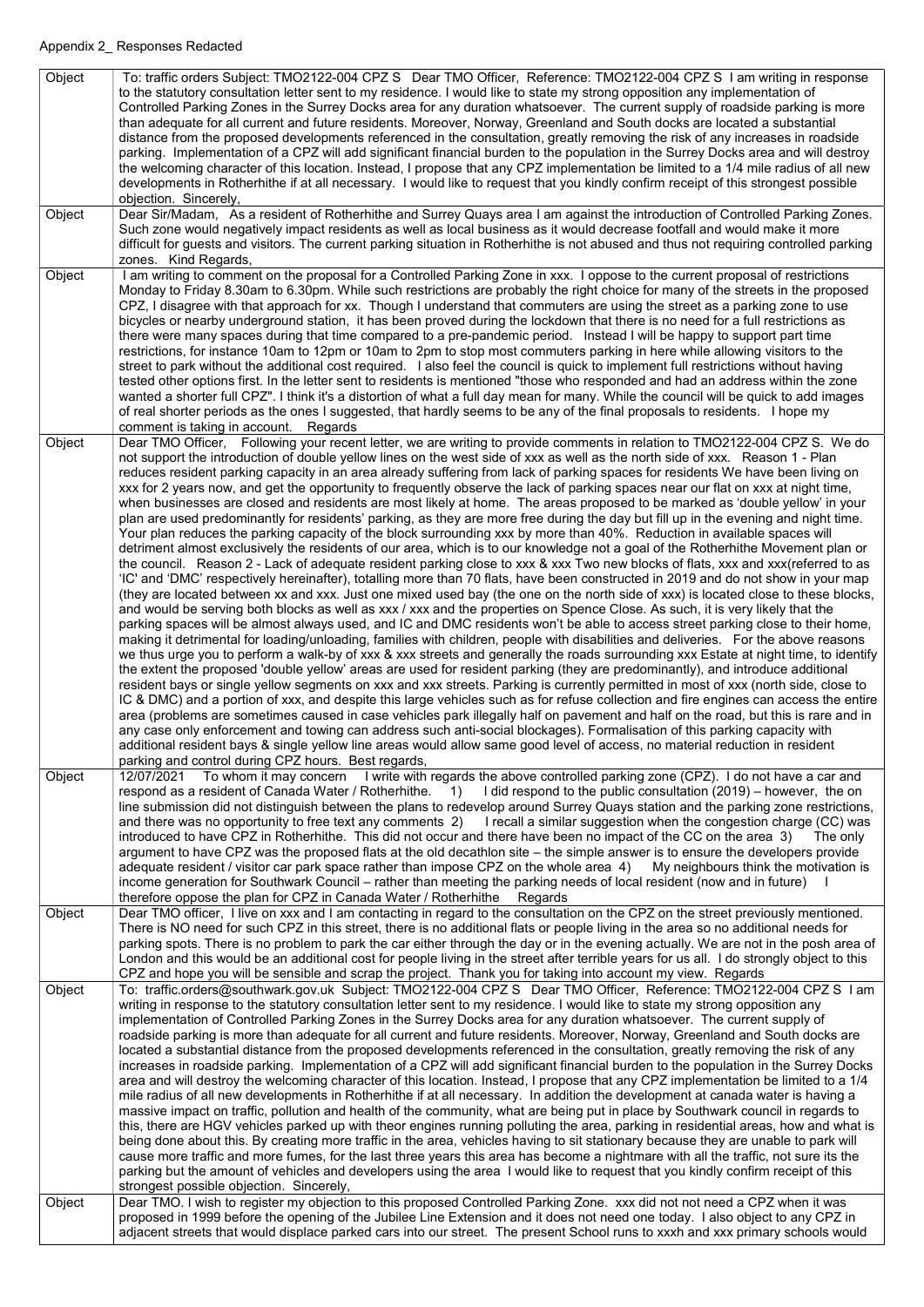|         | be made worst by the proposed CPZ because parents would park their cars off street into the residents parking areas thus<br>bringing conflict. Regards.                                                                                                                                                                                                                                                                                                                                                                                                                                                                                                                                                                                                                                                                                                                                                                                                                                                                                                                                                                                                                                                                                                                                                                                                                                                                                                                                                                                                                                                                                                                                                                                                                                                                                                                                                                                                                                                                                                                                                                                                                                                                                                                                                                                                                                                                                                                                                                                                                                                                                                                                                                                                                                                                                                                                                                                                                                                                                                                                                                                                                                                                                                                                                                                                                                                                                                                                                                                                                                                                                                                                                                                                                                                                                                                                                                                                                                                                                                                                                                                                                                                                                                                                                                                                                                                                                            |
|---------|----------------------------------------------------------------------------------------------------------------------------------------------------------------------------------------------------------------------------------------------------------------------------------------------------------------------------------------------------------------------------------------------------------------------------------------------------------------------------------------------------------------------------------------------------------------------------------------------------------------------------------------------------------------------------------------------------------------------------------------------------------------------------------------------------------------------------------------------------------------------------------------------------------------------------------------------------------------------------------------------------------------------------------------------------------------------------------------------------------------------------------------------------------------------------------------------------------------------------------------------------------------------------------------------------------------------------------------------------------------------------------------------------------------------------------------------------------------------------------------------------------------------------------------------------------------------------------------------------------------------------------------------------------------------------------------------------------------------------------------------------------------------------------------------------------------------------------------------------------------------------------------------------------------------------------------------------------------------------------------------------------------------------------------------------------------------------------------------------------------------------------------------------------------------------------------------------------------------------------------------------------------------------------------------------------------------------------------------------------------------------------------------------------------------------------------------------------------------------------------------------------------------------------------------------------------------------------------------------------------------------------------------------------------------------------------------------------------------------------------------------------------------------------------------------------------------------------------------------------------------------------------------------------------------------------------------------------------------------------------------------------------------------------------------------------------------------------------------------------------------------------------------------------------------------------------------------------------------------------------------------------------------------------------------------------------------------------------------------------------------------------------------------------------------------------------------------------------------------------------------------------------------------------------------------------------------------------------------------------------------------------------------------------------------------------------------------------------------------------------------------------------------------------------------------------------------------------------------------------------------------------------------------------------------------------------------------------------------------------------------------------------------------------------------------------------------------------------------------------------------------------------------------------------------------------------------------------------------------------------------------------------------------------------------------------------------------------------------------------------------------------------------------------------------------------------------------|
| Object  | I am writing to oppose the parking restrictions that southwark is planning on introducing to my area of Rotherhithe. This is just<br>pure greed again of southwark council bleeding money from residents. In xxx, we do not have any parking issues of any kind so<br>there is no need to introduce restriction here. We manage our own estate and require no help from southwark with dealing with it.<br>We have been in conduct with southwark council for many years over many other more important issues such as, illegal HMO's,<br>litter, noise, trees, lack of a police force where we have received zero help or change from southwark to improve our<br>neighbourhood. Now that there is a reason to suck money from residents, southwark council are straight on the case. Parking<br>restrictions are not required in my estate which I am sure will also be the response from the rest of the estate which I will be<br>canvassing to vote against any such implementations.                                                                                                                                                                                                                                                                                                                                                                                                                                                                                                                                                                                                                                                                                                                                                                                                                                                                                                                                                                                                                                                                                                                                                                                                                                                                                                                                                                                                                                                                                                                                                                                                                                                                                                                                                                                                                                                                                                                                                                                                                                                                                                                                                                                                                                                                                                                                                                                                                                                                                                                                                                                                                                                                                                                                                                                                                                                                                                                                                                                                                                                                                                                                                                                                                                                                                                                                                                                                                                                         |
| Object  | CPZ Rotherhithe and Surrey Quays  Dear Sirs  I am writing to strongly oppose the proposed parking zone in the area. Ive<br>in xxxx, where we already have a problem with non-residents parking in our off street parking. Any controlled zones in the area<br>will only increase people parking in MY residential space that I have paid for within my lease. We have 3 schools very close, and<br>already have to contend with school children before and after school, using our flats as a short cut, now we may have their parents<br>parking to drop them off and pick them up! We have requested previously that our flats have private gates installed (such as<br>other properties nearby), to ensure our purchased parking spaces are available to us as residents – what do you propose to<br>tackle this problem? There are so few places in London you can drive to without paying congestion etc, now even my local area<br>has a parking zone, as a minimum surely the permits should be free to those who live in the area? We also have the anti-social<br>behaviour of mobile phone snatching that is not being addressed and now potentially I won't be able to park my car outside my<br>own house in a space I own – anything else?<br>Regards                                                                                                                                                                                                                                                                                                                                                                                                                                                                                                                                                                                                                                                                                                                                                                                                                                                                                                                                                                                                                                                                                                                                                                                                                                                                                                                                                                                                                                                                                                                                                                                                                                                                                                                                                                                                                                                                                                                                                                                                                                                                                                                                                                                                                                                                                                                                                                                                                                                                                                                                                                                                                                                                                                                                                                                                                                                                                                                                                                                                                                                                                                                                                                                 |
| Comment | I'm writing in regards to the consultation for Rotherhithe and Surrey Docks Controlled Parking Zone.<br>Good morning,<br>-In<br>principle I understand why this is being done. However I would like to draw your attention to issues that surround my immediate<br>address. Where I believe you are likely to cause more issues than fix with the current proposals. Overall, the excessive use of<br>double yellow lines is likely to push parking further into those limited areas, or onto the narrow parts that are exempt. This feels as<br>if it is going to cause more problems than it solves. It would be more beneficial to simply turn currently used parking space into<br>either resident only or pay and display, with the addition of secure cycle parking, planters and community space where needed to<br>marginally reduce parking capacity. I fear that otherwise, these plans will only seek to further exasperate the problems that this<br>The two issues are listed below: 1. Excessive use of double yello line in xxx. The<br>plan anticipates and aims to address.<br>plans place a significant number of double yellow lines on parts of the road that are currently used for parking. This space would<br>make more sense as Permit bay parking (see attached image, double yellow lines directly above the words "xxx"). By placing<br>permit bays here it keeps parking to one side of the road only and helps to reduce the potential risk that is highlighted as item two,<br>by reliving the increase in parked vehicles that this will be placed upon this road. 2. Excessive use of Permit and paid parking<br>bayin s oxxx d. The northern side oxxxd has been marked for Permit and paid parking bays, while the southern side of the road<br>is for permit parking only. At present, besides school run times, parking only takes place on the Southern side of the road. This<br>model of actively encouraging parking on both sides of the road will narrow the roadway available, presenting an increased risk to<br>life from the reduced visibility from car v pedestrian incidents. Furthermore, when traffic is parked on either side of the road, traffic<br>has to stop and start which increases vehicle emissions. 3. Co-op oxxxlk. I'm surprised this area has been left out of the scheme.<br>This shop has become a hot bed of opportunist crime. The design of how vehicles interact within this area could have a positive<br>outcome in crime reduction, or conversely could support it. Therefore consideration should be given to this area and how parked<br>vehicles can be used to remove opportunity crime from occurring. These three items are likely to ultimately result in increased<br>insurance costs to residents, through a) parking on a street away from your residential address (this is also likely increase crime in<br>the area, given the lower level of security afforded to vehicles that are parked away from home) and via an increased number of<br>claims due to more road traffic collisions. The consultation has also omitted the costs involved to residents that will be incurred<br>for continuing to park within the area. Finally the consultation makes reference to the installation of cycle parking and planters,<br>yet these are not detailed within the consultation. I would be grateful if a complete proposal could be presented with the locations<br>of such additions marked on the map. Not one for presenting a problem without a solution. May I suggest: * Double yellow lines<br>where xx are removed on the North North West side of the road. This is then replaced with permit holder parking with the<br>exception of two parking bays, which are used for cycle storage and a planter. *xxxx is redesigned to focus parking on the<br>southern side, with reduced parking on the Northern side. I respectfully request that you consider amendments to the proposal<br>and are able to present amendments within the final submission. Where any of the above points are rejected, please may I<br>suggest that the rational for such a decision is accurately evidenced and recorded. Particularly given the increased risk to life cited<br>within item 2, that has the potential for significant implications should the risk sadly come through to fruition.<br>I look forward to<br>your response, With thanks in advance, |
| Object  | Dear TMO Officer, Reference: TMO2122-004 CPZ S I am writing in response to the statutory consultation letter sent to my<br>residence. I would like to state my strong opposition any implementation of Controlled Parking Zones in the Surrey Docks area for<br>any duration whatsoever. The current supply of roadside parking is more than adequate for all current and future residents.<br>Moreover, Norway, Greenland and South docks are located a substantial distance from the proposed developments referenced in<br>the consultation, greatly removing the risk of any increases in roadside parking. Implementation of a CPZ will add significant<br>financial burden to the population in the Surrey Docks area and will destroy the welcoming character of this location. Instead, I<br>propose that any CPZ implementation be limited to a 1/4 mile radius of all new developments in Rotherhithe if at all necessary. I<br>would like to request that you kindly confirm receipt of this strongest possible objection. Sincerely,                                                                                                                                                                                                                                                                                                                                                                                                                                                                                                                                                                                                                                                                                                                                                                                                                                                                                                                                                                                                                                                                                                                                                                                                                                                                                                                                                                                                                                                                                                                                                                                                                                                                                                                                                                                                                                                                                                                                                                                                                                                                                                                                                                                                                                                                                                                                                                                                                                                                                                                                                                                                                                                                                                                                                                                                                                                                                                                                                                                                                                                                                                                                                                                                                                                                                                                                                                                                   |
| Enquiry | Hello I have received a notice of a CPZ implementation in my area, but when accessing the link there is a bewildering array of<br>docs. Can you point me in the direction of the links / docs that indicate why a CPZ is needed? Thank you in advance.                                                                                                                                                                                                                                                                                                                                                                                                                                                                                                                                                                                                                                                                                                                                                                                                                                                                                                                                                                                                                                                                                                                                                                                                                                                                                                                                                                                                                                                                                                                                                                                                                                                                                                                                                                                                                                                                                                                                                                                                                                                                                                                                                                                                                                                                                                                                                                                                                                                                                                                                                                                                                                                                                                                                                                                                                                                                                                                                                                                                                                                                                                                                                                                                                                                                                                                                                                                                                                                                                                                                                                                                                                                                                                                                                                                                                                                                                                                                                                                                                                                                                                                                                                                             |
| Object  | Hi, This is in response to the above consultation. I have lived on xxx for over 23 years and I did not receive any notification of this<br>CPZ in the original consultation in October 2019 as stated in the documents. Given my length of residing on xxx this gives me a<br>unique understanding of the traffic flow and parking issues on this specific street. I have underground parking for my vehicle but<br>putting double yellow lines on xxxx will be detrimental not only to the businesses (I live opposite the xx Restaurant, xx Restaurant,<br>newsagents and dry cleaners) since parking spaces will be significantly reduced and it has been shown that this will have an<br>economic downturn which is definitely not wanted given the pandemic. The safety of residents will also be affected. At the<br>moment there is free parking on both sides at relevant parts of the road and this funnels the traffic into one area which slows the<br>traffic down and acts as a proxy chicane. By putting yellow lines on one side of the road will allow traffic to flow more freely and at<br>speed and this is especially dangerous since it is near St Peter Hills primary school. I oppose the introduction of yellow lines and<br>permit parking on this street which as far as I am aware has been working fine for vehicles and other road users in a safe and<br>timely manner. Yours faithfully,                                                                                                                                                                                                                                                                                                                                                                                                                                                                                                                                                                                                                                                                                                                                                                                                                                                                                                                                                                                                                                                                                                                                                                                                                                                                                                                                                                                                                                                                                                                                                                                                                                                                                                                                                                                                                                                                                                                                                                                                                                                                                                                                                                                                                                                                                                                                                                                                                                                                                                                                                                                                                                                                                                                                                                                                                                                                                                                                                                                                                            |
| Enquiry | Hi, I received a letter today regarding the CPZ proposals for Rotherhithe and Surrey Docks area and tried looking online for the<br>details but they are not very obvious. Could you provide me with a link/url so that I can read the proposal. Much appreciated Kind<br>Regards                                                                                                                                                                                                                                                                                                                                                                                                                                                                                                                                                                                                                                                                                                                                                                                                                                                                                                                                                                                                                                                                                                                                                                                                                                                                                                                                                                                                                                                                                                                                                                                                                                                                                                                                                                                                                                                                                                                                                                                                                                                                                                                                                                                                                                                                                                                                                                                                                                                                                                                                                                                                                                                                                                                                                                                                                                                                                                                                                                                                                                                                                                                                                                                                                                                                                                                                                                                                                                                                                                                                                                                                                                                                                                                                                                                                                                                                                                                                                                                                                                                                                                                                                                  |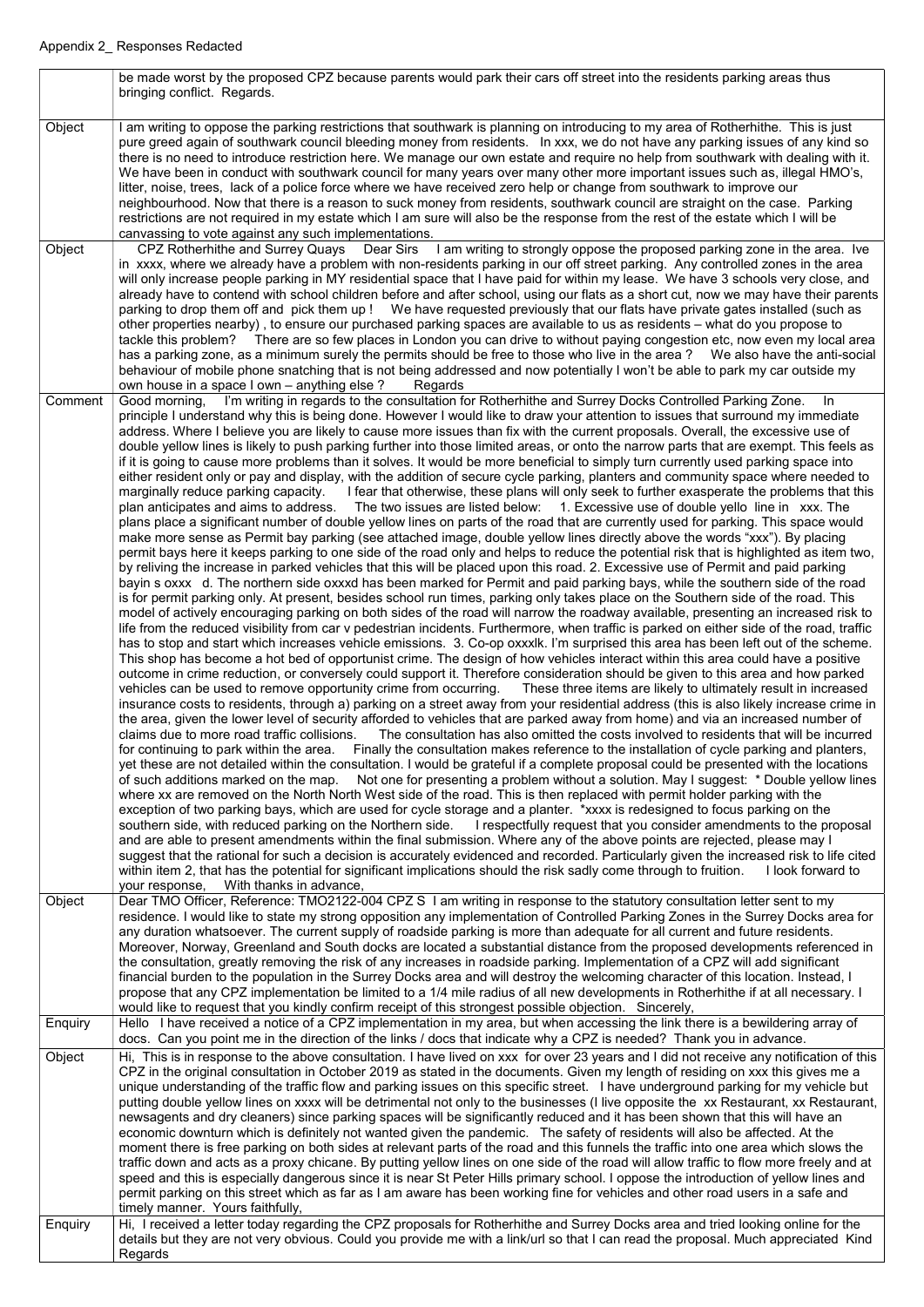| Enquiry | Reference; TMO 2122-004 CPZ S I received a letter outlining the statutory consultation on the above but I have tried all the<br>reference in the letter and none have lead to finding the relevant consultation and maps. Can you please forward either a copy of                                                                                                                                                                                                                                                                                                                                                                                                                                                                                                                                                                                                                                                                                                                                                                                                                                          |
|---------|------------------------------------------------------------------------------------------------------------------------------------------------------------------------------------------------------------------------------------------------------------------------------------------------------------------------------------------------------------------------------------------------------------------------------------------------------------------------------------------------------------------------------------------------------------------------------------------------------------------------------------------------------------------------------------------------------------------------------------------------------------------------------------------------------------------------------------------------------------------------------------------------------------------------------------------------------------------------------------------------------------------------------------------------------------------------------------------------------------|
|         | the order or a reference where it can be viewed. Thank you                                                                                                                                                                                                                                                                                                                                                                                                                                                                                                                                                                                                                                                                                                                                                                                                                                                                                                                                                                                                                                                 |
| Object  | Dear TMO Officer, Reference: TMO2122-004 CPZ S I am writing in response to the statutory consultation letter sent to my<br>residence. I would like to state my strong opposition any implementation of Controlled Parking Zones in the Surrey Docks area for<br>any duration whatsoever. The current supply of roadside parking is more than adequate for all current and future residents.<br>Moreover, Norway, Greenland and South docks are located a substantial distance from the proposed developments referenced in<br>the consultation, greatly removing the risk of any increases in roadside parking. Implementation of a CPZ will add significant<br>financial burden to the population in the Surrey Docks area and will destroy the welcoming character of this location. Instead, I<br>propose that any CPZ implementation be limited to a 1/4 mile radius of all new developments in Rotherhithe if at all necessary. I<br>would like to request that you kindly confirm receipt of this strongest possible objection. Sincerely,                                                           |
| Support | I live at xxx and I own 1 car I have a private parking bay at the rear of my property in green acre square which is in the deeds of<br>my property Opposite my private parking bay is a triangle where even now people park which makes it very difficult for me to<br>move my carl would like to see the triangle with double yellow lines to stop the annoying parking as this will get progressively<br>worse with your plans Also I would like to see private parking road signs put on the entrance to green acre square As there are<br>already signs on the Opposite side to xxx square I Compleaty understand why this has to be implemented but there are<br>residents with 2 3 and 4 cars with no allocated parking also a number of properties in xxx have blocked up there garages for<br>home improvements and now do not have any parking apart from the street any many of these particular residents will park in<br>my private parking bay or in front of my private parking bay I await a personal response as living here for 30 years I can see a<br>lot of angry residents Many thank |
| Object  | Hi I would like to vote against the CPZ in the Rotherhithe and Surrey Docks area. Regards                                                                                                                                                                                                                                                                                                                                                                                                                                                                                                                                                                                                                                                                                                                                                                                                                                                                                                                                                                                                                  |
| Object  | Dear TMO Officer, Reference: TMO2122-004 CPZ S I am writing in response to the statutory consultation letter sent to my<br>residence. I would like to state my strong opposition any implementation of Controlled Parking Zones in the Surrey Docks area for<br>any duration whatsoever. The current supply of roadside parking is more than adequate for all current and future residents.<br>Moreover, Norway, Greenland and South docks are located a substantial distance from the proposed developments referenced in<br>the consultation, greatly removing the risk of any increases in roadside parking. Implementation of a CPZ will add significant<br>financial burden to the population in the Surrey Docks area and will destroy the welcoming character of this location. Instead, I<br>propose that any CPZ implementation be limited to a 1/4 mile radius of all new developments in Rotherhithe if at all necessary. I<br>would like to request that you kindly confirm receipt of this strongest possible objection. Sincerely,                                                           |
| Object  | Dear TMO Officer, Reference: TMO2122-004 CPZ S I am writing in response to the statutory consultation letter sent to my<br>residence. I would like to state my strong opposition any implementation of Controlled Parking Zones in the Surrey Docks area for<br>any duration whatsoever. The current supply of roadside parking is more than adequate for all current and future residents.<br>Moreover, Norway, Greenland and South docks are located a substantial distance from the proposed developments referenced in<br>the consultation, greatly removing the risk of any increases in roadside parking. Implementation of a CPZ will add significant<br>financial burden to the population in the Surrey Docks area and will destroy the welcoming character of this location. Instead, I<br>propose that any CPZ implementation be limited to a 1/4 mile radius of all new developments in Rotherhithe if at all necessary. I<br>would like to request that you kindly confirm receipt of this strongest possible objection. Sincerely,                                                           |
| Enquiry | Good Afternoon, I have just received your letter regarding Statutory Consultation-Rotherhithe and Surrey Docks Controlled<br>Parking Zones. I have visited your website but cannot find what I am looking for can you tell me if these restrictions will be<br>included in xxx Many years ago we were allocated two bays for the residents of xxx and we have made use of them ever since<br>although have had problems with vehicles parking and going to work resulting in problems for us who actually live in xxx. Please<br>would you let me know of the plans for xxx Kind regards                                                                                                                                                                                                                                                                                                                                                                                                                                                                                                                   |
| Object  | Dear TMO Officer, As a resident (xxxx), in the area the above change is proposed, please find this representation as an objection<br>to the proposed CPZ and operating times. I am a pensioner and my wife is also disabled and we rely on family to be freely and to<br>park outside our house during the weekdays to help us with our care needs and support. They have to travel from outside the<br>borough to get us. In addition we are a low-income household and cannot afford the additional cost of permit fees. I hope that this<br>is taken into consideration. I have lived here for 25 years and parking has never been a major issue near my house so this seems<br>unnecessary and therefore a poor use of my council tax fee. Yours sincerely,                                                                                                                                                                                                                                                                                                                                            |
| Object  | Dear TMO Officer, I am writing in response to the statutory consultation letter sent to my residence. I would like to state my<br>strong OPPOSITION to any implementation of Controlled Parking Zones in the Surrey Docks/Rotherhithe Peninsula area for any<br>duration whatsoever. The current supply of roadside parking is adequate for all current and future residents. Implementation of a<br>CPZ will add significant financial burden to the local population and will destroy the welcoming character of the area. I would like o<br>request that you kindly confirm receipt of this strong objection to the proposals. Kind regards,                                                                                                                                                                                                                                                                                                                                                                                                                                                            |
|         |                                                                                                                                                                                                                                                                                                                                                                                                                                                                                                                                                                                                                                                                                                                                                                                                                                                                                                                                                                                                                                                                                                            |
| Object  | Dear TMO Officer, Reference: TMO2122-004 CPZ S I am writing in response to the statutory consultation letter sent to my<br>residence. I would like to state my strong opposition any implementation of Controlled Parking Zones in the Surrey Docks area for<br>any duration whatsoever. The current supply of roadside parking is more than adequate for all current and future residents.<br>Moreover, Norway, Greenland and South docks are located a substantial distance from the proposed developments referenced in<br>the consultation, greatly removing the risk of any increases in roadside parking. Implementation of a CPZ will add significant<br>financial burden to the population in the Surrey Docks area and will destroy the welcoming character of this location. Instead, I                                                                                                                                                                                                                                                                                                          |

propose that any CPZ implementation be limited to a 1/4 mile radius of all new developments in Rotherhithe if at all necessary. I would like to request that you kindly confirm receipt of this strongest possible objection. Sincerely,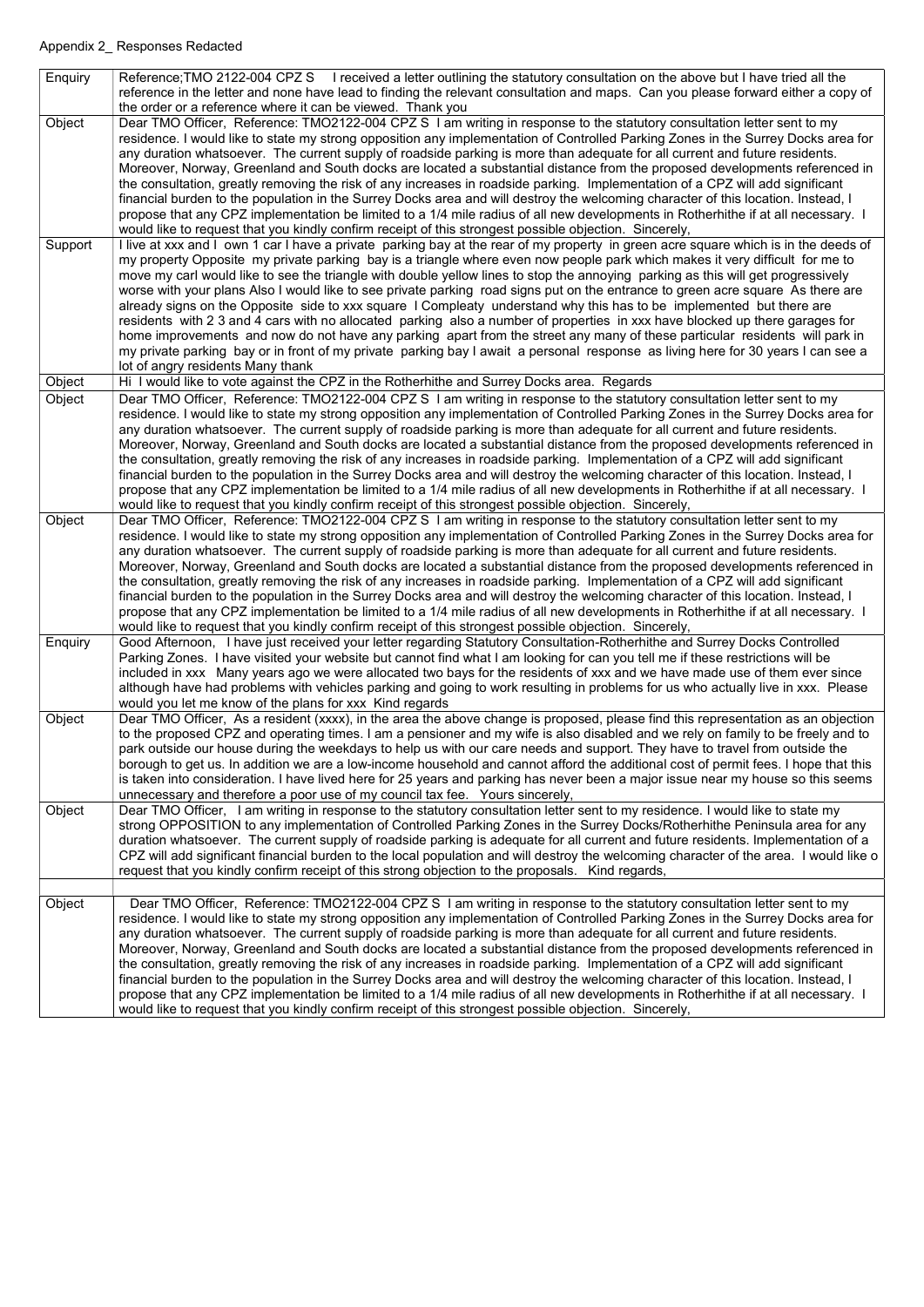| Enquiry | Hi Team Please see below. Kind regards I Senior Project Support Officer (Acting) Environment & Leisure I Highways<br>Southwark Council, Third Floor, Hub 2 London SE1P 5LX PO BOX 64529<br>From: Sent: Thursday, July 22, 2021 2:47 PM<br>To: Highways <highways@southwark.gov.uk> Subject: statutory consultation - Rotherhithe and Surrey Docks Controlled Parking<br/>Zone You kindly sent proposed parking etc to my neighbour, Mrs xxxx at xxx. I live just along from her at xxx but from xxxx it's<br/>missed off the map - could you email me. It bypasses xxx and then shows the flats at xxx, the electric post (I presume) and<br/>disabled bay . My question is 1. I have a driveway and garage and always park in driveway in front of garage but if I don't<br/>need a parking permit but do need a visitors permit - can I apply at any time if I don't have a permit? The driveway road as is not<br/>wide enough for a visitor car or cars. I do have a disabled permit if that makes a difference for visitors. 2. At the moment we get<br/>cars from over the road ixx, the xxs and from 362 block of flats, next to me and now flats above the new Co op (marked as PH on<br/>map). All except flats above co op, have garages (no driveways) underground or otherwise who constantly park along by us. xxx<br/>Management or residents have in the last year, stopped their own residents from parking outside their homes or in their access<br/>road hence they park in xxx - some have garages but some have converted - so they park in xxx. They have also stopped access<br/>for delivery men to go into Sovereign View like they used to - so again the drivers park in xxx. I feel sorry for them lumping<br/>deliveries up their 3 flights of stairs just because they can no longer get access. There is plenty of room for them to park on their<br/>site but obviously residents/management are trying clean up their site at the expense of ours! You can see I have a gripe<br/>especially recently they have put a sign up private property, residents only - its part of the Thames Walk and public right of way!<br/>Nothing to do with you I know. Snobs(<math>\bigcirc</math>) 3. xxx - is this going to be double yellow lines as there is no indication? - all new<br/>developments off Salter Road seem to have parking and no one should be parking in xxx but I know the teachers/helpers park<br/>there from Peter Hill School, xxx on map - perhaps a special permit for the school to park on xxx - some park in xxx and seems a<br/>shame they can no longer. Anyway just a suggestion. 4. I would like to clean uxxx like they have ixxx View but seems<br/>impossible if developers don't do enough parking or their Management deter there own residents parking so they have to go<br/>elsewhere. Sorry I have been wittering on - I could go on - buses sometimes have problems passing as there is parking on both<br/>sides of the road especially when we have DHL, Tesco's, Waitrose parking temporary whilst they deliver to xxx as they have been<br/>stopped from going into flats now. Even further up buses have problems with parking both sides of the road. double yellow<br/>lines on one side of the road would help - on the map it should be wher xxx is, Blacksmith Arms and around the bend towards the<br/>If you could email me just my bit of map - thank you and a response just about Permit if it is in your remit.<br/>Farm.</highways@southwark.gov.uk> |
|---------|-----------------------------------------------------------------------------------------------------------------------------------------------------------------------------------------------------------------------------------------------------------------------------------------------------------------------------------------------------------------------------------------------------------------------------------------------------------------------------------------------------------------------------------------------------------------------------------------------------------------------------------------------------------------------------------------------------------------------------------------------------------------------------------------------------------------------------------------------------------------------------------------------------------------------------------------------------------------------------------------------------------------------------------------------------------------------------------------------------------------------------------------------------------------------------------------------------------------------------------------------------------------------------------------------------------------------------------------------------------------------------------------------------------------------------------------------------------------------------------------------------------------------------------------------------------------------------------------------------------------------------------------------------------------------------------------------------------------------------------------------------------------------------------------------------------------------------------------------------------------------------------------------------------------------------------------------------------------------------------------------------------------------------------------------------------------------------------------------------------------------------------------------------------------------------------------------------------------------------------------------------------------------------------------------------------------------------------------------------------------------------------------------------------------------------------------------------------------------------------------------------------------------------------------------------------------------------------------------------------------------------------------------------------------------------------------------------------------------------------------------------------------------------------------------------------------------------------------------------------------------------------------------------------------------------------------------------------------------------------------------------------------------------------------------------------------------------------------------------------------------------------------------------------------------------------------------------------------------------------------------------------------------------------------------------------------------------------------------------------------------------------------------------------------------------------------------------------------------------------------------------------------------------------------|
| Object  | Dear TMO Officer, Reference: TMO2122-004 CPZ S I am writing in response to the statutory consultation letter sent to my<br>residence. I would like to state my strong opposition to any implementation of Controlled Parking Zones in the Surrey Docks area<br>for any duration whatsoever. The current supply of roadside parking is more than adequate for all current and future residents.<br>Moreover, Norway, Greenland and South docks are located a substantial distance from the proposed developments referenced in<br>the consultation, greatly removing the risk of any increases in roadside parking. Implementation of a CPZ will add significant<br>financial burden to the population in the Surrey Docks area and will destroy the welcoming character of this location. Instead, I<br>propose that any CPZ implementation be limited to a 1/4 mile radius of all new developments in Rotherhithe if at all necessary. I<br>would like to request that you kindly confirm receipt of this objection. Sincerely,                                                                                                                                                                                                                                                                                                                                                                                                                                                                                                                                                                                                                                                                                                                                                                                                                                                                                                                                                                                                                                                                                                                                                                                                                                                                                                                                                                                                                                                                                                                                                                                                                                                                                                                                                                                                                                                                                                                                                                                                                                                                                                                                                                                                                                                                                                                                                                                                                                                                                                        |
| Object  | To whom it may concern. I am objecting to the proposed control parking plan for Rotherhithe & Surrey Quays: Reference:<br>TMO2122-004 CPZ S I did not get a formal letter about the consultation & only found out about the plans from a friend. These<br>plans will compromise all journeys, especially to school and back and are a money generating scam to rip off poor residents living<br>in the area. Also, why should residents pay for having someone to visit them? We are not all rich yuppies living in the loop & these<br>plans will make working class residents poorer. Regards                                                                                                                                                                                                                                                                                                                                                                                                                                                                                                                                                                                                                                                                                                                                                                                                                                                                                                                                                                                                                                                                                                                                                                                                                                                                                                                                                                                                                                                                                                                                                                                                                                                                                                                                                                                                                                                                                                                                                                                                                                                                                                                                                                                                                                                                                                                                                                                                                                                                                                                                                                                                                                                                                                                                                                                                                                                                                                                                         |
| Object  | Dear TMO Officer, Reference: TMO2122-004 CPZ S I am writing in response to the statutory consultation letter sent to my<br>residence. I would like to state my strong opposition any implementation of Controlled Parking Zones in the Surrey Docks area for<br>any duration whatsoever. The current supply of roadside parking is more than adequate for all current and future residents.<br>Moreover, Norway, Greenland and South docks are located a substantial distance from the proposed developments referenced in<br>the consultation, greatly removing the risk of any increases in roadside parking. Implementation of a CPZ will add significant<br>financial burden to the population in the Surrey Docks area and will destroy the welcoming character of this location. Instead, I<br>propose that any CPZ implementation be limited to a 1/4 mile radius of all new developments in Rotherhithe if at all necessary. I<br>would like to request that you kindly confirm receipt of this strongest possible objection. Sincerely,                                                                                                                                                                                                                                                                                                                                                                                                                                                                                                                                                                                                                                                                                                                                                                                                                                                                                                                                                                                                                                                                                                                                                                                                                                                                                                                                                                                                                                                                                                                                                                                                                                                                                                                                                                                                                                                                                                                                                                                                                                                                                                                                                                                                                                                                                                                                                                                                                                                                                        |
| Comment | Dear officer, I am writing to voice my concern about the plan to mark double yellow line for xxx because: - Parking restrictions are<br>welcome by the residents as we have observed ruthless parking on the street on an ongoing basis which caused a lot of<br>disruptions of traffic. However, double yellow line is overkill for a small street like this. Resident-only parking is sufficient to tackle<br>the traffic flows. - The residents on the street were not consulted, and most of us are opposed to this plan/proposal - Overall, I<br>believe resident only parking permit is a good solution to bring revenue to the council while keeping the traffic and climate impacts<br>in control. -- Regards,                                                                                                                                                                                                                                                                                                                                                                                                                                                                                                                                                                                                                                                                                                                                                                                                                                                                                                                                                                                                                                                                                                                                                                                                                                                                                                                                                                                                                                                                                                                                                                                                                                                                                                                                                                                                                                                                                                                                                                                                                                                                                                                                                                                                                                                                                                                                                                                                                                                                                                                                                                                                                                                                                                                                                                                                                  |
| Object  | Dear TMO Officer, Reference: TMO2122-004 CPZ S I am writing in response to the statutory consultation letter sent to my<br>residence. I would like to state my strong opposition any implementation of Controlled Parking Zones in the Surrey Docks area for<br>any duration whatsoever. The current supply of roadside parking is more than adequate for all current and future residents.<br>Moreover, Norway, Greenland and South docks are located a substantial distance from the proposed developments referenced in<br>the consultation, greatly removing the risk of any increases in roadside parking. Implementation of a CPZ will add significant<br>financial burden to the population in the Surrey Docks area and will destroy the welcoming character of this location. Instead, I<br>propose that any CPZ implementation be limited to a 1/4 mile radius of all new developments in Rotherhithe if at all necessary. I                                                                                                                                                                                                                                                                                                                                                                                                                                                                                                                                                                                                                                                                                                                                                                                                                                                                                                                                                                                                                                                                                                                                                                                                                                                                                                                                                                                                                                                                                                                                                                                                                                                                                                                                                                                                                                                                                                                                                                                                                                                                                                                                                                                                                                                                                                                                                                                                                                                                                                                                                                                                  |

would like to request that you kindly confirm receipt of this strongest possible objection. Sincerely,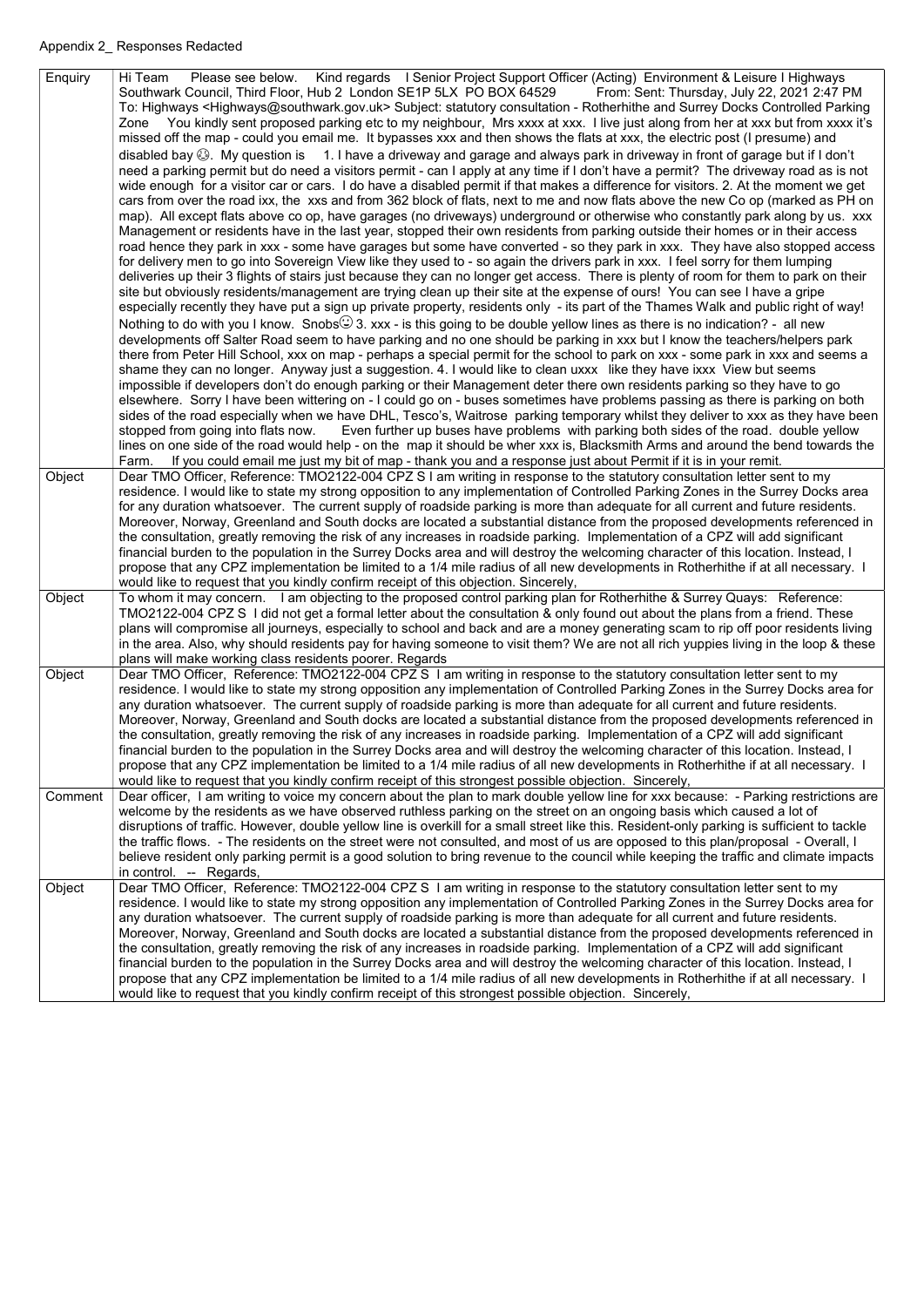Object | Dear Sirs I wish to object to the proposed CPZ in the Rotherhithe and Surrey Docks area. m I a owner ee own, xxx, Rotherhithe, London, My objections are as follows: 1.The initial public consultation survey questionnaire was flawed. There was no option for "NoZone" or "No CPZ". Consultees were only given the option to select "Other" and then write in a comment like "No Zone". This was not intuitive. Respondents were therefore not given a fair or reasonable opportunity to select "No Zone" or "No CPZ" 2. There was only a 2% consultation response rate from residents which might indicate that the questionnaires were not properly or widely distributed, may have been unclear, too complex or daunting to complete. This is a very small percentage response to validate such a big decision. 3. The community meetings were very well attended by residents. The objections to the CPZ were numerous, strong and vocal. These objections are not mentioned anywhere in the reports and no weight has been given to these. 4. The majority of respondents to the consultation (61%) stated that they never had any difficulty parking on the streets in the area. This statistic does not seem to have been taken into account at all in the decision-making process. 5. CPZ is not and has never been required in this area. Only 13% of residents indicated any weekday parking difficulty in the questionnaire. 6. There is never any shortage of weekday kerbside parking space on Rotherhithe Street, in fact there is an abundance. This contradicts the Council's stated need to prioritise kerbside space. 7. If the council wishes to use kerbside space for other purposes (e.g. plants or bike racks) then there is already a surplus without the need to introduce CPZ. 8. The consultation and decision took place before the impact of Covid-19 and makes no account of the reduced vehicle numbers and reduced travel as a result. 9. On 22nd July 2021 Transport Minister Grant Shapps said in his written statement to Parliament "In the last 18 months fundamental changes have occurred in commuting, shopping and business travel". The report makes no account of this and should be reviewed. 10. The consultation and decision making takes no account of the reduced number of vehicles due to the imminent introduction of the ULEZ. This will remove many older vehicles from the street anyway without the need to implement CPZ. 11. The recommendations in the report for the scheme to progress are insubstantial and contradictory. In the report 16a. states that the council must prioritise kerbside space but there is already an abundance of kerbside space in xxx. The Council state that their objective is to maintain and improve resident's current quality of life, but the introduction of a CPZ will likely achieve the opposite. 12. The Council reports that only 25% of journeys are made by driving, further reinforcing the point that the CPZ is unnecessary. 13. The fact that the Council have chosen to proceed with planning for up to 3000 new homes (in excess of the normally allowable urban density) at Canada Water and therefore create possible future parking issues in those new-build areas is not an equitable or fair reason to penalise the existing residents in the surrounding areas who have currently have no parking issues. 14. The majority of xxxx is sufficiently geographically distant from the new-build areas to be unaffected. Locally targeted solutions at the new-build sites should be considered instead. 15. The annual cost of permits for residents and visitors will prove to be an unnecessary additional financial burden for many at this already difficult time. 16. The ongoing applications process for residents and their visitors will prove to be an unnecessary additional administrative burden. 17. The signage, road markings and street furniture would be unsightly particularly along Rotherhithe Street which has many listed buildings and other buildings of historical or architectural interest. Some of the installations may also pose an obstruction or health and safety risk. 18. Installation of signage, road markings and street furniture will cause significant and unnecessary disruption for many residents. 19. Introduction of parking restrictions would create unnecessary inconvenience for residents and their visitors including tradesman and deliveries. 20. Introduction of parking restrictions would create unnecessary inconvenience and loss of business and revenue for local businesses particularly retailers where customers park outside. 21. The ongoing cost of implementing and administering the scheme would be significant and is a wasteful and unnecessary use of the Council's resources and public funds. 22. It is clear that the Council is simply trying to force through the CPZ in order to meet the planning requirements for the Canada Water development with no due consideration for existing residents. 23. Increased trends towards homeworking and online shopping have dramatically reduced trip rates and seem unlikely to be fully reversed. This has not been taken into account. 24. A flawed public consultation which ended in 2019 before COVID 19 and the introduction of ULEZ is no longer relevant. 25. The consultation should be repeated in a fair and equitable manner with "No Zone" or "No CPZ" Yours faithfully Object | Dear Sir Re. TM 02122 004 CPZ S I am writing to object strongly to this proposal for the following reasons I have a boat on Greenland Dock, the whole Dock is surrounded on 3 sides by pedestrian walkways except xxx which always provides necessary access and parking for boat and house residents. In the 4 years I have had the boat, I have never not found a space to park. The proposed scheme will not provide any more parking on xxx, nor any less, it will not be a benefit to residents in any way. xxx is very quiet and safe for pedestrians and cyclists as it is now, and the scheme won't change this. So in conclusion there is no proven need for it. The only thing this proposal will do will be to penalise residents who live in this PTAL level B area which is difficult to access by public transport. All residents I have spoken to see this simply as a money making scheme by Southwark Council that doesn't benefit us in any way. We already pay hefty mooring fees and Council Tax, so do not need this expense imposed on us as well, as yet another level of bureaucracy. I therefore urge you to let xxxx stay as it is Yours Sincerely Object | Dear Sir / Madam Per your letter dates 8th July 21 about the proposed Rotherhithe / Surrey Quay CPZ i am writing to express my objection to this decision. I live in xxx and there are less than 10 cars on my street and there is never a problem with parking / abuse or mis parked vehicles. I can appreciate schemes near the stations are needed but that doesn't apply where i live xxx This feels like a very cynical revenue generating scheme so the Council can charge for badges that aren't needed. Could you therefore explain why this is needed? and how much money it will cost to implement and generate? Regards Object | Dear TMO Officer, Reference: TMO2122-004 CPZ S | am writing in response to the statutory consultation letter (dated 8 July 2021) sent to my residence. I would like to state my strong opposition to the blanket implementation of Controlled Parking Zone (CPZ) in the Rotherhithe and Surrey Docks area for any duration. I would also like to express my shock about this plan, which I was not made aware of until this letter arrived. Being a resident in Rotherhithe for the last eight years, I have observed that the current supply of roadside parking seems adequate for the current and potentially future residents. The proposed development in the consultation report entitled Rotherhithe and Surrey Docks CPZ is centred at the Canada Water station and distanced from the outer part of the peninsula roughly bounded by the Russian Dock Wood and Ecological Park. The implementation of CPZ of all Rotherhithe and Surrey Docks could increase not only financial burden to the local residents but also potentially foster hostility within and between the local community and visitors. In view of the current Canada Water Master Plan, it would be more sensible for the CPZ, if absolutely needed and rigourously justified, to be restricted to the new development area near Canada Water station. After reading the consultation report, I am very sad to find no clear and justifiable rationale behind the CPZ plan. The statistics in 16a and 16b are about the whole Borough of Southwark, disregarding demographical and geographical diversity within the borough. Since the most recent Census was just conducted, the information cited in 16c is apparently from the previous Census, which could be dated. 16d about the unequivocal relationship between the 3000 new homes and the need of the CPZ for the whole Rotherhithe and Surrey Docks ('essential' is the word used in the report) sounds prescriptive and lacks convincing evidence and reasoning. Furthermore, the extremely low response rate (2%) in the earlier consultation is really concerning with regard to the representativeness and validity of the results, and the figure also implies the possible lack of active engagement from the Council in the consultation. The report also fails to address the sampling principle behind the 15,323 questionnaires being sent out, the questionnaire design, the procedure of data collection and the method(s) of data analysis, which are fundamental to ensure the rigour and ethics of the earlier consultation. Lastly, there is no strong argument and concrete evidence in the report regarding potential benefits and drawbacks of the CPZ plan to local residents, which might lead to questions amongst some (if not many or most) local residents about the Council's intention(s) behind this plan. I would like to reiterate my opposition to the CPZ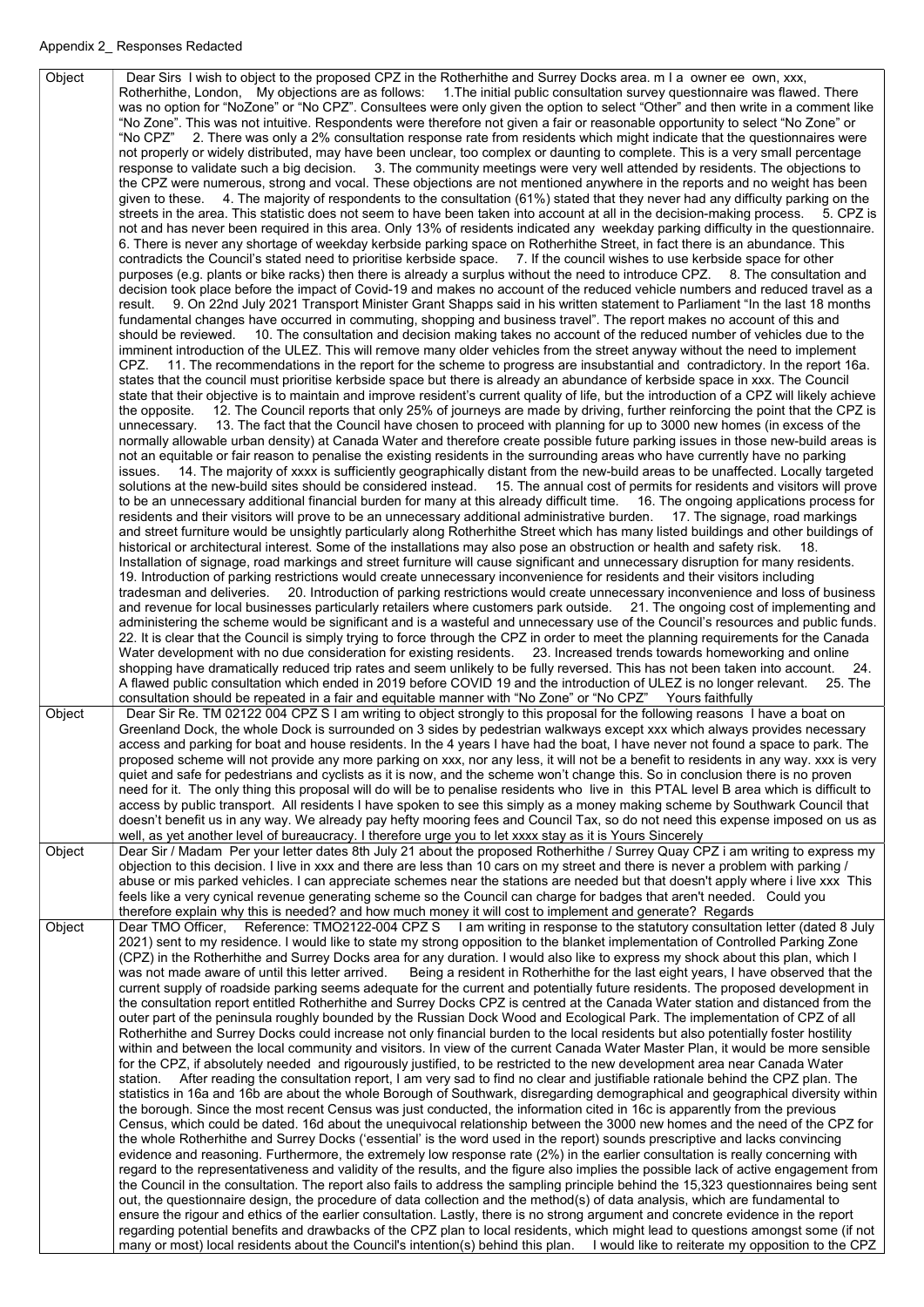|        | in Rotherhithe and Surrey Docks, and would greatly appreciate your consideration of my view and all others' that you receive<br>during the statutory consultation period. Please confirm your receipt of this email.<br>Best regards,                                                                                                                                                                                                                                                                                                                                                                                                                                                                                                                                                                                                                                                                                                                                                                                                                                                                                                                                                                                                                                                                                                                                                                                                                                                                                                                                                                                                                                                                                                                                                                                                                                                                                                                                                                                                                                                                                                                                                                                                                                                                                                                                                                                                                                                                                                                                                                                                                                                                                                                                                                                                                                                                                                                                                                                                                                                                                                                                                                                                                                                                                                                                                                                                                                                                                                          |
|--------|------------------------------------------------------------------------------------------------------------------------------------------------------------------------------------------------------------------------------------------------------------------------------------------------------------------------------------------------------------------------------------------------------------------------------------------------------------------------------------------------------------------------------------------------------------------------------------------------------------------------------------------------------------------------------------------------------------------------------------------------------------------------------------------------------------------------------------------------------------------------------------------------------------------------------------------------------------------------------------------------------------------------------------------------------------------------------------------------------------------------------------------------------------------------------------------------------------------------------------------------------------------------------------------------------------------------------------------------------------------------------------------------------------------------------------------------------------------------------------------------------------------------------------------------------------------------------------------------------------------------------------------------------------------------------------------------------------------------------------------------------------------------------------------------------------------------------------------------------------------------------------------------------------------------------------------------------------------------------------------------------------------------------------------------------------------------------------------------------------------------------------------------------------------------------------------------------------------------------------------------------------------------------------------------------------------------------------------------------------------------------------------------------------------------------------------------------------------------------------------------------------------------------------------------------------------------------------------------------------------------------------------------------------------------------------------------------------------------------------------------------------------------------------------------------------------------------------------------------------------------------------------------------------------------------------------------------------------------------------------------------------------------------------------------------------------------------------------------------------------------------------------------------------------------------------------------------------------------------------------------------------------------------------------------------------------------------------------------------------------------------------------------------------------------------------------------------------------------------------------------------------------------------------------------|
|        |                                                                                                                                                                                                                                                                                                                                                                                                                                                                                                                                                                                                                                                                                                                                                                                                                                                                                                                                                                                                                                                                                                                                                                                                                                                                                                                                                                                                                                                                                                                                                                                                                                                                                                                                                                                                                                                                                                                                                                                                                                                                                                                                                                                                                                                                                                                                                                                                                                                                                                                                                                                                                                                                                                                                                                                                                                                                                                                                                                                                                                                                                                                                                                                                                                                                                                                                                                                                                                                                                                                                                |
|        |                                                                                                                                                                                                                                                                                                                                                                                                                                                                                                                                                                                                                                                                                                                                                                                                                                                                                                                                                                                                                                                                                                                                                                                                                                                                                                                                                                                                                                                                                                                                                                                                                                                                                                                                                                                                                                                                                                                                                                                                                                                                                                                                                                                                                                                                                                                                                                                                                                                                                                                                                                                                                                                                                                                                                                                                                                                                                                                                                                                                                                                                                                                                                                                                                                                                                                                                                                                                                                                                                                                                                |
|        |                                                                                                                                                                                                                                                                                                                                                                                                                                                                                                                                                                                                                                                                                                                                                                                                                                                                                                                                                                                                                                                                                                                                                                                                                                                                                                                                                                                                                                                                                                                                                                                                                                                                                                                                                                                                                                                                                                                                                                                                                                                                                                                                                                                                                                                                                                                                                                                                                                                                                                                                                                                                                                                                                                                                                                                                                                                                                                                                                                                                                                                                                                                                                                                                                                                                                                                                                                                                                                                                                                                                                |
| Object | I think the proposal to have controlled parking zone in Rotherhithe and Surrey Docks area is appalling! As a resident, there had<br>been no issue with parking along xxx. Therefore, I opposed to the proposal. Once again this is Southwark council being greedy in<br>getting more money from residents! We pay enough council tax with poor service from this council. Resident in xxxx                                                                                                                                                                                                                                                                                                                                                                                                                                                                                                                                                                                                                                                                                                                                                                                                                                                                                                                                                                                                                                                                                                                                                                                                                                                                                                                                                                                                                                                                                                                                                                                                                                                                                                                                                                                                                                                                                                                                                                                                                                                                                                                                                                                                                                                                                                                                                                                                                                                                                                                                                                                                                                                                                                                                                                                                                                                                                                                                                                                                                                                                                                                                                     |
| Object | Dear Sirs, I am writing to formally oppose the proposals to implement a CPZ in the Rotherhithe and Surrey Docks area. As a<br>resident in the xxx area (xxx), I would note that there have been no issues with parking here that would suggest a need to<br>implement a CPZ. There is no overcrowding, always plenty of space, and residents rely on this parking for visitors and deliveries<br>as well as parking their own vehicles. To reiterate, I have seen no evidence to support the need to implement a CPZ in this area,<br>as it will only harm residents. Regards,                                                                                                                                                                                                                                                                                                                                                                                                                                                                                                                                                                                                                                                                                                                                                                                                                                                                                                                                                                                                                                                                                                                                                                                                                                                                                                                                                                                                                                                                                                                                                                                                                                                                                                                                                                                                                                                                                                                                                                                                                                                                                                                                                                                                                                                                                                                                                                                                                                                                                                                                                                                                                                                                                                                                                                                                                                                                                                                                                                 |
| Object | Dear TMO Officer, Reference: TMO2122-004 CPZ S I am writing in response to the statutory consultation letter sent to my<br>residence. I would like to state my strong opposition any implementation of Controlled Parking Zones in the Surrey Docks area for<br>any duration whatsoever. The current supply of roadside parking is more than adequate for all current and future residents.<br>Moreover, Norway, Greenland and South docks are located a substantial distance from the proposed developments referenced in<br>the consultation, greatly removing the risk of any increases in roadside parking. Implementation of a CPZ will add significant<br>financial burden to the population in the Surrey Docks area and will destroy the welcoming character of this location. Instead, I<br>propose that any CPZ implementation be limited to a 1/4 mile radius of all new developments in Rotherhithe if at all necessary. I<br>would like to request that you kindly confirm receipt of this strongest possible objection. Sincerely,                                                                                                                                                                                                                                                                                                                                                                                                                                                                                                                                                                                                                                                                                                                                                                                                                                                                                                                                                                                                                                                                                                                                                                                                                                                                                                                                                                                                                                                                                                                                                                                                                                                                                                                                                                                                                                                                                                                                                                                                                                                                                                                                                                                                                                                                                                                                                                                                                                                                                               |
| Object | Dear Sir / Madam, I have received a letter from Joanna Redshaw dated 8th July 2021 (tomorrow) regarding the statutory<br>consultation for the Rotherhithe and Surrey Docks Controlled Parking Zone. I note that the no specified format has been provided<br>for those responses, either in the letter sent me, nor at the website address provided in the letter, so I will provide my comments in<br>my own format. I have reviewed the proposed controlled parking zone and would like to register my opposition to the proposed<br>controlled parking zone for the following reasons: 1. The proposed area completely changes the nature of living in Rotherhithe,<br>which has always been accessible to cars making local journeys. As someone who bought a property in Rotherhithe in 2003 this is<br>part of my rationale for buying here and then living here for so long, and I see no benefit to me or my neighbours in making these<br>changes. I do believe that those of us who live here and who own cars have rights and do not feel it is appropriate to force a<br>political preference against cars upon us, when there is no practical local reasons for doing so. I note that London wide political<br>policies such as the low emission zone and congestion charging are far better ways of tackling London wide issues of congestion<br>and pollution, neither of which are a huge problem on the Rotherhithe peninsula. In summary, local parking issues should be<br>focussed on the impact and quality of life of local residents only. 2. The ability to drive from place to place in Rotherhithe is not an<br>overused privilege. Most people commute by public transport and walk to local parks and services and the streets on the<br>peninsula are, in relative terms to the rest of London, extremely quiet. There appears to be no reason therefore to force controlled<br>parking zone measures on the area with the intention of reducing traffic. Doing so will simply make life more difficult for residents<br>when making a local car journey is necessary - such as for example when my wife had an operation recently and was unable to<br>walk long distances. The ability to drive locally to take her to local services was essential for her being able to get out and about at<br>what was an otherwise difficult time. 3. In a similar vein, lack of street parking does not currently appear to be an issue around<br>most of the proposed area. There are, for example, almost limitless spaces around the xxx near to the xxx, at all times, including<br>daytimes Monday - Friday. Why implement a controlled parking zone when there are no major issues with parking? 4. The<br>proposal appears to be at least in part driven by future projections made as a result of the new proposed residential / commercial<br>developments around Canada Water, however as noted above there are not currently any significant traffic or parking problems<br>over the vast majority of the proposed area, which covers the whole of the peninsular, both near and far from the new<br>developments. It is therefore not clear to me why it is necessary to take such a wide ranging action when there is no current need<br>for it and may not be for many years into the future (if ever). It would be much better to scrap these controlled parking zone<br>proposals now and revisit them in a more specific way at such time that actual problems arise in order to address those (and only |

those) issues that then exist. 5. My final comment is that if the council is concerned that parking pressure in adjoining areas will become unmanageable with current arrangements as a result of the Canada Masterplan developments (a point which as mentioned above is not currently proven) then this suggests that the proposals that have been approved have not taken a realistic view on how much parking per unit of new residential / commercial unit is actually needed. Rather than punishing existing local residents by removing our parking rights to manage a problem that the Canada Water Masterplan (not specifically approved by us through a local referendum or otherwise) has created, it would be better if Canada Water development proposals took a realistic, instead of a political, view on likely car ownership levels with the new developments and adjusted those plans now to include sufficient new parking spaces accordingly so that parking pressures do not become a problem in adjoining zones in the future. This point also applies to other local services such as schools and GP surgeries as well, where I note that there does not appear to be much thought given as how realistic levels of future and likely rising demand will be managed into the future. For example I have seen no plans for a new primary school - it looks like existing schools with limited physical space will be forced to expand, which does not appear to be a well thought through solution. I hope these comments are taken seriously and I would be happy to elaborate if needed. Your sincerely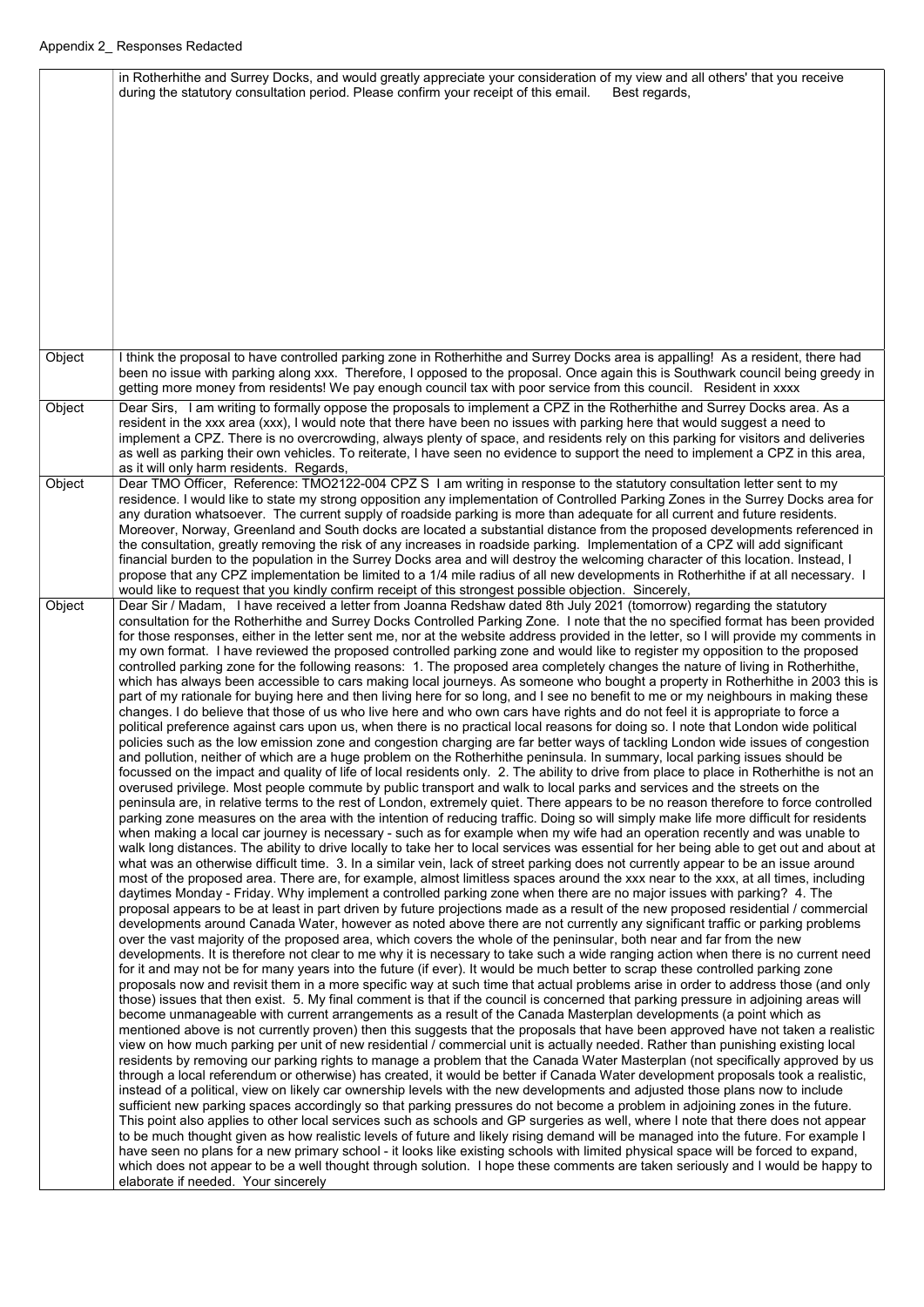| Object | Dear TMO Officer, Reference: TMO2122-004 CPZ S I am writing in response to the statutory consultation letter sent to my<br>residence. I would like to state my strong opposition any implementation of Controlled Parking Zones in the Surrey Docks area for         |
|--------|----------------------------------------------------------------------------------------------------------------------------------------------------------------------------------------------------------------------------------------------------------------------|
|        | any duration whatsoever. The current supply of roadside parking is more than adequate for all current and future residents.<br>Moreover, Norway, Greenland and South docks are located a substantial distance from the proposed developments referenced in           |
|        | the consultation, greatly removing the risk of any increases in roadside parking. Implementation of a CPZ will add significant                                                                                                                                       |
|        | financial burden to the population in the Surrey Docks area and will destroy the welcoming character of this location. Instead, I                                                                                                                                    |
|        | propose that any CPZ implementation be limited to a 1/4 mile radius of all new developments in Rotherhithe if at all necessary. I                                                                                                                                    |
|        | would like to request that you kindly confirm receipt of this strongest possible objection. Sincerely,                                                                                                                                                               |
| Object | One of the great things about this area is not having to worry about endless parking fines for pulling over for a minute and                                                                                                                                         |
|        | restrictions and having people able to visit you and park on the street without it costing them a fortune this is greedy & not                                                                                                                                       |
|        | necessary unless this will reduce council rates significantly I do object.                                                                                                                                                                                           |
| Object | Dear TMO Officer, Reference: TMO2122-004 CPZ S I am writing in response to the statutory consultation letter sent to my                                                                                                                                              |
|        | residence. I would like to state my strong opposition any implementation of Controlled Parking Zones in the Surrey Docks/                                                                                                                                            |
|        | Rotherhithe area for any duration whatsoever. The current supply of roadside parking is more than adequate for all current and                                                                                                                                       |
|        | future residents. Moreover, Norway, Greenland and South docks are located a substantial distance from the proposed                                                                                                                                                   |
|        | developments referenced in the consultation, greatly removing the risk of any increases in roadside parking. Implementation of a<br>CPZ will add significant financial burden to the population in the Surrey Docks area and will destroy the welcoming character of |
|        | this location. Instead, I propose that any CPZ implementation be limited to a 1/4 mile radius of all new developments in                                                                                                                                             |
|        | Rotherhithe if at all necessary. I would like to request that you kindly confirm receipt of this strongest possible objection.                                                                                                                                       |
|        | Sincerely,                                                                                                                                                                                                                                                           |
| Object | Dear TMO Officer, Reference: TMO2122-004 CPZ S I am writing in response to the statutory consultation letter sent to my                                                                                                                                              |
|        | residence. I would like to state my strong opposition any implementation of Controlled Parking Zones in the Surrey Docks area for                                                                                                                                    |
|        | any duration whatsoever. The current supply of roadside parking is more than adequate for all current and future residents.                                                                                                                                          |
|        | Moreover, Norway, Greenland and South docks are located a substantial distance from the proposed developments referenced in                                                                                                                                          |
|        | the consultation, greatly removing the risk of any increases in roadside parking. Implementation of a CPZ will add significant                                                                                                                                       |
|        | financial burden to the population in the Surrey Docks area and will destroy the welcoming character of this location. Instead, I                                                                                                                                    |
|        | propose that any CPZ implementation be limited to a 1/4 mile radius of all new developments in Rotherhithe if at all necessary. I                                                                                                                                    |
|        | would like to request that you kindly confirm receipt of this strongest possible objection. Sincerely,                                                                                                                                                               |
| Object | Dear TMO Officer, Reference: TMO2122-004 CPZ S I am writing in response to the statutory consultation letter sent to my                                                                                                                                              |
|        | residence. I would like to state my strong opposition any implementation of Controlled Parking Zones in the Surrey Docks area for                                                                                                                                    |
|        | any duration whatsoever. The current supply of roadside parking is more than adequate for all current and future residents.                                                                                                                                          |
|        | Moreover, Norway, Greenland and South docks are located a substantial distance from the proposed developments referenced in<br>the consultation, greatly removing the risk of any increases in roadside parking. Implementation of a CPZ will add significant        |
|        | financial burden to the population in the Surrey Docks area and will destroy the welcoming character of this location. Instead, I                                                                                                                                    |
|        | propose that any CPZ implementation be limited to a 1/4 mile radius of all new developments in Rotherhithe if at all necessary. I                                                                                                                                    |
|        | would like to request that you kindly confirm receipt of this strongest possible objection. Sincerely,                                                                                                                                                               |
| Object | Dear TMO Officer, Reference: TMO2122-004 CPZ S I am writing in response to the statutory consultation letter sent to my                                                                                                                                              |
|        | residence. I would like to state my strong opposition any implementation of Controlled Parking Zones in the Surrey Docks area for                                                                                                                                    |
|        | any duration whatsoever. The current supply of roadside parking is more than adequate for all current and future residents.                                                                                                                                          |
|        | Moreover, Norway, Greenland and South docks are located a substantial distance from the proposed developments referenced in                                                                                                                                          |
|        | the consultation, greatly removing the risk of any increases in roadside parking. Implementation of a CPZ will add significant                                                                                                                                       |
|        | financial burden to the population in the Surrey Docks area and will destroy the welcoming character of this location. Instead, I                                                                                                                                    |
|        | propose that any CPZ implementation be limited to a 1/4 mile radius of all new developments in Rotherhithe if at all necessary. I                                                                                                                                    |
|        | would like to request that you kindly confirm receipt of this strongest possible objection. Sincerely,                                                                                                                                                               |
| Object | Dear TMO Officer, Reference: TMO2122-004 CPZ S I am writing in response to the statutory consultation letter sent to my                                                                                                                                              |
|        | residence. I would like to state my strong opposition any implementation of Controlled Parking Zones in the Surrey Docks area for                                                                                                                                    |
|        | any duration whatsoever. The current supply of roadside parking is more than adequate for all current and future development<br>and my area of globe pond road is located a substantial distance from the proposed developments referenced in the consultation,      |
|        | greatly removing the risk of any increases in roadside parking. Implementation of a CPZ will add significant financial burden to the                                                                                                                                 |
|        | population in the Surrey Docks area and will destroy the welcoming character of this location. Instead, I propose that any CPZ                                                                                                                                       |
|        | implementation be limited to a 1/4 mile radius of all new developments in Rotherhithe if at all necessary. I would like to request                                                                                                                                   |
|        | that you kindly confirm receipt of this strongest possible objection. Sincerely,                                                                                                                                                                                     |
| Object | RE: TMO2122-004 CPZ S Please see attached letter of objection and supporting photographs regarding the Rotherhithe and                                                                                                                                               |
|        | Surrey Docks Controlled Parking Zone. Please note that there are a number of problems with the online submission process                                                                                                                                             |
|        | which I have detailed in a footnote. As a result it is not possible to make a full and proper submission online. I have also sent a                                                                                                                                  |
|        | copy via registered post. Kind regards                                                                                                                                                                                                                               |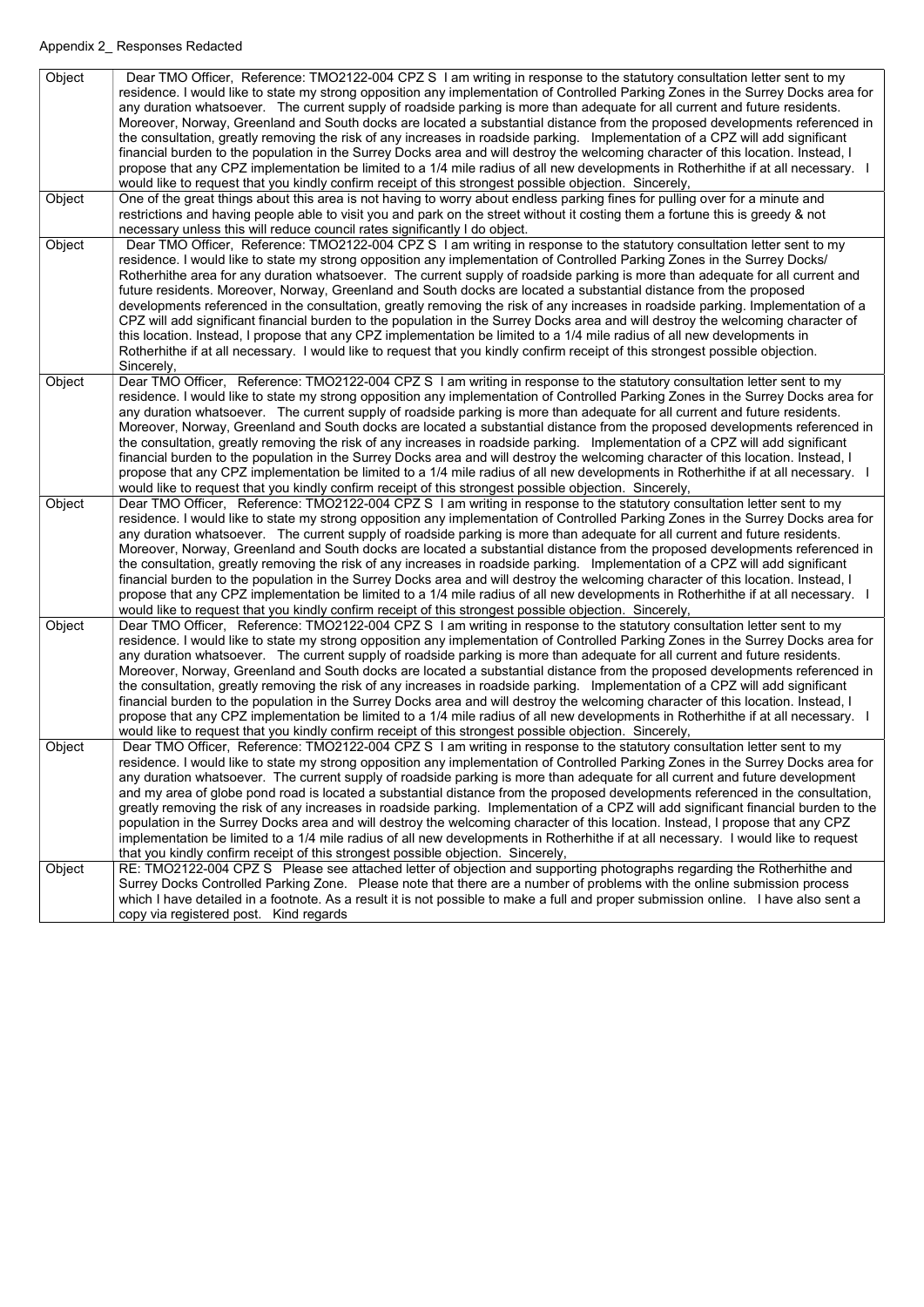Enquiry | Dear Traffic orders, I wish to object to controlled parking Rotherhithe and Surrey Quays. At the moment, it is possible to drive and park freely when visiting local businesses and other residents, or when welcoming visitors to this part of Southwark. The proposal would put an end to this and would land a hefty burden on local residents, potential residents, local businesses and visitors to the area. Concerns have been raised with regard to the negative impact on free movement and the local economy. It would be great if it were possible to continue to encourage visitors and business from outside the peninsula to visit and generate business without this hurdle. Why is it important for the Council not to introduce a CPZ in Rotherhithe and Surrey Quays Other parts of south London and the Borough do not use CPZ and are perfectly successful, despite high volumes of residents or visitors. The Council has recently twice consulted on loneliness and it is important to be able to receive visitors and to be able to drive to visit others. If there is pressure on parking it is because the current masterplan has not provided for enough parking spaces for the new residents. What steps has it taken to provide new residents with parking spaces? The current masterplan does not provide sufficient amenities such as medical facilities and unfortunately it remains necessary for us to travel out of area to obtain many goods, services and public service facilities. Just because the area has 'development potential', why should the residents and future residents of the area be disadvantaged by the constricting development plan while other residents in the Borough are unaffected? Isn't it possible to carry both existing and future residents together? The drastic CPZ arrangements indicate that there is a flaw in local planning in that there are far too many homes being built for the size of the area and the amenities. There are simply not enough schools or doctors proposed, and this proposal clearly indicates that the local transport structure, which is already extremely poor (poor bus services, lack of cycle routes, lack of charging points, lack of available cycles, lack of transport for older people), is going to be severely exacerbated. It looks very 'unintegrated' and a knee-jerk reaction to the proposals of big developers, which is driven more by financial rewards than by helping current and future residents to develop sustainable lives. I urge the Council to stop this CPZ. Please may you help with sharing the following: - The Equality Impact Assessment for this proposal - The findings of the original consultation - The numbers of local businesses and residents who rejected a CPZ, with this expressed as a proportion (rather than the number of local businesses and residents who indicated that if a CPZ is introduced they would wish for the shortest possible duration) - Can you send a summary of the Council's executive views on the advantages and disadvantages of this proposal? -Has there been any local in person consultation on these plans? -Have there been any objections to these plans? -What other ideas are being considered apart from placing purely placing additional financial burdens on residents, visitors and local business? - Can you send information on where councillors have debated this? - Why a CPZ of 12- 1pm could not be considered as a more moderate approach? - Whether, if this plan is introduced, residents, visitors and businesses should be given free parking passes so that it does not affect them negatively? - Could any monies which we need to generate to pay for local services be raised by other means, for instance, by raising local Council Tax? Please may the Council stop this policy as it seems overly draconian and imposes an unreasonable fetter and financial burden on the locality. Very best Object | Dear TMO Officer, Reference: TMO2122-004 CPZ S I am writing in response to the statutory consultation letter sent to my residence. I would like to state my strong opposition any implementation of Controlled Parking Zones in the Surrey Docks area for any duration whatsoever. The current supply of roadside parking is more than adequate for all current and future residents. Moreover, Norway, Greenland and South docks are located a substantial distance from the proposed developments referenced in the consultation, greatly removing the risk of any increases in roadside parking. Implementation of a CPZ will add significant financial burden to the population in the Surrey Docks area and will destroy the welcoming character of this location. Instead, I propose that any CPZ implementation be limited to a 1/4 mile radius of all new developments in Rotherhithe if at all necessary. I would like to request that you kindly confirm receipt of this strongest possible objection. Sincerely, Enquiry | Dear Sir or Madam In response to the letter dated 8th July 2021 regarding the proposed parking restrictions zone on xxx, I would like to make my comments known as below. I have noticed that there will be double yellow lines on both corners to the entrance of xxx from xxx, which is excellent as the fire engines go up to Vaughn street at least 2-3 times per week because of the sheltered housing at the top. Currently there are double yellow lines kn the right hand side of the street from xxx to the post box (on the corner only) and on the other end on the corner towards xxx. I feel it would be beneficial for safety that, that side of the road become a double yellow all the way down. Regarding the proposed times of parking restrictions, I have lived on this street for 25 years and parking during the day has not been a problem. The problem starts in the evening around 5:30pm, so I would like to propose that the restriction be in place from 5:30pm to 8:30pm Mon-Fri. I live at xxx, I applied for the disabled bay 20 years ago at which time it was allocated to my property but over the years this has changed and now anyone with a badge can park in that bay. The disabled person in my 38 year old daughter. She is in a wheelchair permanently. This parking space is very beneficial to both myself and my daughter as it is directly outside the door. The pavement is narrow, it is a lot easier for me to get her from the car to the property, as I am now a pensioner and it is a lot more strenuous to get her in and out than what it used to be. She is older and I am weaker. I would like to know if there is a way to pay a yearly amount (disabled bay/permit bay) to secure that parking space for the property? Thank you in advance for considering my comments. Kind regards Object | Dear TMO Officer, Reference: TMO2122-004 CPZ S I am writing in response to the statutory consultation letter sent to my residence. I would like to state my strong opposition to any implementation of Controlled Parking Zones in the Surrey Docks area for any duration whatsoever. The current supply of roadside parking is more than adequate for all current and future residents. Moreover, Norway, Greenland and South docks are located a substantial distance from the proposed developments referenced in the consultation, greatly removing the risk of any increases in roadside parking. Implementation of a CPZ will add significant financial burden to the population in the Surrey Docks area and will destroy the welcoming character of this location. Instead, I propose that any CPZ implementation be limited to a 1/5 mile radius of all 2021 new developments in Rotherhithe if at all necessary. There are no such developments at Russia Dock Road so there is no need to burden us financially. I would like to

|         | request that you kindly confirm receipt of this strongest possible objection. Sincerely,                                               |
|---------|----------------------------------------------------------------------------------------------------------------------------------------|
| Object  | Dear TMO Officer, Reference: TMO2122-004 CPZ S I am writing in response to the statutory consultation letter sent to my                |
|         | residence. I would like to state my strong opposition any implementation of Controlled Parking Zones in the Surrey Docks area for      |
|         | any duration whatsoever. The current supply of roadside parking is more than adequate for all current and future residents.            |
|         | Moreover, Norway, Greenland and South docks are located a substantial distance from the proposed developments referenced in            |
|         | the consultation, greatly removing the risk of any increases in roadside parking. Implementation of a CPZ will add significant         |
|         | financial burden to the population in the Surrey Docks area and will destroy the welcoming character of this location. Instead, I      |
|         | propose that any CPZ implementation be limited to a 1/4 mile radius of all new developments in Rotherhithe if at all necessary.        |
|         | I would like to request that you kindly confirm receipt of this strongest possible objection. Sincerely,                               |
| Enquiry | Ref TMO2122-004 CPZ S' With regard to the proposed CPZ, can you confirm, that yellow lines will be continued on to the access          |
|         | to Residential Squares and Closes, as this is where traffic will try to take advantage of. Also, some residents have on drive          |
|         | parking. If yellow lines are across their access, how does this effect their right to park on their drive? One last query. There are a |
|         | number of schools in the proposed CPZ. Will enforcement take place at school run times?                                                |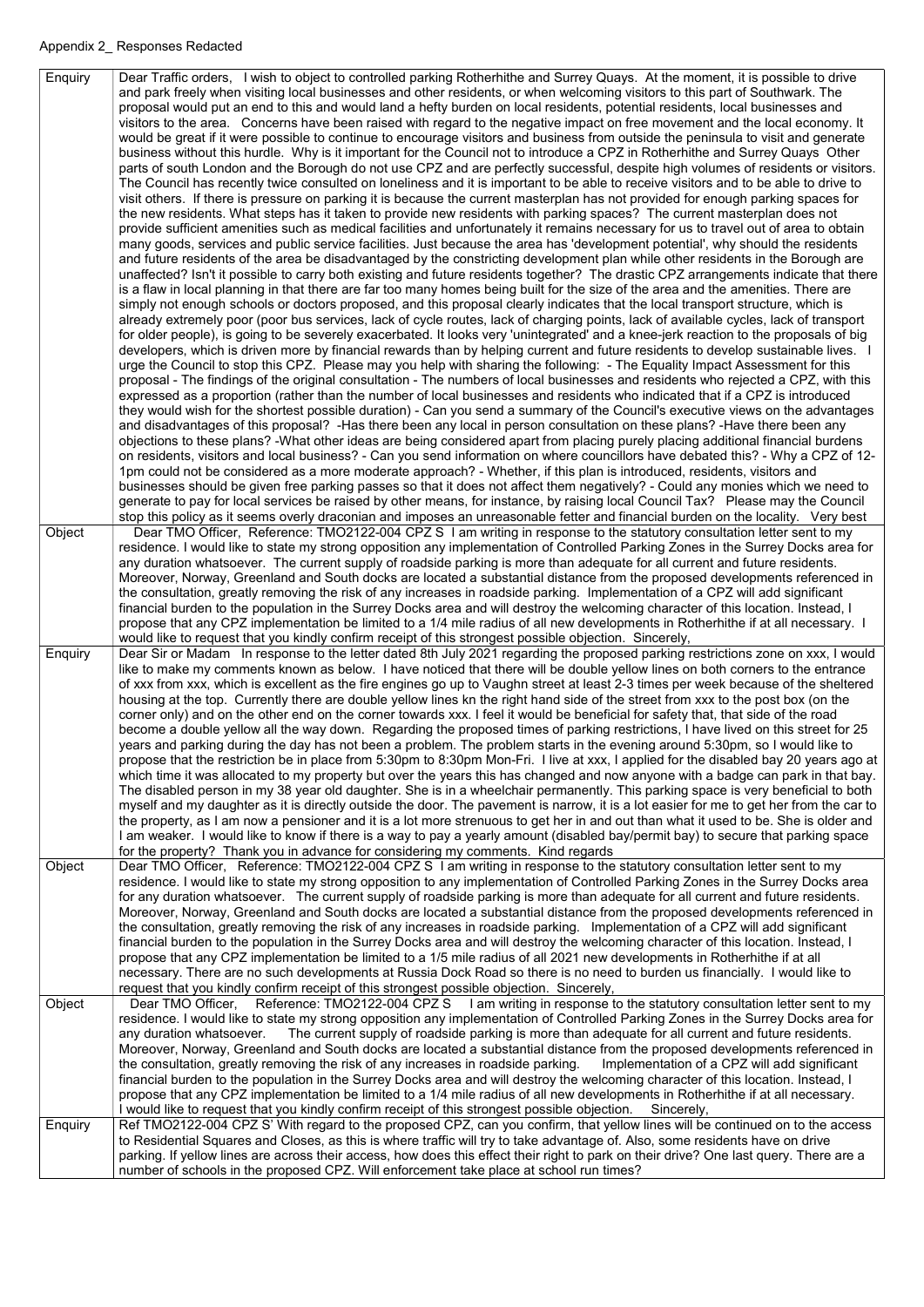| Object  | Dear TMO Officer, Reference: TMO2122-004 CPZ S I am writing in response to the statutory consultation letter sent to my<br>residence. I would like to state my strong opposition any implementation of Controlled Parking Zones in the Surrey Docks area for<br>any duration whatsoever. The current supply of roadside parking is more than adequate for all current and future residents.<br>Moreover, Norway, Greenland and South docks are located a substantial distance from the proposed developments referenced in<br>the consultation, greatly removing the risk of any increases in roadside parking. Implementation of a CPZ will add significant<br>financial burden to the population in the Surrey Docks area and will destroy the welcoming character of this location. Instead, I<br>propose that any CPZ implementation be limited to a 1/4 mile radius of all new developments in Rotherhithe if at all necessary. I<br>would like to request that you kindly confirm receipt of this strongest possible objection. Yours sincerely, -- Kind Regard                                                                                                                                                                                                                                                                                                                                                                                                                                                                                                                                                                                                                                                                                                                                                                                                                                                                                                                                                                                                                                                                                                                                                                                                                                                                                                                                                                                                 |
|---------|-----------------------------------------------------------------------------------------------------------------------------------------------------------------------------------------------------------------------------------------------------------------------------------------------------------------------------------------------------------------------------------------------------------------------------------------------------------------------------------------------------------------------------------------------------------------------------------------------------------------------------------------------------------------------------------------------------------------------------------------------------------------------------------------------------------------------------------------------------------------------------------------------------------------------------------------------------------------------------------------------------------------------------------------------------------------------------------------------------------------------------------------------------------------------------------------------------------------------------------------------------------------------------------------------------------------------------------------------------------------------------------------------------------------------------------------------------------------------------------------------------------------------------------------------------------------------------------------------------------------------------------------------------------------------------------------------------------------------------------------------------------------------------------------------------------------------------------------------------------------------------------------------------------------------------------------------------------------------------------------------------------------------------------------------------------------------------------------------------------------------------------------------------------------------------------------------------------------------------------------------------------------------------------------------------------------------------------------------------------------------------------------------------------------------------------------------------------------------|
| Object  | Dear TMO Officer, Reference: TMO2122-004 CPZ S I am writing in response to the statutory consultation letter sent to my<br>residence. I would like to state my strong opposition any implementation of Controlled Parking Zones in the Surrey Docks area for<br>any duration whatsoever. Specially for current residents. I propose that any CPZ implementation be limited to a 1/4 mile radius of<br>all new developments in Rotherhithe if at all necessary. I would like to request that you kindly confirm receipt of this strongest<br>possible objection. Regards,                                                                                                                                                                                                                                                                                                                                                                                                                                                                                                                                                                                                                                                                                                                                                                                                                                                                                                                                                                                                                                                                                                                                                                                                                                                                                                                                                                                                                                                                                                                                                                                                                                                                                                                                                                                                                                                                                              |
| Object  | Dear TMO Officer, Reference: TMO2122-004 CPZ S I am writing in response to the statutory consultation letter sent to my<br>residence. I would like to state my strong opposition any implementation of Controlled Parking Zones in the Surrey Docks area for<br>any duration whatsoever. The current supply of roadside parking is more than adequate for all current and future residents.<br>Moreover, Norway, Greenland and South docks are located a substantial distance from the proposed developments referenced in<br>the consultation, greatly removing the risk of any increases in roadside parking. Implementation of a CPZ will add significant<br>financial burden to the population in the Surrey Docks area and will destroy the welcoming character of this location. Instead, I<br>propose that any CPZ implementation be limited to a 1/4 mile radius of all new developments in Rotherhithe if at all necessary. I<br>would like to request that you kindly confirm receipt of this strongest possible objection. Sincerely,                                                                                                                                                                                                                                                                                                                                                                                                                                                                                                                                                                                                                                                                                                                                                                                                                                                                                                                                                                                                                                                                                                                                                                                                                                                                                                                                                                                                                      |
| Object  | Send by email: traffic.orders@southwark.gov.uk <> Re: TMO2122-004 CPZ S Dear TMO Officer, I am writing in response to<br>the statutory consultation letter sent to my residence. I would like to state my strong opposition of any implementation of<br>Controlled Parking Zones in the Surrey Docks area for any duration whatsoever. The current supply of roadside parking is more<br>than adequate for all current and future residents. Moreover, Norway, Greenland and South docks are located in a substantial<br>distance from the proposed developments referenced in the consultation, greatly removing the risk of any increases in roadside<br>parking. Implementation of a CPZ will add significant financial burden to the population in the Surrey Docks area and will destroy<br>the welcoming character of this location. Instead, I propose that any CPZ implementation be limited to a 1/4 mile radius of all new<br>developments in Rotherhithe if at all necessary. I would like to request that you kindly confirm receipt of this objection. Yours<br>sincerely,                                                                                                                                                                                                                                                                                                                                                                                                                                                                                                                                                                                                                                                                                                                                                                                                                                                                                                                                                                                                                                                                                                                                                                                                                                                                                                                                                                               |
| Object  | There has never been any parking problems in this area. It is at least three quarters of a mile from the nearest station(Canada<br>Water/Surrey Quays) and regard this as another tax on the motorist. If the scheme is implemented it will force people to park in<br>the private roads that the council have no adopted and cause chaos and arguments between residents.                                                                                                                                                                                                                                                                                                                                                                                                                                                                                                                                                                                                                                                                                                                                                                                                                                                                                                                                                                                                                                                                                                                                                                                                                                                                                                                                                                                                                                                                                                                                                                                                                                                                                                                                                                                                                                                                                                                                                                                                                                                                                            |
| Comment | Dear TMO Officer, We write to raise our concerns about the above proposal, as it relates our development, xxx and the section of<br>xxx front of the Sports Ground, covered by Map 2. While we support the proposed placement of the double yellow lines as<br>detailed in xxx, as it will discourage commuters/mini cab and uber drivers who park there, and allow access for Refuse Disposal<br>Lorries and grocery delivery lorries, we have three main areas of concern: 1) the larger areas on the map not assigned any<br>designation on the colour key - 'left blank' (illustrated in the same way freehold home's private driveways); 2) areas covered by the<br>green grid: "Areas within the parking zone without line markings"; and 3) the stretch of in front of the Sports Ground. Currently,<br>the larger 'left blank' central area across from numbers 68, 69, 71, 72 and, 87, 88 is used by those residents to park, and the area<br>between the wall of #s 67 and the drives of #s 61, 63, 65 and 66, and the larger area behind #s 57, 58, 47, 48, are relatively car<br>free and used as safe places for young children to play/bike ride. We are concerned that those commuters and taxi drivers who<br>normally park where the double lines are proposed, will now compete with residents for parking in these 'left blank' areas, and<br>obstruct the safe play areas of road. It is unclear to us as to whether or not there will be restrictions on parking in the areas<br>covered by the green grid markings. If parking remains unrestricted in these areas, commuters will simply park there. If the green<br>grid does represent the area in which there will be CPZ signs, our concerns about the 'left blank' areas being used for permit free<br>parking by non-residents remains. We are also concerned about the plans for double yellow lines along the entire stretch of xxx in<br>front of the Sports Ground. When events are held there (several nights midweek, and weekends), the overflow of over 20 cars<br>from the onsite carpark extends along xxx, often reaching beyond xxx. It is very short sighted not to provide any permit and pay<br>bays for visits to the Grounds, to compensate for the loss of parking on Salter Road, and will simply drive those looking for Sports<br>Ground parking deeper into xxx and xxx. Additional paid parking bays outside the Sports Ground are necessary. Yours<br>Sincerely, |
| Object  | Dear TMO Officer, Reference: TMO2122-004 CPZ S I am writing in response to the statutory consultation letter sent to my<br>residence. I would like to state my strong opposition any implementation of Controlled Parking Zones in the Surrey Docks area for<br>any duration whatsoever. The current supply of roadside parking is more than adequate for all current and future residents.<br>Moreover, Norway, Greenland and South docks are located a substantial distance from the proposed developments referenced in<br>the consultation, greatly removing the risk of any increases in roadside parking. Implementation of a CPZ will add significant<br>financial burden to the population in the Surrey Docks area and will destroy the welcoming character of this location. Instead, I                                                                                                                                                                                                                                                                                                                                                                                                                                                                                                                                                                                                                                                                                                                                                                                                                                                                                                                                                                                                                                                                                                                                                                                                                                                                                                                                                                                                                                                                                                                                                                                                                                                                     |
|         | propose that any CPZ implementation be limited to a 1/4 mile radius of all new developments in Rotherhithe if at all necessary. I<br>would like to request that you kindly confirm receipt of this strongest possible objection. Sincerely,                                                                                                                                                                                                                                                                                                                                                                                                                                                                                                                                                                                                                                                                                                                                                                                                                                                                                                                                                                                                                                                                                                                                                                                                                                                                                                                                                                                                                                                                                                                                                                                                                                                                                                                                                                                                                                                                                                                                                                                                                                                                                                                                                                                                                           |

Object | Dear TMO Officer, 19th July 2021 RE: TMO2122-004 CPZ S Objection I am writing to make a representation against the changes with reference TMO2122-004 CPZ S - Rotherhithe and Surrey Docks Controlled Parking Zone. I am the owner and resident of xxx. The proposal to implement a controlled parking zone indicates that there will be double yellow lines on xxx, in particular in front of my property. The street has dropped curbs and double yellow lines would make sense to avoid blocking resident's driveways. However I object to the proposal on the basis that: 1. My property (and many others oxx) has a garage conversion ( converted into a living space). There is insufficient space to park on my driveway without obstructing the public pavement. The dropped kerb is therefore not in use and I park my car on the street. 2. I have a young family (as do a substantial number of residents on xxx) and there would be material inconvenience and safety concerns if I am not able to park outside my property to load my children into my car. 3. I (and many residents oxxx regularly have groceries delivered in order to stay safe during the pandemic. I have relied on grocery deliveries before the pandemic and will continue to do so after. If double yellow lines are introduced, the delivery driver will have nowhere to park for the safe attended unloading of the groceries. 4. There will be no reasonable place to park for trades people carrying out works at my property and for my other visitors. I am happy for single yellow lines to be conditionally introduced on Fishermans Drive contingent upon agreement to the following request which I am making here: 1. A Resident Permit Holder Parking bay outside my property xx (and where the owners consent, any properties on the street where the dropped kerb cannot be used due to garage conversions/obstruction of the public pavement). Otherwise, I object to the proposal for double yellow lines and a controlled parking zone on xxx Yours Sincerely,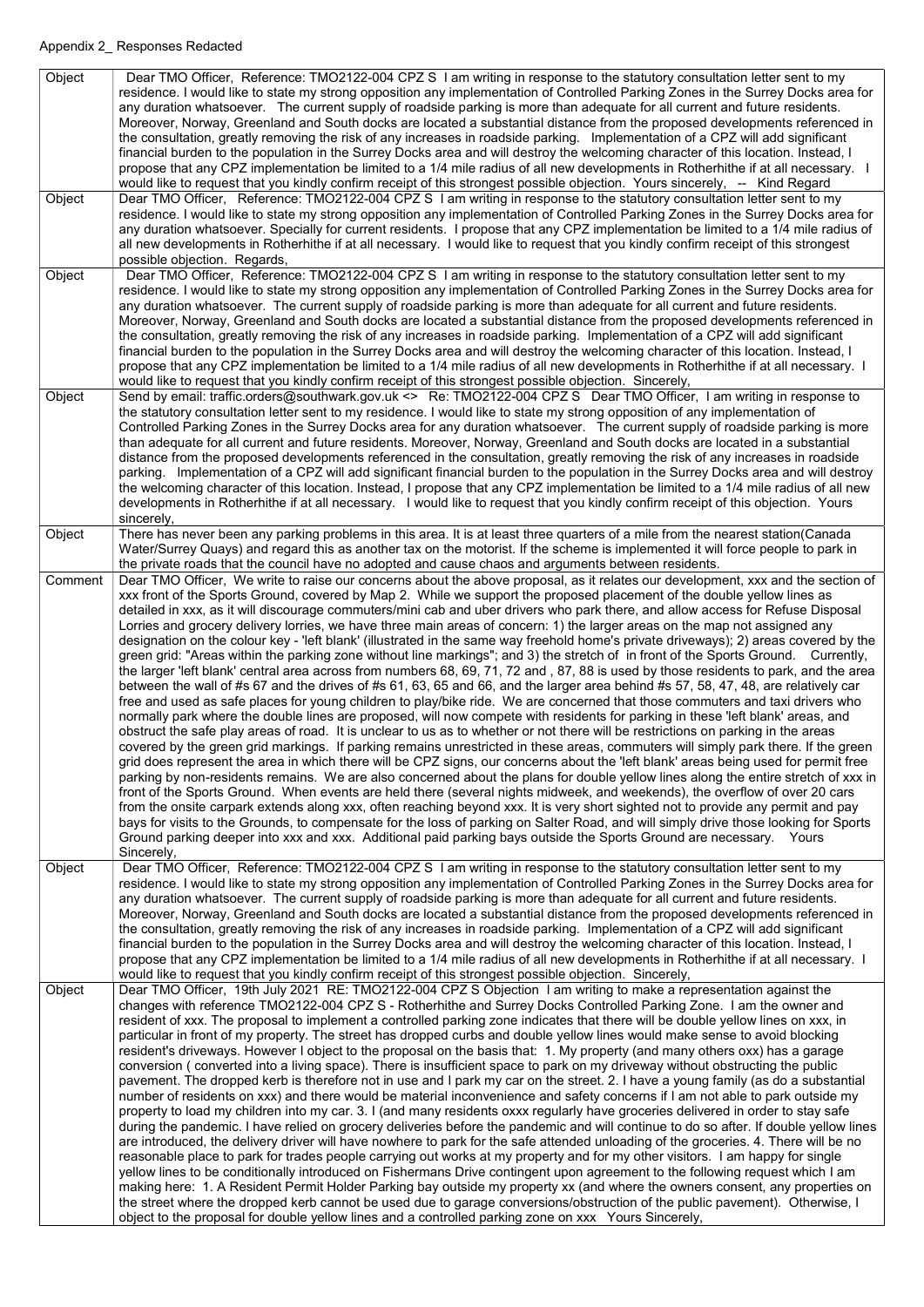| Object  | Dear TMO Officer, Reference: TMO2122-004 CPZ S I am writing in response to the statutory consultation letter sent to my                                                                                                                                                |
|---------|------------------------------------------------------------------------------------------------------------------------------------------------------------------------------------------------------------------------------------------------------------------------|
|         | residence. I would like to state my strong opposition any implementation of Controlled Parking Zones in the Surrey Docks area for                                                                                                                                      |
|         | any duration whatsoever. The current supply of roadside parking is more than adequate for all current and future residents.                                                                                                                                            |
|         | Moreover, Norway, Greenland and South docks are located a substantial distance from the proposed developments referenced in                                                                                                                                            |
|         | the consultation, greatly removing the risk of any increases in roadside parking. Implementation of a CPZ will add significant<br>financial burden to the population in the Surrey Docks area and will destroy the welcoming character of this location. Instead, I    |
|         | propose that any CPZ implementation be limited to a 1/4 mile radius of all new developments in Rotherhithe if at all necessary. I                                                                                                                                      |
|         | would like to request that you kindly confirm receipt of this strongest possible objection. Sincere                                                                                                                                                                    |
| Object  | Dear TMO Officer, Reference: TMO2122-004 CPZ S 1 am writing in response to the statutory consultation letter sent to my                                                                                                                                                |
|         | residence. I would like to state my strong opposition any implementation of Controlled Parking Zones in the Surrey Docks area for                                                                                                                                      |
|         | any duration whatsoever. The current supply of roadside parking is more than adequate for all current and future residents.                                                                                                                                            |
|         | Moreover, Norway, Greenland and South docks are located a substantial distance from the proposed developments referenced in                                                                                                                                            |
|         | the consultation, greatly removing the risk of any increases in roadside parking. Implementation of a CPZ will add significant                                                                                                                                         |
|         | financial burden to the population in the Surrey Docks area and will destroy the welcoming character of this location. Instead, I                                                                                                                                      |
|         | propose that any CPZ implementation be limited to a 1/4 mile radius of all new developments in Rotherhithe if at all necessary.                                                                                                                                        |
|         | would like to request that you kindly confirm receipt of this strongest possible objection. Sincerely,                                                                                                                                                                 |
| Enquiry | Dear Sirs With reference to the above-referenced proposal for the controlled parking zones in the Rotherhithe Peninsula, I would                                                                                                                                       |
|         | like to ask what the council will do to help those residents who have areas of "communal private parking" adjacent to roads which                                                                                                                                      |
|         | are now going to be designated as "no parking". I have attached a screenshot of the area that I live in - xxx. At the rear of our                                                                                                                                      |
|         | houses we have garages and an area of privately-shared land (I have outlined these in green). We already have something of a                                                                                                                                           |
|         | problem (mainly from schooltime traffic, where parents of the nearby primary park and leave their cars for a short time) - but with                                                                                                                                    |
|         | the CPZ proposals there is a real concern that people who currently park their cars on xxx and xxx will seek areas that have no                                                                                                                                        |
|         | restrictions - and will seek to park their cars for the entire day in the private area, possibly blocking access to garages (this has<br>happened in the past) We have been advised by the police that because this area is private, they have no powers to move cars. |
|         | This is a subject that I raised in the initial 2019 consultation - but has not been addressed. It is clear that our particular road is not                                                                                                                             |
|         | unique, there are other areas like this. I would be grateful if you would let me know what remediation measures the council will be                                                                                                                                    |
|         | taking to ensure that residents with private parking areas are not adversely affected by the proposed CPZ Regards                                                                                                                                                      |
| Object  | Dear All, I am writing as a resident affected by the proposed Rotherhithe and Surrey Docks Controlled Parking Zone - TMO2122-                                                                                                                                          |
|         | 004 CPZ S I am opposed to the introduction of a Controlled Parking Zone. While I understand that traffic control is needed in                                                                                                                                          |
|         | London, I believe these efforts should be focused in central London to discourage workers commuting to their places of work.                                                                                                                                           |
|         | Rotherhithe and Surrey Docks is a residential area that does not see a massive flow of cars and there is very little traffic to begin                                                                                                                                  |
|         | with. The creation of a CPZ will harm the mobility of the residents of Rotherhithe and Surrey Docks and will also harm the few                                                                                                                                         |
|         | small businesses that still exist in this community by increasing the costs of owning a car. The introduction of a CPZ will only                                                                                                                                       |
|         | benefit the council by creating another revenue stream, while residents that have recently moved or bough properties in the area                                                                                                                                       |
|         | are completely prevented from applying for a parking permit, making it nigh on impossible for new residents to achieve the same<br>mobility as the older residents. As such, I believe the introduction of a CPZ will disproportionately affect new residents and I am |
|         | strongly opposed to this. Best wishes,                                                                                                                                                                                                                                 |
| Object  | Dear TMO Officer, Reference: TMO2122-004 CPZ S I am writing in response to the statutory consultation letter sent to my                                                                                                                                                |
|         | residence. I would like to state my STRONG OPPOSITION to any implementation of Controlled Parking Zones in the Surrey                                                                                                                                                  |
|         | Docks area for any duration whatsoever. The current supply of roadside parking is more than adequate for all current and future                                                                                                                                        |
|         | residents. Moreover, Norway, Greenland and South docks are located a substantial distance from the proposed developments                                                                                                                                               |
|         | referenced in the consultation, greatly removing the risk of any increases in roadside parking. Implementation of a CPZ will add                                                                                                                                       |
|         | significant financial burden to the population in the Surrey Docks area and will destroy the welcoming character of this location.                                                                                                                                     |
|         | Instead, I propose that any CPZ implementation be limited to a 1/4 mile radius of all new developments in Rotherhithe if at all                                                                                                                                        |
|         | necessary. I would like to request that you kindly confirm receipt of this strongest possible objection. Sincerely,                                                                                                                                                    |
| Object  | Morning, We have received the letter Rotherhithe and Surry docks controlled parking zone. As residences of Rotherhithe, We are                                                                                                                                         |
|         | absolutely disagree the CPZ. This is a peninsula and residential area and quite peaceful and not a business zone. Only local                                                                                                                                           |
|         | resident or their friend may park their. During the pandemic time, lots of people lost job. You did not think how to help them,<br>instead, you charge them hundreds pounds more. It even makes people's life worse. I do not want to lose the confidence to the       |
|         | government, but what you do is to make poor people worse as lots of more new rich family/immigrants come here. Obsoletely bad                                                                                                                                          |
|         | idea of CPZ.                                                                                                                                                                                                                                                           |
| Enquiry | Dear Sir / Madam Further to your general correspondence to residents, dated 8 July 2021, I have reviewed the proposals in the                                                                                                                                          |
|         | Public Notice, also dated 8 July 2021, and note that xx is included within your proposals for a Controlled Parking Zone. Please                                                                                                                                        |
|         | can you confirm by return that this does not include the square at the top of xxx which is a private estate with four (4) parking bays                                                                                                                                 |
|         | being in the ownership of Nos. 1 to 11 xxx The ownership of these parking bays is confirmed within the title deeds and General                                                                                                                                         |
|         | Development Order S/82/52. These documents explicitly state: "The accommodation for car parking shown upon the plans                                                                                                                                                   |
|         | submitted shall be provided before the commencement of the use hereby permitted and retained permanently for the                                                                                                                                                       |
|         | accommodation of the vehicles of the occupier or persons calling at the premises only and shall not be used for any other                                                                                                                                              |
|         | purposes." I would be obliged if you could supply the precise details and plans for the proposed Controlled Parking Zone as                                                                                                                                            |
| Enquiry | applicable to Steers Way, as these details do not appear to be available online or within the Public Notice. Best Regards<br>Hi, Please see below. Kind regards, Nazihah Begum I Project Support Officer Environment & Leisure I Highways Southwark                    |
|         | Council, Third Floor, Hub 2 London SE1P 5LX PO BOX 64529 -----Original Message----- From: Sent: Wednesday, July 28,                                                                                                                                                    |
|         | 2021 3:04 PM To: Highways <highways@southwark.gov.uk> Subject: Rather hive and Surrey Docks controlled parking zone</highways@southwark.gov.uk>                                                                                                                        |
|         | Dear Colleague Can you confirm. if permission is granted to go ahead with the CPZ when will it start and also will residence be                                                                                                                                        |
|         | asked to pay a fee for parking permits.                                                                                                                                                                                                                                |
| Object  | To: traffic.orders@southwark.gov.uk Subject: TMO2122-004 CPZ S Dear TMO Officer, Reference: TMO2122-004 CPZ S I am                                                                                                                                                     |
|         | writing in response to the statutory consultation letter sent to my residence at xxx. I would like to state my strong opposition any                                                                                                                                   |
|         | implementation of Controlled Parking Zones in the Surrey Docks area for any duration whatsoever. The current supply of                                                                                                                                                 |
|         | roadside parking is more than adequate for all current and future residents. Moreover, Norway, Greenland and SURREY docks as                                                                                                                                           |
|         | we as xxx WHERE I LIVE are located a substantial distance from the proposed developments referenced in the consultation,<br>greatly removing the risk of any increases in roadside parking. Implementation of a CPZ will add significant financial burden to           |
|         | the population in the Surrey Docks area and will destroy the welcoming character of this location. Instead, I propose that any CPZ                                                                                                                                     |
|         | implementation be limited to a 1/4 mile radius of all new developments built this year 2021 only in Rotherhithe if at all necessary.                                                                                                                                   |
|         | The plan suggested to allow for new builts to have sufficient parking, isn't going to be helped by an expensive to local residents                                                                                                                                     |
|         | parking fee/permit where in our ENTIRE street and the streets adjuscent there have been ZERO NEW DEVELOPMENTS IN THE                                                                                                                                                   |
|         | LAST FEW YEARS. I stead, it will cause issues between residents, confusion and moreover a financial burden that is                                                                                                                                                     |
|         | unreasonable given the reasons stated for this implementation. FURTHERMORE, WE HAVE OCCUPIED A SPECIFIC                                                                                                                                                                |
|         | PARKING SLOT SINCE THE PURCHASE OF OUR HOUSE 7 YEARS AGO and most of our neighbours have been exercising                                                                                                                                                               |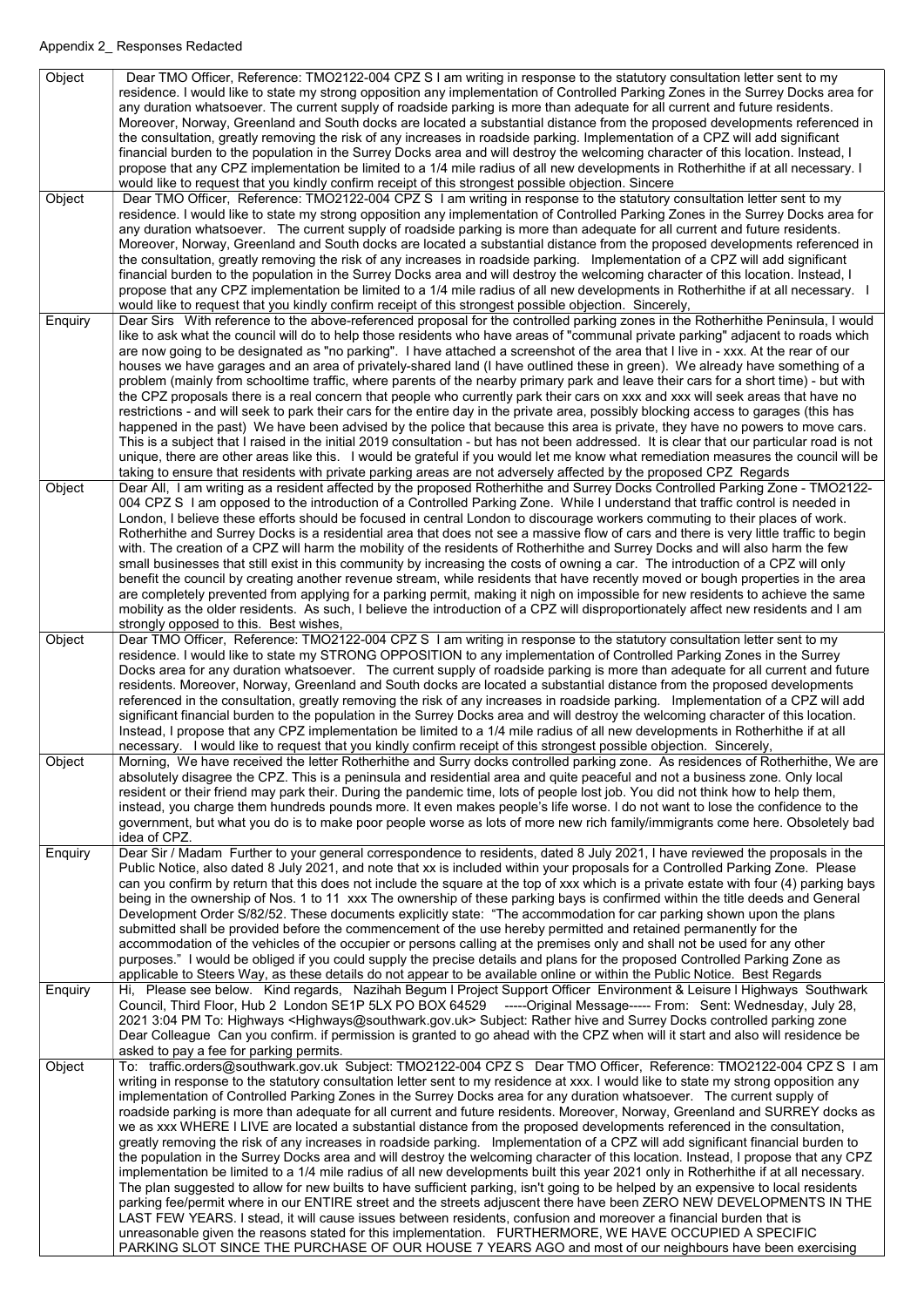|         | their right to a parking slot for decades, which oclf course has legal implications if this is taken away after lengthy occupation. I<br>would like to request that you kindly confirm receipt of this strongest possible objection. Sincerely,                                                                                                                                                                                                                                                                                                                                                                                                                                                                                                                                                                                                                                                                                                                                                                                                                                                                                                                                                                                                                                                                                                                                                                                                                                                                                                                                                                                                                                                                                                                                                                                                                                                                                                                                                                                                                                                                                                                                                                                                                                                                                                                                                                                                                                                                                                                                                                                                                                                                                                                                                                                                                                                                                                                                                                                                                                                                                                                                                                                                                                                                                       |
|---------|---------------------------------------------------------------------------------------------------------------------------------------------------------------------------------------------------------------------------------------------------------------------------------------------------------------------------------------------------------------------------------------------------------------------------------------------------------------------------------------------------------------------------------------------------------------------------------------------------------------------------------------------------------------------------------------------------------------------------------------------------------------------------------------------------------------------------------------------------------------------------------------------------------------------------------------------------------------------------------------------------------------------------------------------------------------------------------------------------------------------------------------------------------------------------------------------------------------------------------------------------------------------------------------------------------------------------------------------------------------------------------------------------------------------------------------------------------------------------------------------------------------------------------------------------------------------------------------------------------------------------------------------------------------------------------------------------------------------------------------------------------------------------------------------------------------------------------------------------------------------------------------------------------------------------------------------------------------------------------------------------------------------------------------------------------------------------------------------------------------------------------------------------------------------------------------------------------------------------------------------------------------------------------------------------------------------------------------------------------------------------------------------------------------------------------------------------------------------------------------------------------------------------------------------------------------------------------------------------------------------------------------------------------------------------------------------------------------------------------------------------------------------------------------------------------------------------------------------------------------------------------------------------------------------------------------------------------------------------------------------------------------------------------------------------------------------------------------------------------------------------------------------------------------------------------------------------------------------------------------------------------------------------------------------------------------------------------------|
| Enquiry | Dear TMO Officer, I hope this email finds you well. Whilst I am aware of the original notices from 2019 I was not aware of the                                                                                                                                                                                                                                                                                                                                                                                                                                                                                                                                                                                                                                                                                                                                                                                                                                                                                                                                                                                                                                                                                                                                                                                                                                                                                                                                                                                                                                                                                                                                                                                                                                                                                                                                                                                                                                                                                                                                                                                                                                                                                                                                                                                                                                                                                                                                                                                                                                                                                                                                                                                                                                                                                                                                                                                                                                                                                                                                                                                                                                                                                                                                                                                                        |
|         | meetings and therfore had no opportunity to attend and comment. Can a response of 2% (A cold call in Marketing terms) really<br>be called a Statutory Consultation? The fact that notices have already been posted around the area anouncing zone S is coming<br>means that Southwark have already determined the outcome of the Consultaition. Can a question of which type of CPZ do you<br>want, really be considered a consultation when the correct first question should have been, do you want a CPZ? Reducing the<br>number of cars, (from what number to what number) is vague and takes no account of the type of vehilce and its usage. A more<br>rolled out approach to electrical charging/parking over a number of years would displace fossil fuel vehicles and give owners time<br>to replace their vehicle without affecting their right to choose how they travel from A to B. I have made a point of checking vehicles<br>carrying the "Southwark" logo and so far they all have filler flaps on the rear of the vehicle indicating that Southwark still supports<br>fossil fuels for its own fleet. This really is nothing more than a money making scheme from parking fines. Southwark council<br>have raised £200,000 from fines to roll out this scheme and I am certain that they have worked out the return on investment is for<br>How many cars are parked in the consultation area currently and what number does Southwark expect to reduce<br>this scheme.<br>that to. How many permits will Southwark issue and at what price? How many bays will be available to permit holders? What<br>procedures will be in place to allow residents to have trades people come to their homes and not get a fine? Thanks in advance<br>for you reply.<br>Regards.                                                                                                                                                                                                                                                                                                                                                                                                                                                                                                                                                                                                                                                                                                                                                                                                                                                                                                                                                                                                                                                                                                                                                                                                                                                                                                                                                                                                                                                                                                                                                |
| Comment | TMO Officer, In ref to TMO2122-004 CPZ S, I have the following concerns: The area of CPZ S is too large. This needs to be                                                                                                                                                                                                                                                                                                                                                                                                                                                                                                                                                                                                                                                                                                                                                                                                                                                                                                                                                                                                                                                                                                                                                                                                                                                                                                                                                                                                                                                                                                                                                                                                                                                                                                                                                                                                                                                                                                                                                                                                                                                                                                                                                                                                                                                                                                                                                                                                                                                                                                                                                                                                                                                                                                                                                                                                                                                                                                                                                                                                                                                                                                                                                                                                             |
|         | made smaller into smaller areas as with the new proposed development of the Surreys Quays shopping centre and that<br>Greenland Dock being close to Surrey Quays and Canada Water, other residents from the Rotherhithe peninsula on the river and<br>at the top of the dock will drive to be closer to the transport links and park to be nearer the shops. This is already happening. I<br>propose having the CPZ S to be broken down is to areas such as just Brunswick Quay as a zone and Greenland Quay to be a<br>zone, etc. In Brunswick Quay you have decided to put double yellow line opposite 109,111,113 and 115. I would recommend<br>three permit bays for residences of those properties as they won't be able park in front of their garages! Also to put double yellow<br>lines on the front of Brunswick Quay between the resident permit and parking using payment. This is reducing the resident bays<br>too much!<br>Regards                                                                                                                                                                                                                                                                                                                                                                                                                                                                                                                                                                                                                                                                                                                                                                                                                                                                                                                                                                                                                                                                                                                                                                                                                                                                                                                                                                                                                                                                                                                                                                                                                                                                                                                                                                                                                                                                                                                                                                                                                                                                                                                                                                                                                                                                                                                                                                                     |
| Object  | Dear Sir/Madam. I cannot believe that you are continuing to pursue implementation of this CPZ given the complete change in<br>circumstances since the proposal for this project materialised. I'm dismayed that there appears to be a cynical an opportunistic<br>motive here on behalf of Southwark Council to create a new income stream when in actual fact the CPZ is not warranted or<br>The objections I wish to support are numerous and documented below: * Firstly this proposal came about at<br>desired locally.<br>a time when the area believed that we could be enjoying the facility of a foot and cycle bridge between Rotherhithe peninsula and<br>Canary Wharf in the coming years which would likely have made implementation of a CPZ reasonable if not desirable, however<br>plans for that river crossing were shattered long ago and we will remain a desperately quiet part of London where residents can<br>enjoy real peace and free on street parking. This is not the time to continue to pursue a project that is no longer required when the<br>problem it would have potentially solved will not now materialise. * The initial public consultation survey questionnaire was<br>flawed. There was no option for "No Zone" or "No CPZ". Consultees were only given the option to select "Other" and then write in<br>a comment like "No Zone". This was not intuitive. Respondents were therefore not given a fair or reasonable opportunity to select<br>"No Zone" or "No CPZ" * There was only a 2% consultation response rate from residents which might indicate that the<br>questionnaires were not properly or widely distributed, may have been unclear, too complex or daunting to complete. This is a<br>very small percentage response to validate such a big decision. * The community meetings were very well attended by<br>residents. The objections to the CPZ were numerous, strong and vocal. These objections are not mentioned anywhere in the<br>reports and no weight has been given to these. * The majority of respondents to the consultation (61%) stated that they never<br>had any difficulty parking on the streets in the area. This statistic does not seem to have been taken into account at all in the<br>decision making process. * CPZ is not and has never been required in this area. Only 13% of residents indicated any weekday<br>parking difficulty in the questionnaire. * There is never any shortage of weekday kerbside parking space on Rotherhithe Street,<br>in fact there is an abundance. This contradicts the Council's stated need to prioritise kerbside space. If the council wishes to use<br>kerbside space for other purposes (e.g. plants or bike racks) then there is already a surplus without the need to introduce CPZ.<br>* The consultation and decision took place before the impact of Covid-19 and makes no account of the reduced vehicle numbers<br>and reduced travel as a result. * On 22nd July 2021 Transport Minister Grant Shapps said in his written statement to<br>Parliament "In the last 18 months fundamental changes have occurred in commuting, shopping and business travel". The report<br>makes no account of this and should be reviewed. * The consultation and decision making takes no account of the reduced |

number of vehicles due to the imminent introduction of the ULEZ. This will remove many older vehicles from the street anyway without the need to implement CPZ. \* The recommendations in the report for the scheme to progress are insubstantial and contradictory. In the report 16a. states that the council must prioritise kerbside space but there is already an abundance of kerbside space in xxx. \* The Council state that their objective is to maintain and improve resident's current quality of life, but the introduction of a CPZ will likely achieve the opposite. · The Council reports that only 25% of journeys are made by driving, further reinforcing the point that the CPZ is unnecessary. \* The fact that the Council have chosen to proceed with planning for up to 3000 new homes (in excess of the normally allowable urban density) at Canada Water and therefore create possible future parking issues in those new-build areas is not an equitable or fair reason to penalise the existing residents in the surrounding areas who have currently have no parking issues. \* The majority of Rotherhithe Street is sufficiently geographically distant from the new-build areas to be unaffected. Locally targeted solutions at the new-build sites should be considered instead. \* The annual cost of permits for residents and visitors will prove to be an unnecessary additional financial burden for many at this already difficult time. \* The ongoing applications process for residents and their visitors will prove to be an unnecessary additional administrative burden. \* The signage, road markings and street furniture would be unsightly particularly along Rotherhithe Street which has many listed buildings and other buildings of historical or architectural interest. Some of the installations may also pose an obstruction or health and safety risk. \* Installation of signage, road markings and street furniture will cause significant and unnecessary disruption for many residents. \* Introduction of parking restrictions would create unnecessary inconvenience for residents and their visitors including tradesman and deliveries. \* Introduction of parking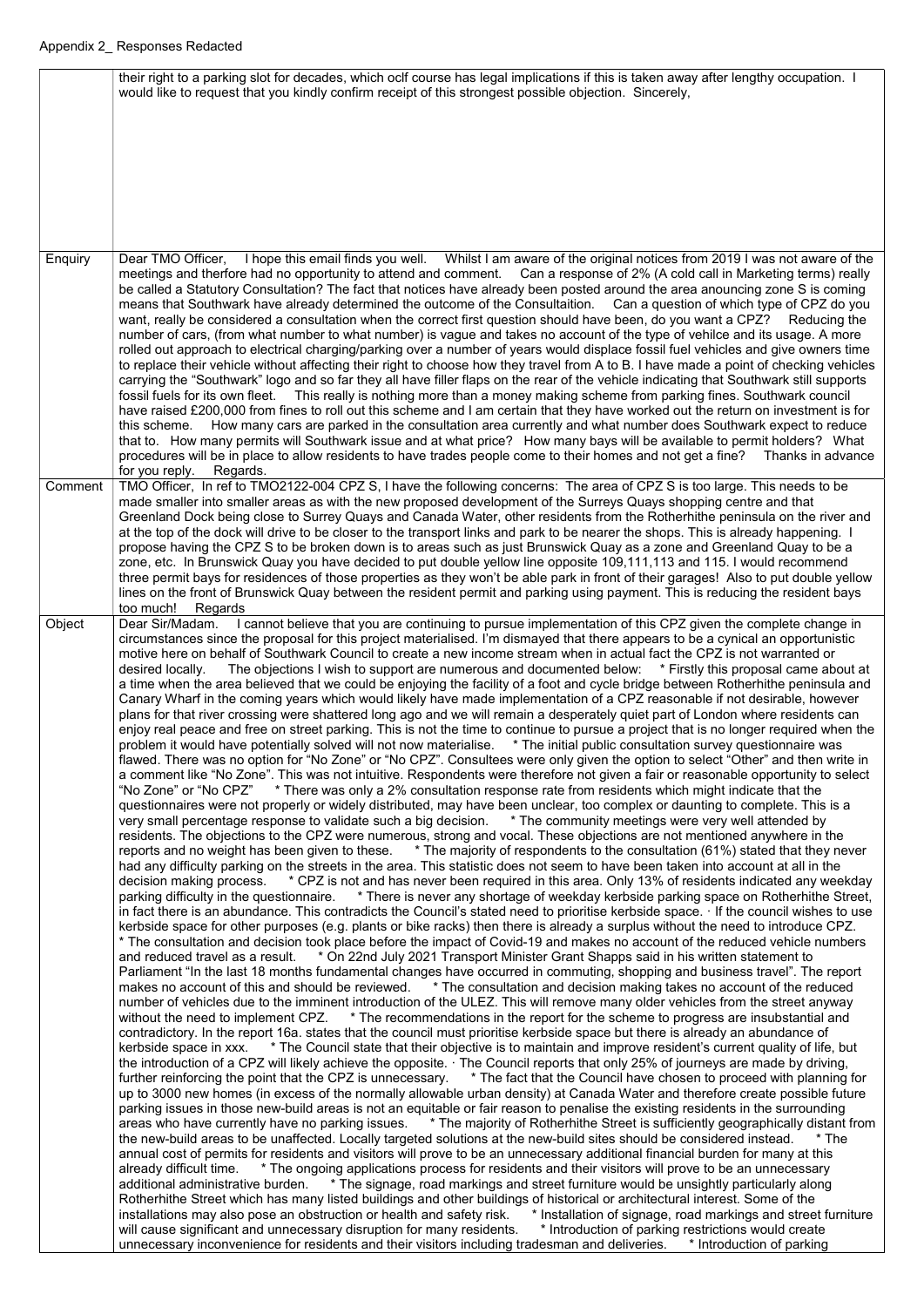|        | restrictions would create unnecessary inconvenience and loss of business and revenue for local businesses particularly retailers<br>* The ongoing cost of implementing and administering the scheme would be significant and is a<br>where customers park outside.<br>wasteful and unnecessary use of the Council's resources and public funds. * It is clear that the Council is simply trying to force<br>through the CPZ in order to meet the planning requirements for the Canada Water development with no due consideration for<br>existing residents. * Increased trends towards homeworking and online shopping have dramatically reduced trip rates and<br>seem unlikely to be fully reversed. This has not been taken into account. * A flawed public consultation which ended in 2019<br>before COVID 19 and the introduction of ULEZ is no longer relevant. * The consultation should be repeated in a fair and<br>equitable manner with "No Zone" or "No CPZ" as an option.<br>As you can see this project no longer makes any sense and the<br>council could easily find itself in difficultly if it continues to pursue this ridiculous folly and residents like me are willing to collectively<br>come together a mount a protest if you do so. Please take note now and leave the area of Rotherhithe St and the peninsula alone.<br>If you have issues to solve in the new build areas focus your efforts there, stop penalising your long term residents. I look<br>forward to hearing your response to each individual objection. Kind regards,                                                                                                                                                                                                                                                                                                                                                                                                                    |
|--------|----------------------------------------------------------------------------------------------------------------------------------------------------------------------------------------------------------------------------------------------------------------------------------------------------------------------------------------------------------------------------------------------------------------------------------------------------------------------------------------------------------------------------------------------------------------------------------------------------------------------------------------------------------------------------------------------------------------------------------------------------------------------------------------------------------------------------------------------------------------------------------------------------------------------------------------------------------------------------------------------------------------------------------------------------------------------------------------------------------------------------------------------------------------------------------------------------------------------------------------------------------------------------------------------------------------------------------------------------------------------------------------------------------------------------------------------------------------------------------------------------------------------------------------------------------------------------------------------------------------------------------------------------------------------------------------------------------------------------------------------------------------------------------------------------------------------------------------------------------------------------------------------------------------------------------------------------------------------------------------|
|        |                                                                                                                                                                                                                                                                                                                                                                                                                                                                                                                                                                                                                                                                                                                                                                                                                                                                                                                                                                                                                                                                                                                                                                                                                                                                                                                                                                                                                                                                                                                                                                                                                                                                                                                                                                                                                                                                                                                                                                                        |
| Object | Good morning, My partner (cc'd) and I are tenants living in Rotherhithe (xxxxS). We would like to please state our objection to<br>the proposed CPZ (Controlled Parking Zone) in Rotherhithe/ Surrey Docks. Below are our reasons: - The initial public<br>consultation survey questionnaire was flawed. There was no option for 'No Zone' or 'No CPZ'. Consultees were only given the<br>option to select 'Other' and then write in a comment like 'No Zone'. This was not intuitive. Respondents were therefore not given a<br>fair or reasonable opportunity to select 'No Zone' or 'No CPZ' - There was only a 2% consultation response rate from residents<br>which might indicate that the questionnaires were not properly or widely distributed, may have been unclear, too complex or<br>daunting to complete. This is a very small percentage response to validate such a big decision. - The community meetings were<br>very well attended by residents. The objections to the CPZ were numerous, strong and vocal. These objections are not mentioned<br>anywhere in the reports and no weight has been given to these. - The majority of respondents to the consultation stated that they<br>never had any difficulty parking on the streets in the area. This statistic does not seem to have been taken into account at all in the<br>decision making process. - The annual cost of permits for residents and visitors will prove to be an unnecessary additional<br>financial burden for many at this already difficult time. - The ongoing applications process for residents and their visitors will prove<br>to be an unnecessary additional administrative burden. - The signage, road markings and street furniture would be unsightly<br>particularly along xxx, which has many listed buildings and other buildings of historical or architectural interest. Some of the<br>installations may also pose an obstruction or health and safety risk. Best regards, |
| Object | Dear Sir/Madam I am a resident and home owner on xxx. My address is in xxx. I am writing to you to oppose the changes for the<br>establishment of a controlled parking zone in the area. As a resident of the area I am worried that a denial of free parking down<br>the street will prevent myself from being able to drive to work, having to commute by public transport instead, which is a very<br>difficult thing to do for my work place which is remotely located. In addition to this my family members often visit me and make<br>use of the free parking. My parents are very old and cannot travel long distances from the parking spots. I am quite cynical that<br>this is all a ploy for the council to generate more money for themselves at no advantage to the residents of the street. I am<br>perfectly happy with cars parking down the street and it has never caused me problems before. It is one of the increasingly<br>shrinking areas of London that has managed to stay mostly residential with very few commercial properties around the area, often<br>socialisation happens around residents' cars as they are leaving/arriving and having lived in London for a decade, I haven't quite<br>found a place that captures the same neighbourly atmosphere in the city as my street has. I am worried the council will step in<br>and ruin things, often as government overregulation always does. The area around Southwark is slowly gentrifying and changes<br>like this are worsening the area's appeal to minorities like myself. Should these changes be approved you will find harsh<br>opposition from myself and other members of the street. I will be infuriated to find out that the government has ignored my<br>protests and will not stay silent on the matter. Do the right thing.                                                                                                                                                        |
| Object | Dear Sirs, I would like to object to the CPZ. 1. CPZ is not and has never been required in this area. Only 13% of residents<br>indicated any weekday parking difficulty in the questionnaire. 2. A flawed public consolation which ended in 2019 before COVID<br>19 and the introduction of ULEZ is no longer relevant. 3. The council are trying to force through the CPZ in order to meet the<br>planning requirements for the Canada Water development within due consideration for existing residents. 4. The introduction of<br>parking permits would cause unnecessary inconvenience and expense. 5. The majority of Rotherhithe Street is sufficiently<br>geographically distant from the new-build areas to be unaffected. Locally targeted solutions to the new build sites should be                                                                                                                                                                                                                                                                                                                                                                                                                                                                                                                                                                                                                                                                                                                                                                                                                                                                                                                                                                                                                                                                                                                                                                                         |
|        | considered instead. 6. The council should not penalise the existing residents in the surroundings areas who have currently no<br>parking issues because they are building 3000 new homes in the Canada Water area. 7. The council reports 25% of journeys are<br>made by driving – no need for CPZ. 8. Flawed questionnaire with NO zone or No CPZ as an option. Kind regards                                                                                                                                                                                                                                                                                                                                                                                                                                                                                                                                                                                                                                                                                                                                                                                                                                                                                                                                                                                                                                                                                                                                                                                                                                                                                                                                                                                                                                                                                                                                                                                                          |
| Object | Dear Sirs, We object to parking permits for xxx                                                                                                                                                                                                                                                                                                                                                                                                                                                                                                                                                                                                                                                                                                                                                                                                                                                                                                                                                                                                                                                                                                                                                                                                                                                                                                                                                                                                                                                                                                                                                                                                                                                                                                                                                                                                                                                                                                                                        |